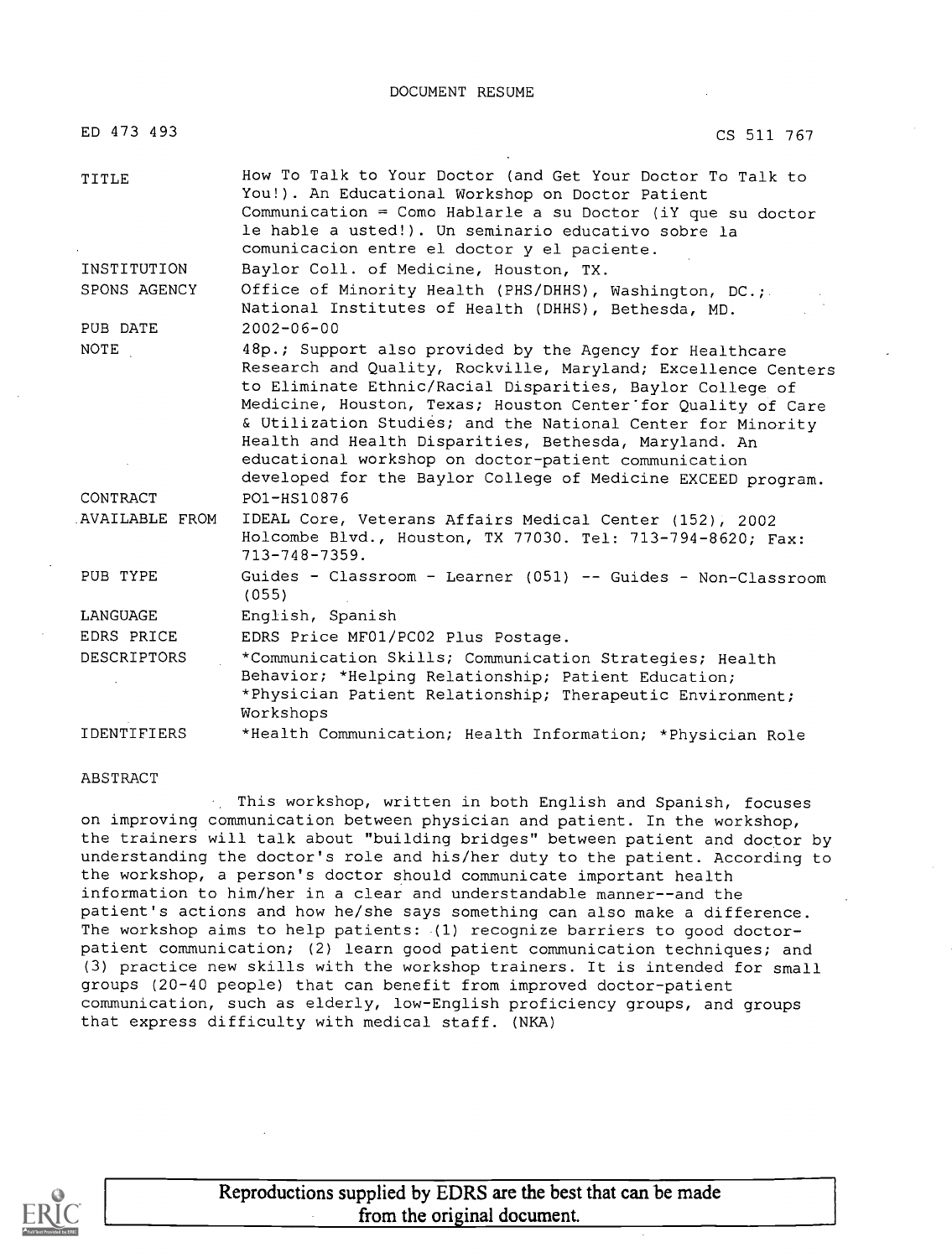How To Talk to Your Doctor (and Get Your Doctor To Talk to You!). An Educational Workshop on Doctor Patient Communication = Como Hablarle a su Doctor (iY que su doctor le hable a usted!). Un seminario educativo sobre la comunicacion entre el doctor y el paciente



<sup>0</sup> Points of view or opinions stated in this document do not necessarily represent official OERI position or policy.

r-

ED 473 493

### BEST COPY AVAILABLE



2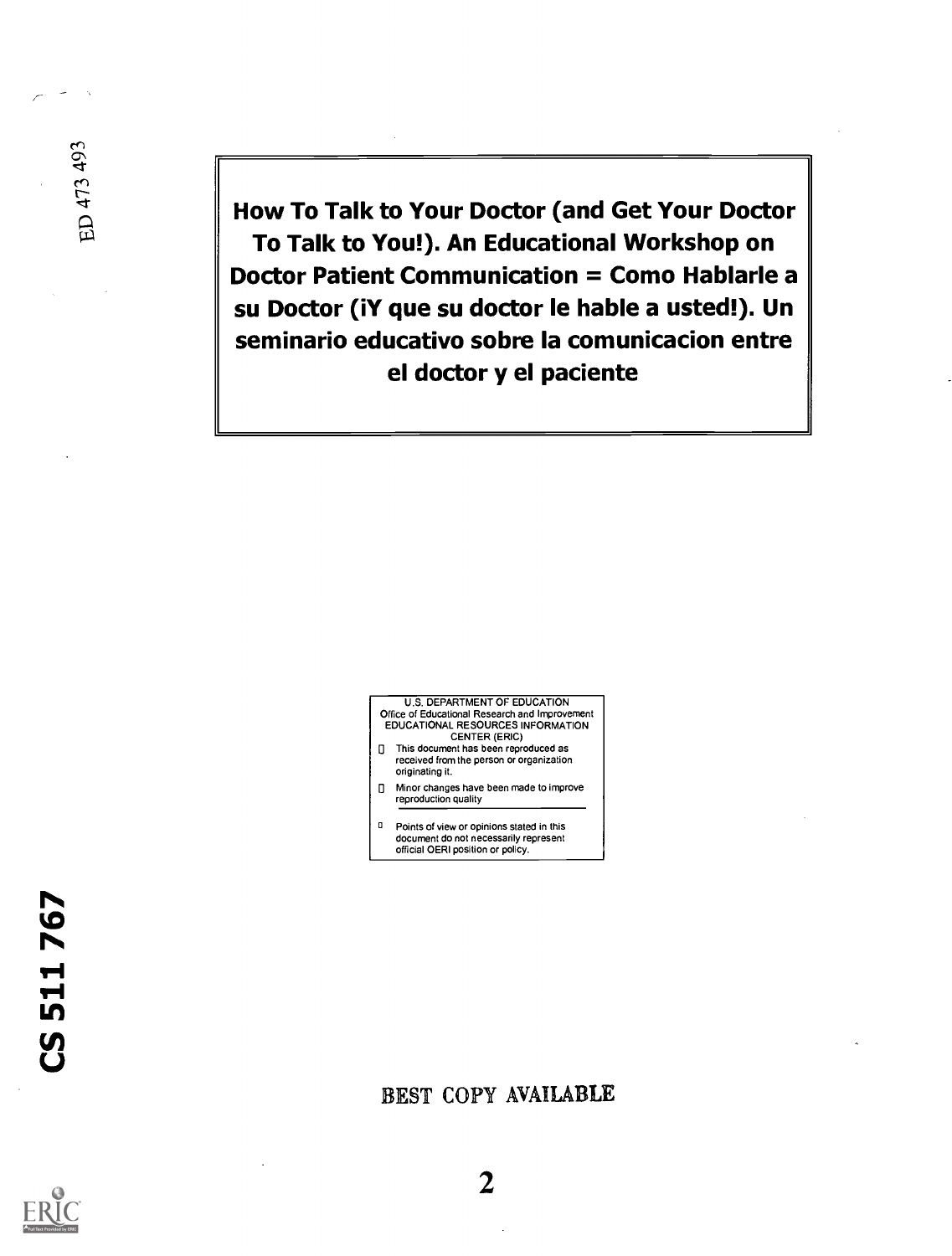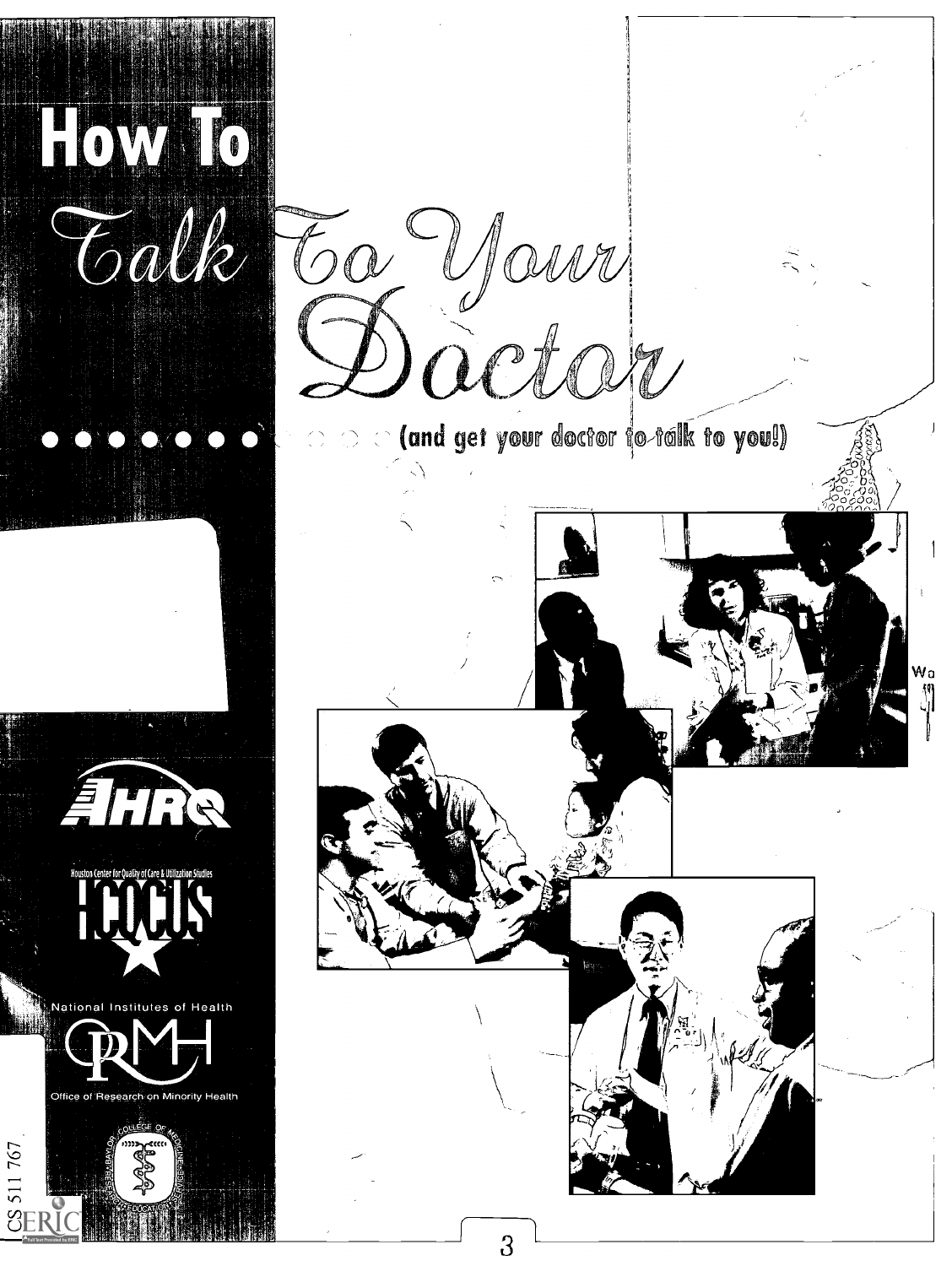### Title

"How to Talk to Your Doctor... and get your doctor to talk to you!"

### Educational Program Description

The "How to Talk to Your Doctor" educational booklet is used for Baylor College of Medicine's community education forums. The forums offer a synthesis of the research literature on medical interactions and are designed to help consumers improve in their doctor-patient communication skills. The 2-hour forum is intended for small groups  $(n=20-40)$  that can benefit from improved doctor-patient communication, such as elderly, low-English proficiency groups, and groups that express difficulty with medical staff.

### Sponsoring Agencies

"How to Talk to Your Doctor" was developed for the Baylor College of Medicine EXCEED program. This project was co-funded by grant number POI HS10876 from the Agency for Healthcare Research and Quality and the National Center of Minority Health. and Health Disparities.

### Contact information

Frank Martin, MS Director, IDEAL Core Baylor College of Medicine, Section of Health Services Research fmartin@bcm.tmc.edu

Carol M. Ashton, MD, MPH Professor of Medicine, Baylor College of Medicine Director, Houston Center for Quality of Care & Utilization Studies\ cashton@bcm.tme.edu

"How to Talk to Your Doctor" is an educational workshop. The information is not intended to be a substitute for professional medical advice, diagnosis or treatment. The information made available through this training is intended to help you develop knowledge and skills that can help you make informed choices. This booklet does not constitute a contract, express or implied, between any participant and Baylor College of Medicine.

June 2002

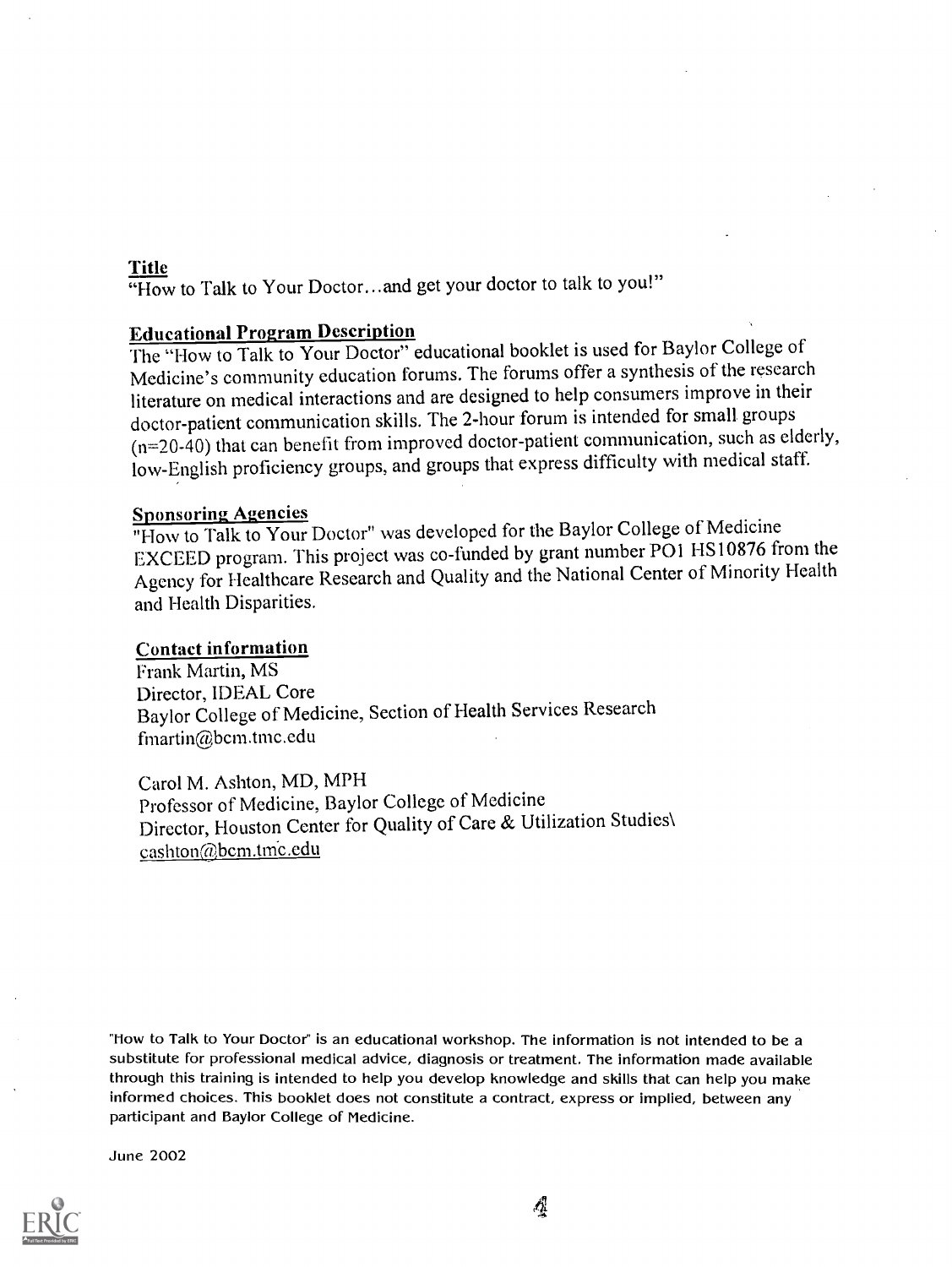How To Talk  ${\color{blue}0.0~{\color{blue}0.0~{\color{blue}0.0~{\color{blue}0.0~{\color{blue}0.0~{\color{blue}0.0~{\color{blue}0.0~{\color{blue}0.0~{\color{blue}0.0~{\color{blue}0.0~{\color{blue}0.0~{\color{blue}0.0~{\color{blue}0.0~{\color{blue}0.0~{\color{blue}0.0~{\color{blue}0.0~{\color{blue}0.0~{\color{blue}0.0~{\color{blue}0.0~{\color{blue}0.0~{\color{blue}0.0~{\color{blue}0.0~{\color{blue}0.0~{\color{blue}0.0~{\color{blue$ rctor

(and get your doctor to talk to you!)

An educational workshop on doctor-patient communication



Excellence Centers to Eliminate Ethnic/Racial Disparities



5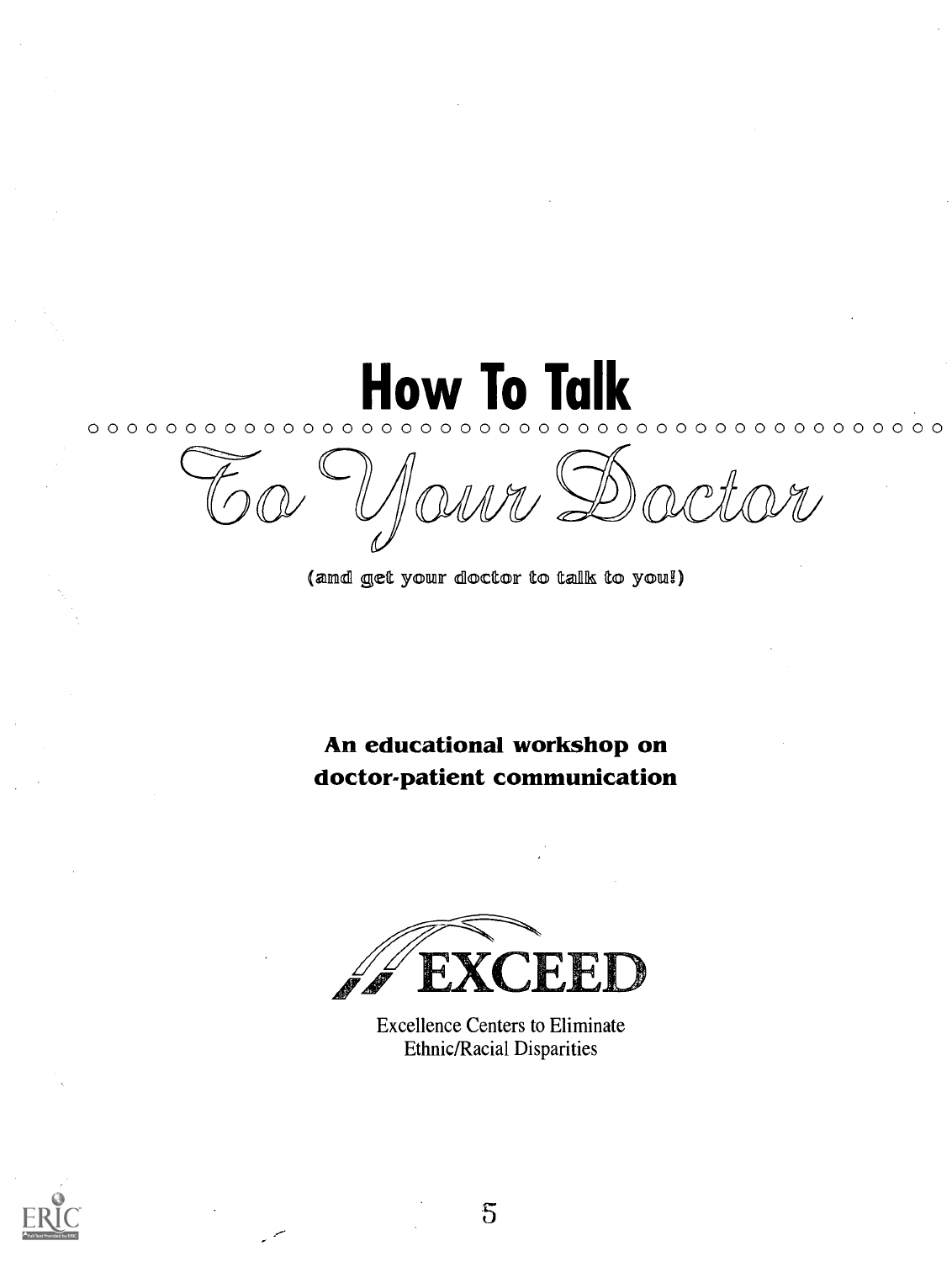### How To Talk To Your Doctor

0 0 0 0 0 0 0 0 0 0 0 0 0 0 0 0 0 0 0 0 0 0 0 0 0 0 0 0 0 0 0 0 0 0 0 0 0 0 0 0 0 0 0 0

hank you for attending the "How to talk to your doctor" workshop. In this workshop, some of the best tips for improving communication with your physician will be discussed by your workshop leaders.

The trainers will talk about "building bridges" between you and your doctor by understanding the doctor's role and his/her duty to you. In particular, your doctor should communicate important health information to you in a clear and understandable manner. Your actions matter too. You can make a difference through what you say and how you say it.

This workshop will help you: 1) recognize barriers to good doctor-patient communication, 2) learn good patient communication techniques, and 3) practice your new skills with our workshop trainers. Throughout the workshop, the trainers will invite you to share your input and experience.

If you have any questions during the workshop, please ask the trainer or workshop coordinator. If you know of a community group that would be interested in our "How to talk with your doctor" workshop, please contact Darrell Zeno, IDEAL Core Program Coordinator, at 713-794-8601. He will be happy to assist you.

Thanks for joining us. We hope that you will participate, learn, and enjoy today's workshop!

Sincerely,

unte Mont

Frank Martin, MS Director, IDEAL Core

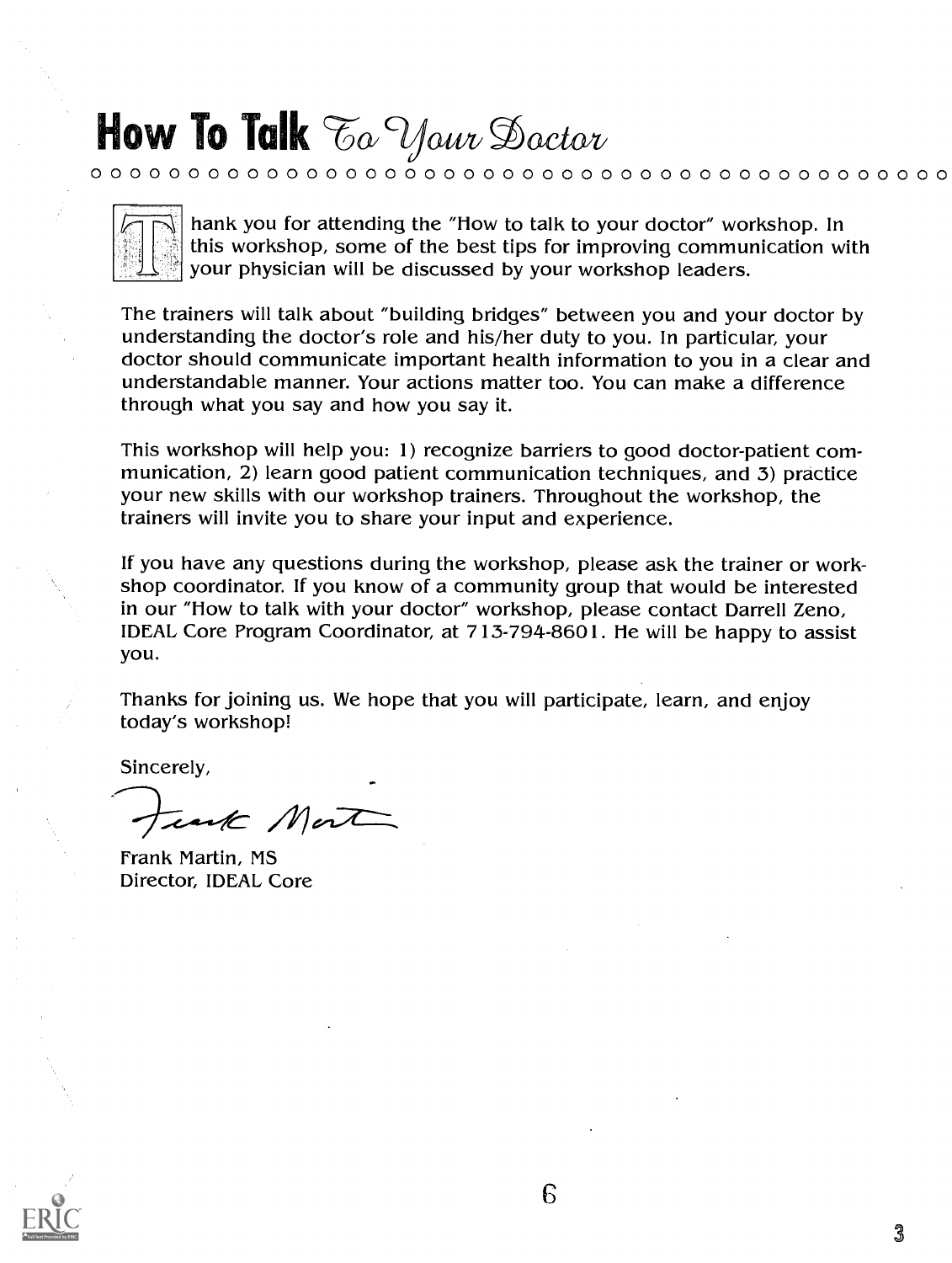# How To Talk To Your Doctor

 ${\color{red}\mathtt{0.0 \cdot 0.0 \cdot 0.0 \cdot 0.0 \cdot 0.0 \cdot 0.0 \cdot 0.0 \cdot 0.0 \cdot 0.0 \cdot 0.0 \cdot 0.0 \cdot 0.0 \cdot 0.0 \cdot 0.0 \cdot 0.0}}$ 



Goal: Use doctor-patient communication strategically to improve health

At the conclusion of the session, participants should be able to:

- 1. Recognize barriers to good doctor-patient communication.
- 2. Describe expectations for good doctor-patient communication.
- 3. Recognize examples of good doctor and patient communication traits.
- 4. Apply 3 tips for improving doctor-patient communication.
- 5. Demonstrate good doctor-patient communication techniques.
- 6. Recall good doctor-patient communication strategies.

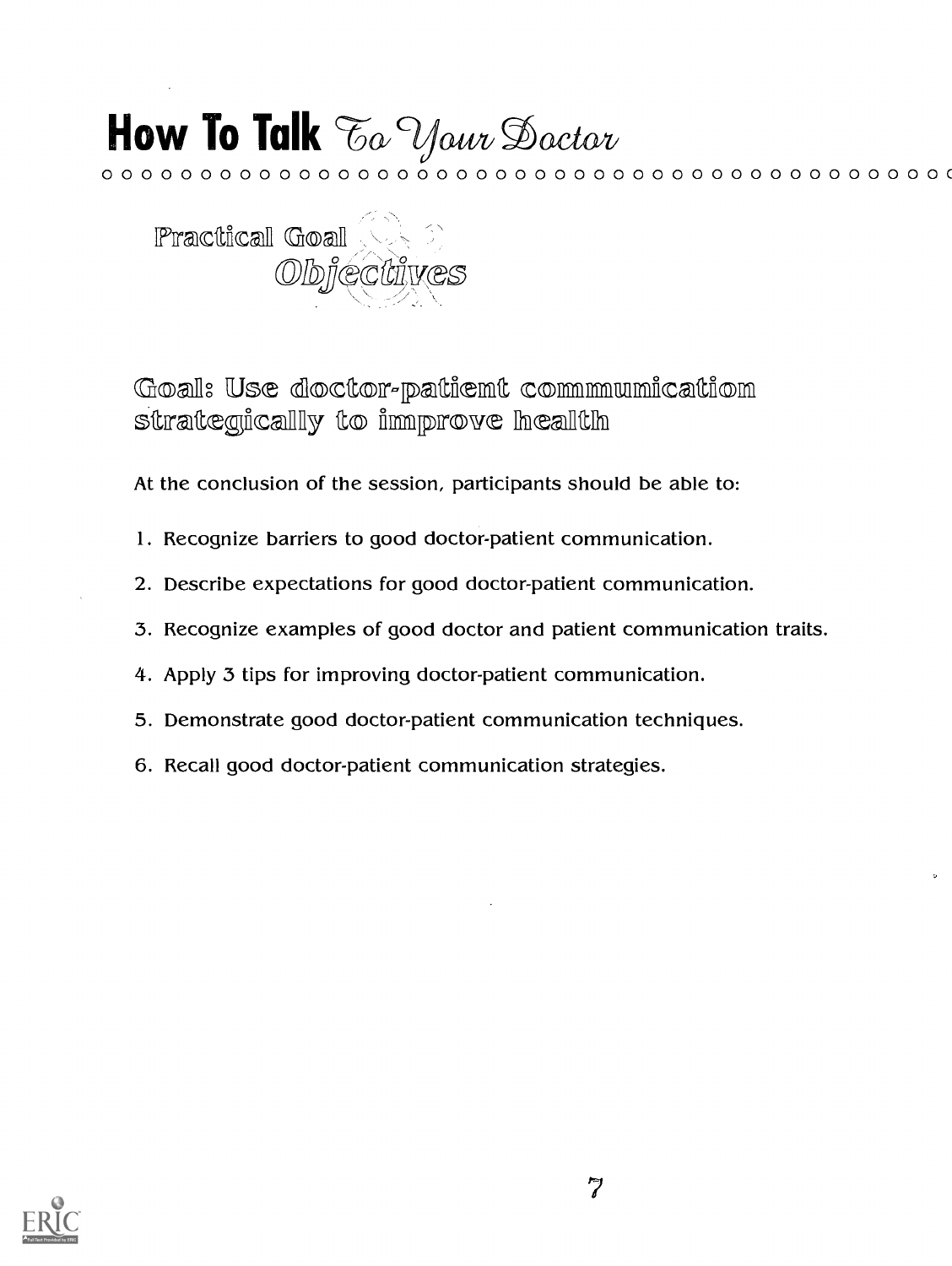Why is doctor-patient communication importamt?

- Doctor-patient communication may play a role in health disparities
- The facts: communication patterns are related to health outcomes, patient satisfaction, and ability to recall recommendations

0 0 0 0 0 0 0 0 0 0 0 0 0 0 0 0 0 0 0 0 0 0 0 0 0 0 0 0 0 0 0 0 0 0 0 0 0 0 0 0 0 0 0 0

- O Doctor visits are short, about 15-20 minutes
- Talking to your doctor is the most important way of figuring out the problem

Your actions can make a difference!



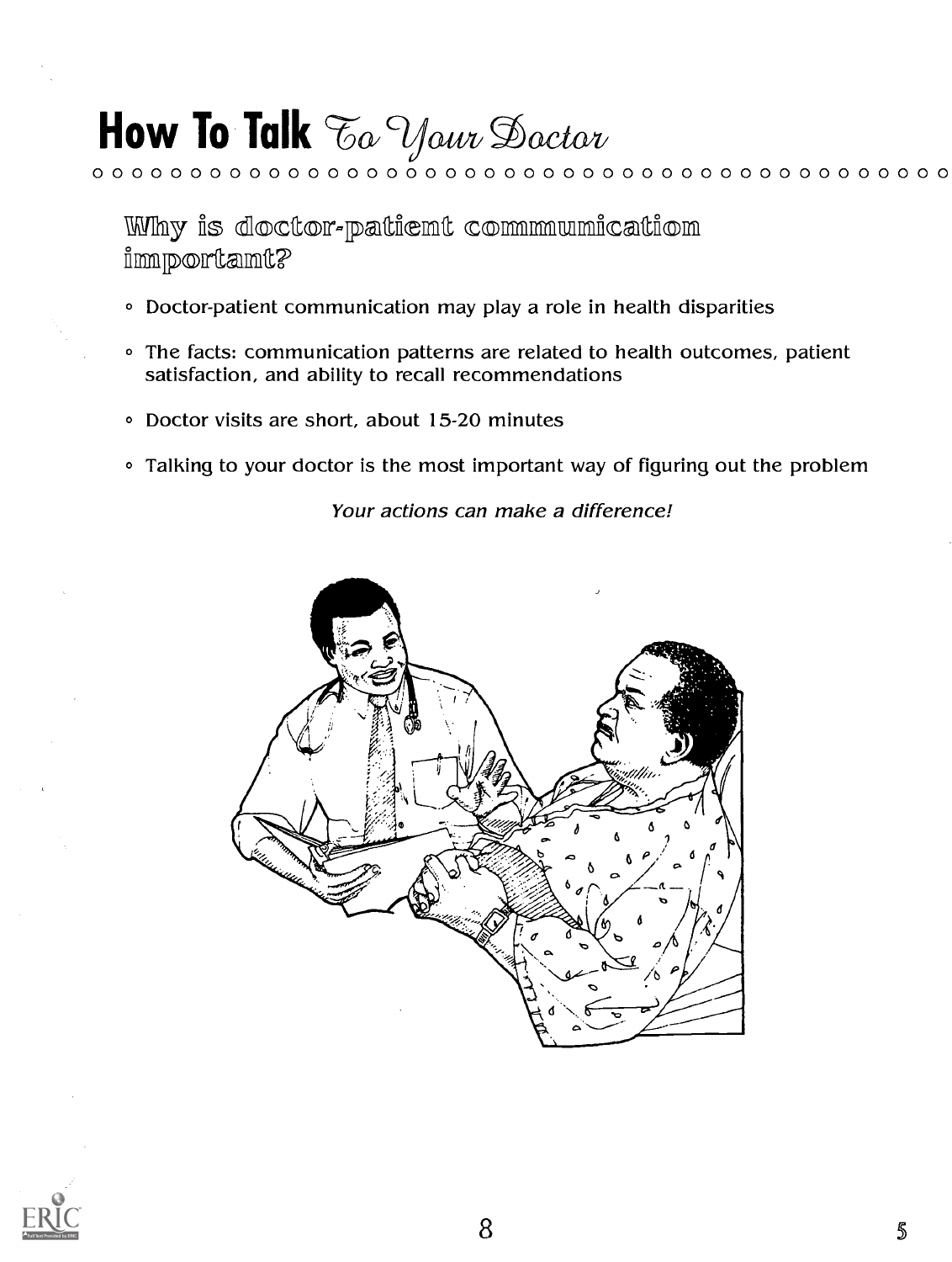カマーベ Step

Recognize barriers to good doctor-patient commmmumication



nyone can face barriers to good communication. Barriers restrict or limit communication. Barriers can get in the way of understanding your doctor or a barrier can affect the quality of care you receive. On the video, what barriers does the patient face? Can you think of other barriers that you, a friend, or family member have faced?

### Common barriers

- **Language or cultural differences**
- Limited access to care or perception of low quality
- Control of the conversation, aggressive doctors, medical jargon
- <sup>o</sup> Stereotypes about cultural groups: e.g., African Americans, Asians, or Hispanics
- Time limits or excessive waiting times
- Confidentiality
- Provider seems to lack concern or to have a profit motive
- Age, gender, dress and grooming
- Physical access

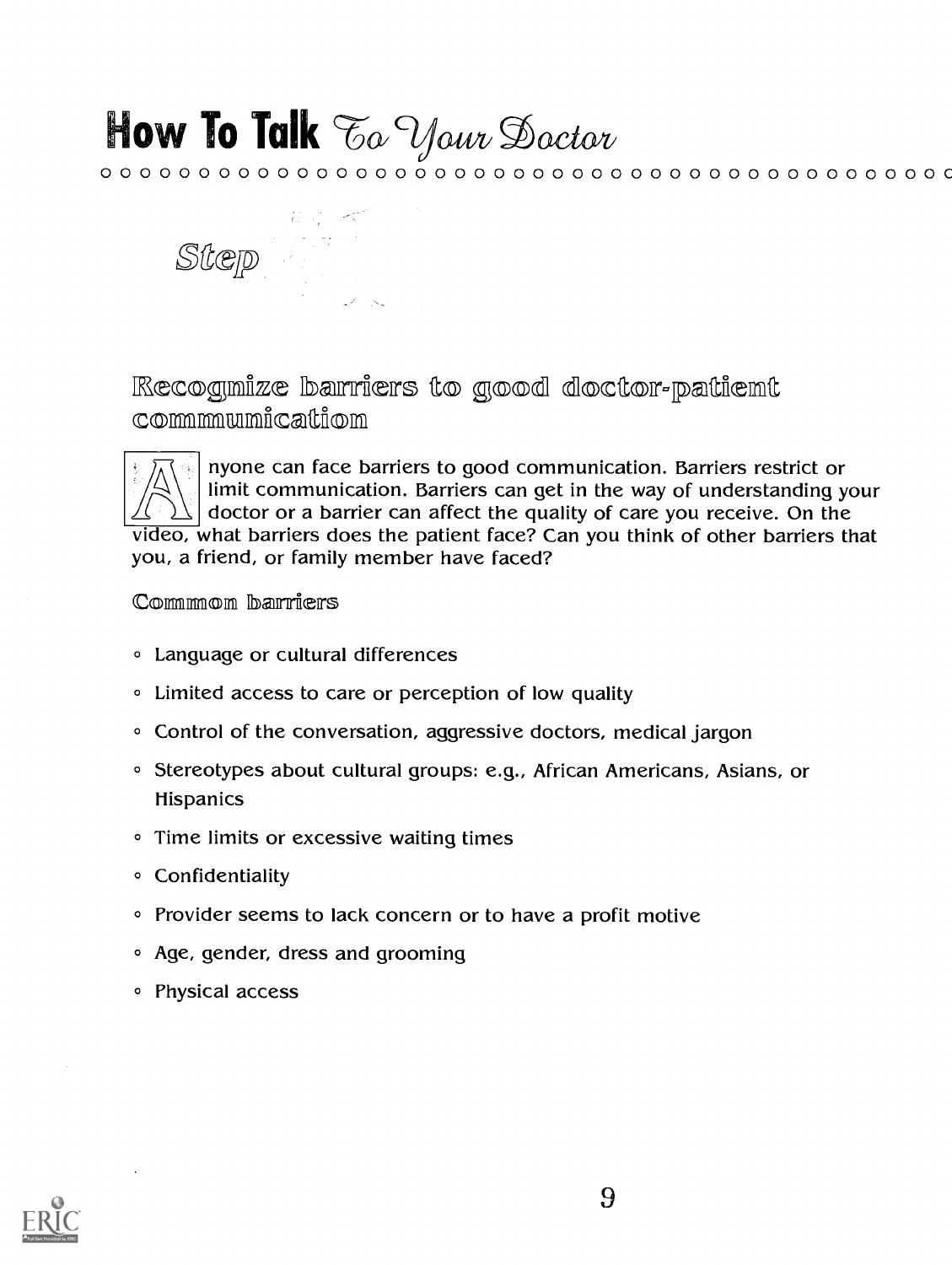0 0 0 0 0 0 0 0 0 0 0 0 0 0 0 0 0 0 0 0 0 0 0 0 0 0 0 0 0 0 0 0 0 0 0 0 0 0 0 0 0 0 0 0



Recognize examples of good doctor and patient commmumication styles



. et's look at doctor-patient communication more closely. What communication skills should you expect from your doctor? You be the judge! Put a check mark next to the traits that you think a doctor should display during your visit.

Your doctor should...

| Introduce himself/herself                              |
|--------------------------------------------------------|
| Ask you to describe your problem                       |
| Know the latest medical advances                       |
| Give information on your condition and tests           |
| Provide diagnosis about your disease and illness       |
| Give instructions for treating your condition          |
| Explain things in a manner you can understand          |
| Take time to answer questions                          |
| Listen to you                                          |
| Show his/her understanding of your situation           |
| <b>Express himself or herself</b>                      |
| Maintain confidentiality about information you provide |
| Offer language translation or assistance service       |
| Return your phone calls in a reasonable amount of time |
| Display positive feelings toward patient and family    |
| Encourage you to participate                           |
|                                                        |

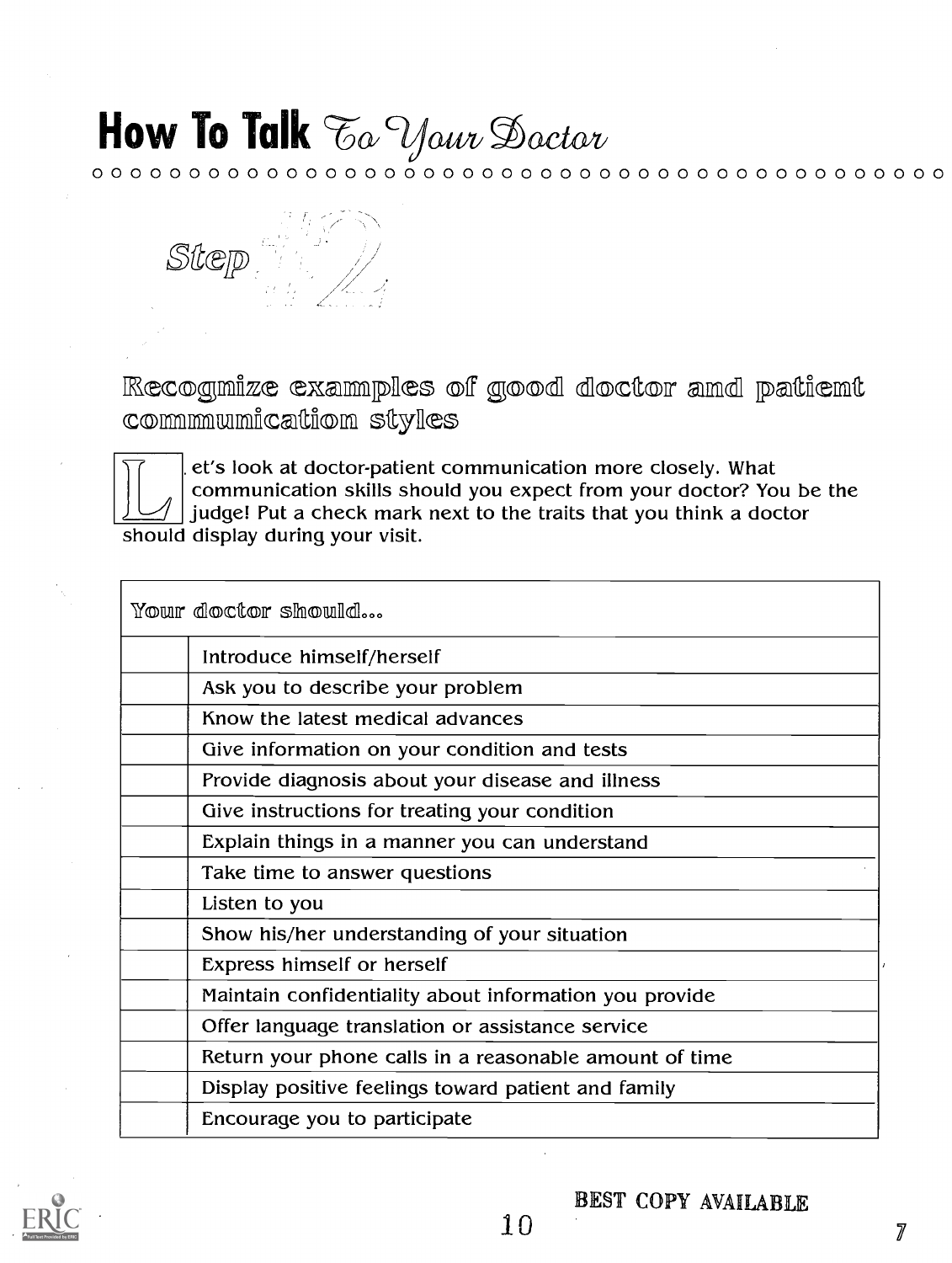# How To Talk To Your Doctor

 ${\color{red}\mathtt{0.0 \cdot 0.0 \cdot 0.0 \cdot 0.0 \cdot 0.0 \cdot 0.0 \cdot 0.0 \cdot 0.0 \cdot 0.0 \cdot 0.0 \cdot 0.0 \cdot 0.0 \cdot 0.0 \cdot 0.0 \cdot 0.0 \cdot 0.0 \cdot 0.0 \cdot 0.0 \cdot 0.0 \cdot 0.0 \cdot 0.0 \cdot 0.0 \cdot 0.0 \cdot 0.0 \cdot 0.0 \cdot 0.0 \cdot 0.0 \cdot 0.0 \cdot 0.0 \cdot 0.0 \cdot 0.0 \cdot 0.0 \cdot 0.0 \cdot 0.0 \cdot 0.0 \cdot 0.$ 



Recognize examples of good doctor and patient communication styles



ow let's consider good patient styles. Describe what a patient should do to improve communication with their doctor. Put a check mark by the communication tips that you think a good patient should display during a doctor's visit.

| As a good patient communicator, you should |                                                                                                                              |  |
|--------------------------------------------|------------------------------------------------------------------------------------------------------------------------------|--|
|                                            | Be prepared!                                                                                                                 |  |
|                                            | Write down any questions or make a list of your concerns.                                                                    |  |
|                                            | Try to be as specific as possible about your symptoms.                                                                       |  |
|                                            | Say when your symptoms started, how often it occurs, and if it is<br>getting better or worse.                                |  |
|                                            | Ask questions about anything that you are uncertain about.                                                                   |  |
|                                            | Know your medical history.                                                                                                   |  |
|                                            | Give your explanations for illness.                                                                                          |  |
|                                            | Inform the doctor about any personal beliefs or practices (cultural or<br>religious, spiritual) that may affect a treatment. |  |
|                                            | Make sure you understand your doctors recommendations.                                                                       |  |
|                                            | Share information about what is going on in your life that may be<br>useful to the doctor.                                   |  |
|                                            | Request language translation service in advance, if possible.                                                                |  |
|                                            | Express your health concerns.                                                                                                |  |

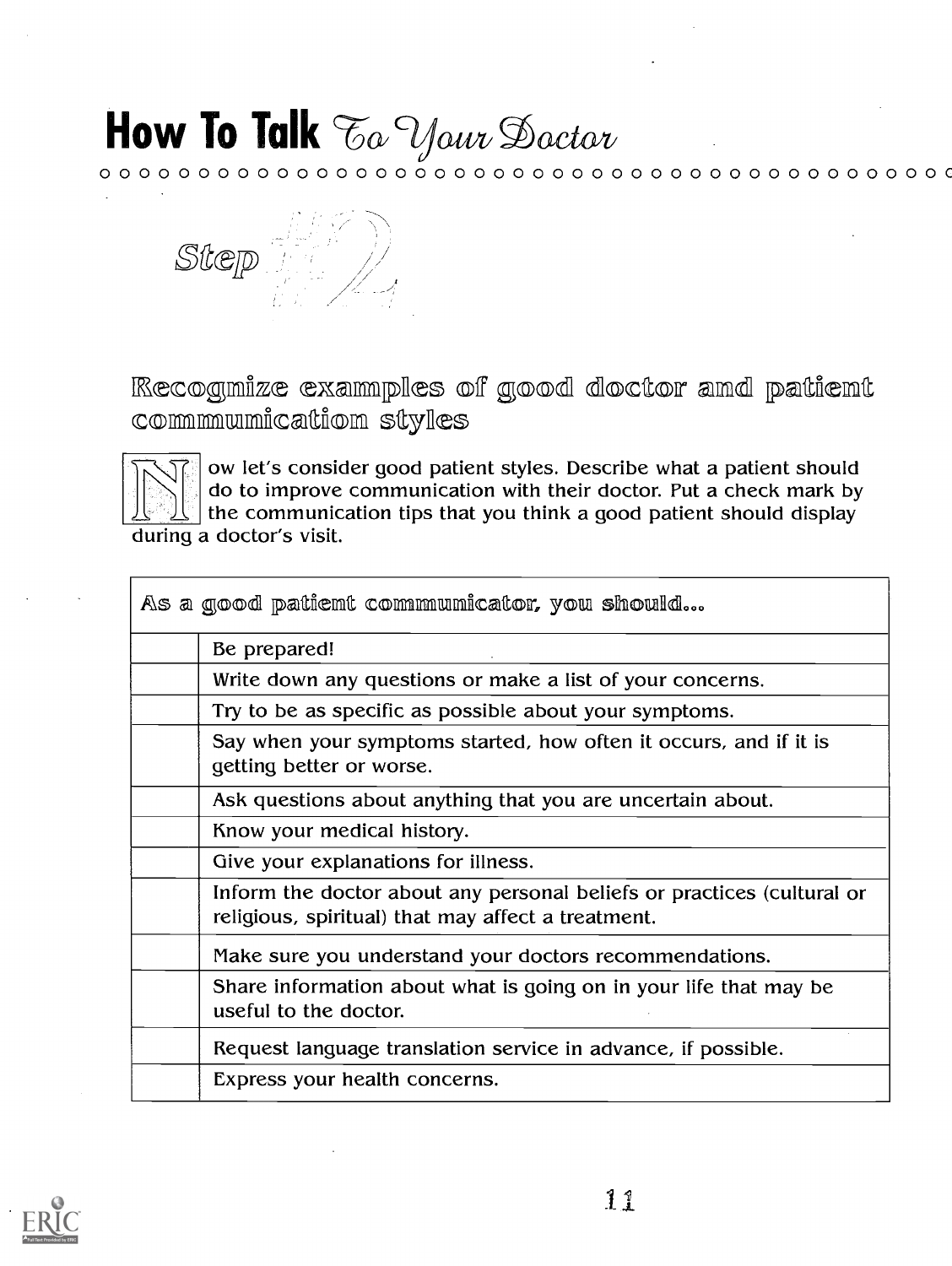# How To Talk  $\mathcal{F}o$  Your Doctor

Describe reasons for good doctor-patient commmmumicaltion

hat is the purpose of doctor-patient communication and what should be accomplished during the visit? Your doctor should address your health problem and help with decision making-it's the main reason for doctor-patient communication. By learning more about the purpose of good doctor-patient communication, including your role as a patient, we can begin to learn the best strategies to improve communication.

 ${\color{red} 0~\color{black}}\circ{\color{red} 0~\color{black}}\circ{\color{red} 0~\color{black}}\circ{\color{red} 0~\color{black}}\circ{\color{red} 0~\color{black}}\circ{\color{red} 0~\color{black}}\circ{\color{red} 0~\color{black}}\circ{\color{red} 0~\color{black}}\circ{\color{red} 0~\color{black}}\circ{\color{red} 0~\color{black}}\circ{\color{red} 0~\color{black}}\circ{\color{red} 0~\color{black}}\circ{\color{red} 0~\color{black}}\circ{\color{red} 0~\color{black}}\circ{\color{red} 0~\color$ 

What is the doctor's role and what are your expectations?

**Expectation 1:** Information exchange between participants

- Doctor offers medical information to patient and asks questions
- Patient asks questions and provides information about personal health issues

**Expectation 2:** Communicating information about your health

- Patient gives his/her perspective on health; expresses his or her concerns
- Patient asks for an explanation in order to feel satisfied with visit
- Doctor expresses interest in patient's health

**Expectation 3:** Decision-making plans and agreement

- Patient and doctor look for agreement on problem and solutions
- Patient and doctor reach the best possible decisions about care

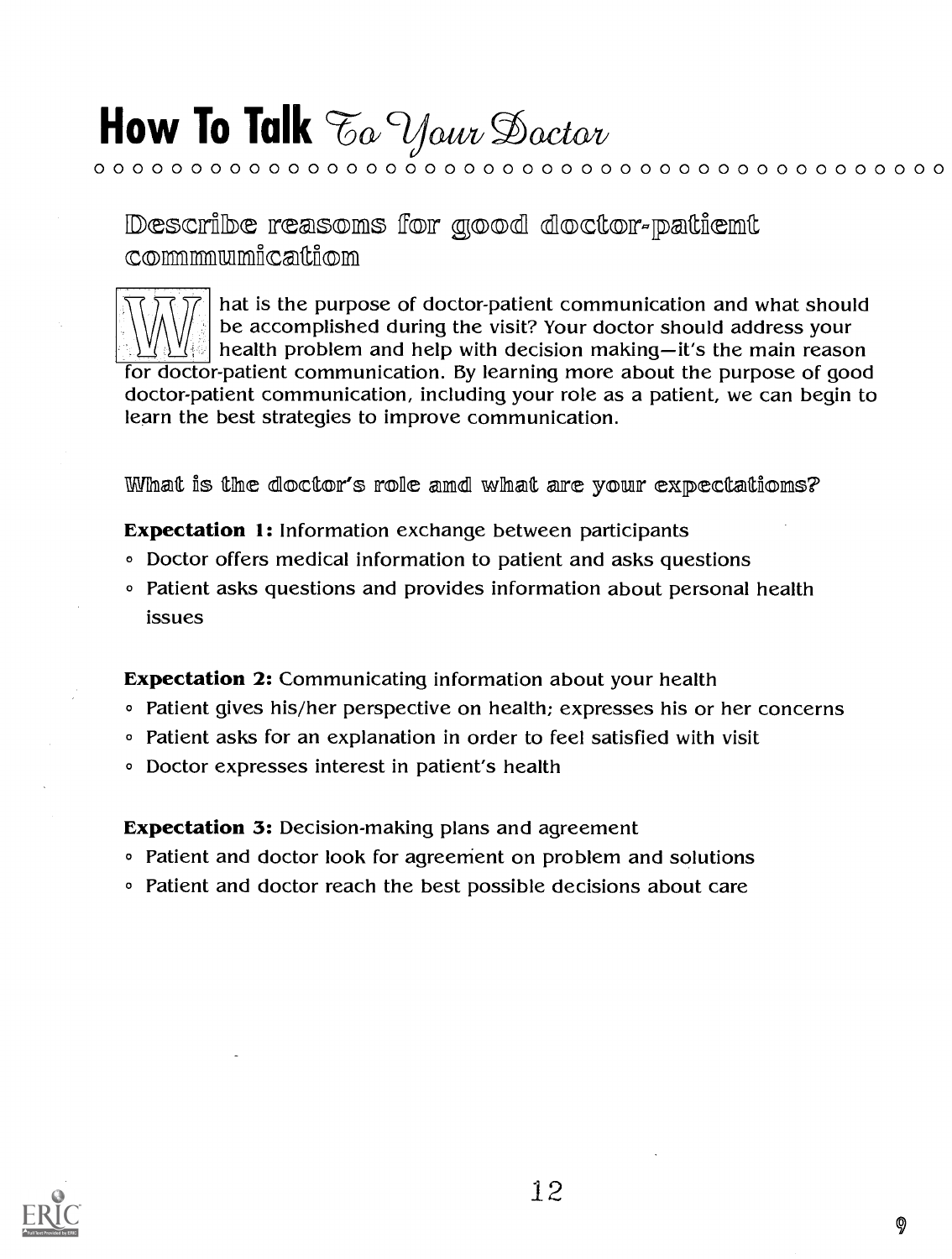${\color{red}\mathtt{0.0 \cdot 0.0 \cdot 0.0 \cdot 0.0 \cdot 0.0 \cdot 0.0 \cdot 0.0 \cdot 0.0 \cdot 0.0 \cdot 0.0 \cdot 0.0 \cdot 0.0 \cdot 0.0 \cdot 0.0 \cdot 0.0 \cdot 0.0 \cdot 0.0 \cdot 0.0 \cdot 0.0 \cdot 0.0 \cdot 0.0 \cdot 0.0 \cdot 0.0 \cdot 0.0 \cdot 0.0 \cdot 0.0 \cdot 0.0 \cdot 0.0 \cdot 0.0 \cdot 0.0 \cdot 0.0 \cdot 0.0 \cdot 0.0 \cdot 0.0 \cdot 0.0 \cdot 0.$ 



Apply 3 tips for improving doctor-patient communication



ecause of our understanding of doctor and patient communication styles, we know that certain communication techniques can help during a medical interaction. Good techniques include the patient-centered approach for doctors and asking questions for the patient. The communication tips listed below are regarded as some of the best.

Tip #1: Be prepared for your doctor's visit

### How can I use this tip?

- Set goals
- Write down problems
- Know your medical history
- Share information with your doctor
- Take notes during the doctor's visit
- Think about what you really want to say
- Focus on one point at a time

#### **Examples:**

- "Dr. Ashton, I made a list of three main things I need to talk about today."
- "Dr. Gordon, my breathing has not been good. I have strange wheezing sounds."
- "Also, the problem has lasted 3 days."

Tip #2: Ask questions/receive information

### How can I use this tip?

- Seek information and clarification
- How long is the course of treatment?
- Are there any alternatives?
- Think of questions that are specific to your health care needs

Tip #3: Be assertive/express your health concerns

### How can I use this tip?

- Express your beliefs, interests, or desires
- State your preferences or disagreement
- Use "I" statements

### **Examples:**

- "Dr. Fernández, will other medications affect the medicine you are prescribing?"
- "Dr. Troung, I would like to start exercising again. Would you agree with my decision?"

### **Examples:**

"I've got to tell you-what is frustrating is..." "To be honest, what concerns me..."

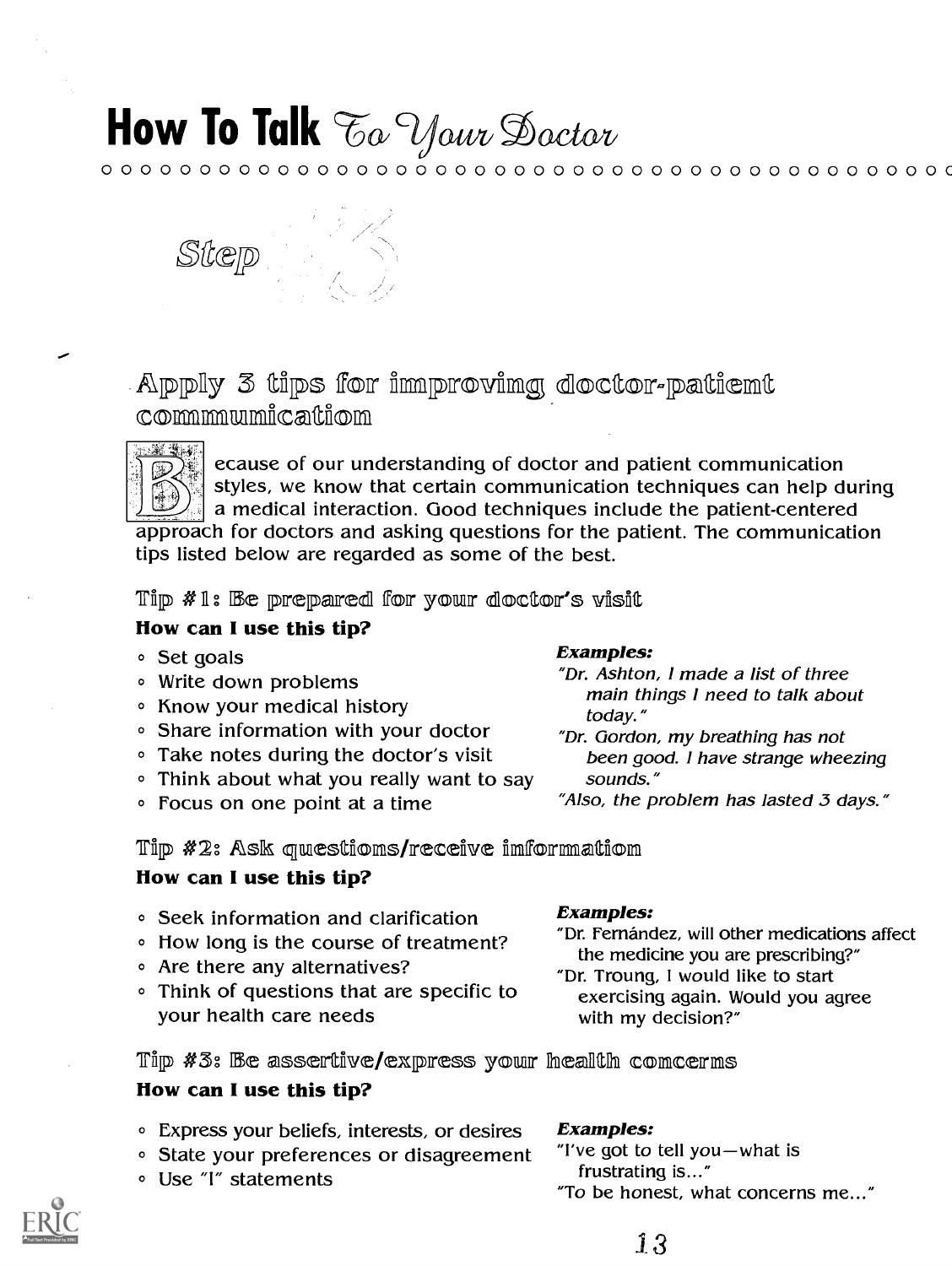Apply 3 tips for improving doctor-patient

 ${\color{blue}0.0~{\color{blue}0.0~{\color{blue}0.0~{\color{blue}0.0~{\color{blue}0.0~{\color{blue}0.0~{\color{blue}0.0~{\color{blue}0.0~{\color{blue}0.0~{\color{blue}0.0~{\color{blue}0.0~{\color{blue}0.0~{\color{blue}0.0~{\color{blue}0.0~{\color{blue}0.0~{\color{blue}0.0~{\color{blue}0.0~{\color{blue}0.0~{\color{blue}0.0~{\color{blue}0.0~{\color{blue}0.0~{\color{blue}0.0~{\color{blue}0.0~{\color{blue}0.0~{\color{blue$ 

commmmumicattion

ractice the communication tips using the outline below. On the page below, list two or three barriers to doctor-patient communication, like the ones we discussed earlier. Next select one of the techniques for improving communication that might help you overcome the barrier. See the previous page for ideas on techniques. Finally, write down what you would say to overcome the barrier.

| <b>Common barriers</b>                                                     | What good techniques might<br>help you overcome the barrier? | What would you say to<br>overcome this barrier. |
|----------------------------------------------------------------------------|--------------------------------------------------------------|-------------------------------------------------|
| "The appointment<br>is short, only<br>15 minutes."                         |                                                              |                                                 |
| "The doctor moves<br>too fast and I can't<br>get a word in."               |                                                              |                                                 |
| "The doctor uses<br>a lot of medical<br>jargon about the<br>prescription." |                                                              |                                                 |
|                                                                            |                                                              |                                                 |
|                                                                            |                                                              |                                                 |

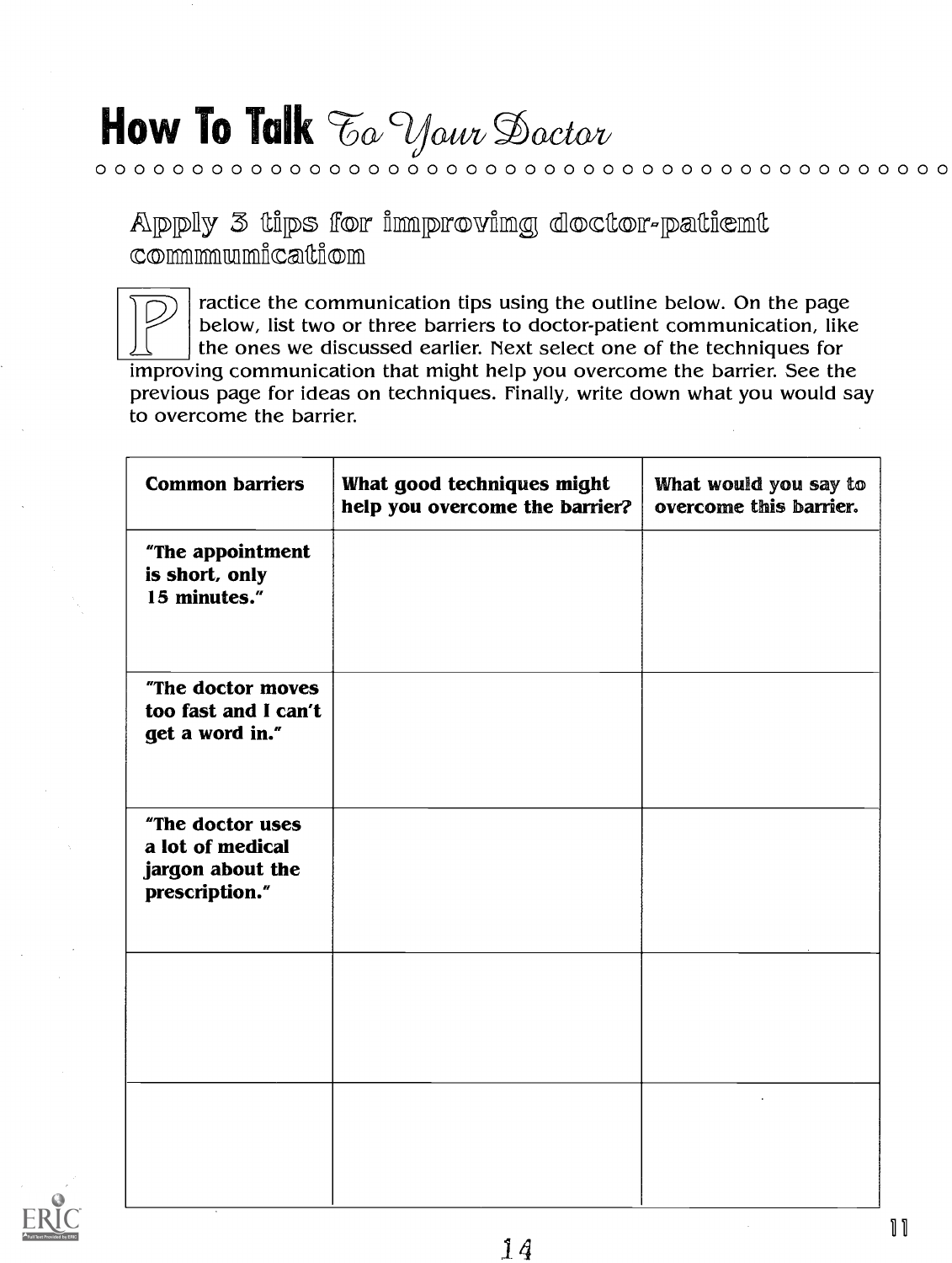# How To Talk To Your Doctor

Video examples amd practice sessiom

he video features familiar scenes of doctor-patient communication. Using the lessons that you've learned today, how would you describe the doctor-patient visit? Does the patient use the techniques that we discussed? If not, how could the patient improve their communication?

 ${\color{red}\mathtt{0.0 \cdot 0.0 \cdot 0.0 \cdot 0.0 \cdot 0.0 \cdot 0.0 \cdot 0.0 \cdot 0.0 \cdot 0.0 \cdot 0.0 \cdot 0.0 \cdot 0.0 \cdot 0.0 \cdot 0.0 \cdot 0.0}}$ 

### Video clip 1

| Check<br>here | What barriers did the patient face?                                           |
|---------------|-------------------------------------------------------------------------------|
|               | Language or cultural differences, including use of<br>medical jargon          |
|               | Limited access to care or perception of low quality                           |
|               | Power, controlled conversations, or aggressive doctors                        |
|               | Stereotypes about cultural groups: African Americans,<br>Asians, or Hispanics |
|               | Time limitations or excessive waiting                                         |
|               | Confidentiality                                                               |
|               | Provider seems to have lack of concern                                        |
|               | Age, gender, dress and grooming                                               |

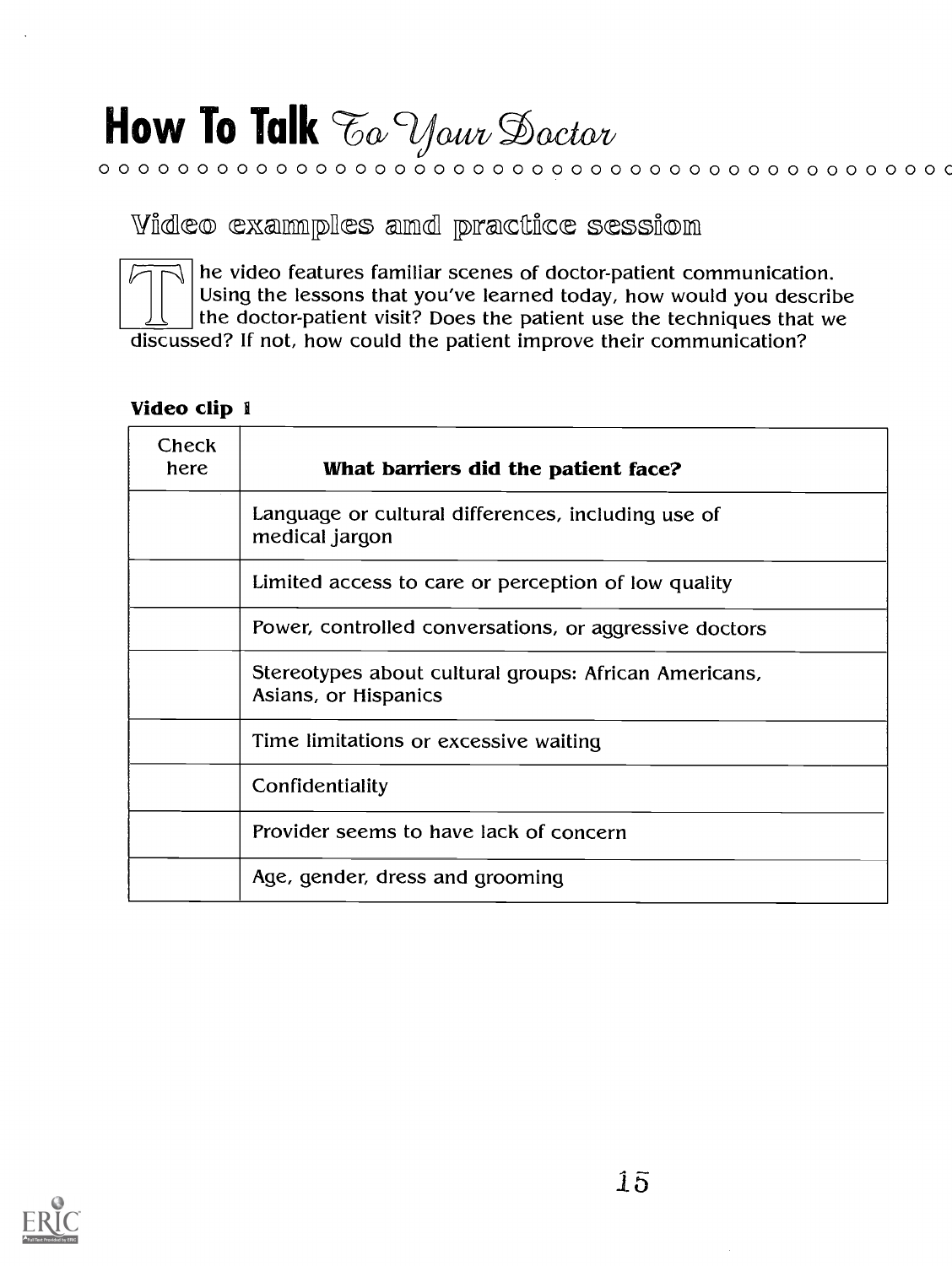### How To Talk  $\mathcal{F}_{\alpha}$  Your Doctor 0 0 0 0 0 0 0 0 0 0 0 0 0 ©0 0 0 0 0 0 0 0 0 0 0 0 0 0 0 0 0 0 0 0 0 0 0 0 0 0 0 0 0 0

| Check<br>here | Did the doctor $\ldots$                                   |
|---------------|-----------------------------------------------------------|
|               | Introduce himself/herself                                 |
|               | Ask patient to describe the problem                       |
|               | Know the latest medical advances                          |
|               | Provide diagnosis about the disease and illness           |
|               | Give instructions for treating the condition              |
|               | Explain things in a manner he/she could understand        |
|               | Take time to answer questions                             |
|               | Listen to the patient                                     |
|               | Show his/her understanding of the situation               |
|               | Express himself or herself                                |
|               | Respect the patient's confidentiality                     |
|               | Offer language translation or assistance service          |
|               | Return his/her phone calls in a reasonable amount of time |
|               | Display positive feelings toward patient and family       |
|               | Encourage the patient to participate                      |

| Check<br>here | Did the patient $\ldots$                                                                                                    |
|---------------|-----------------------------------------------------------------------------------------------------------------------------|
|               | Write down any questions or make a list of concerns                                                                         |
|               | Try to be as specific as possible about his/her symptoms                                                                    |
|               | Ask questions about anything he/she was uncertain about                                                                     |
|               | Know his/her medical history                                                                                                |
|               | Inform the doctor about any personal beliefs or practices<br>(cultural or religious, spiritual) that may affect a treatment |
|               | Understand the doctor's recommendations                                                                                     |
|               | Share information about his/her life that may be useful<br>to the doctor                                                    |
|               | Request language translation service in advance                                                                             |
|               | Express his/her concerns                                                                                                    |
|               | Offer opinions, preferences, or expectations for care                                                                       |

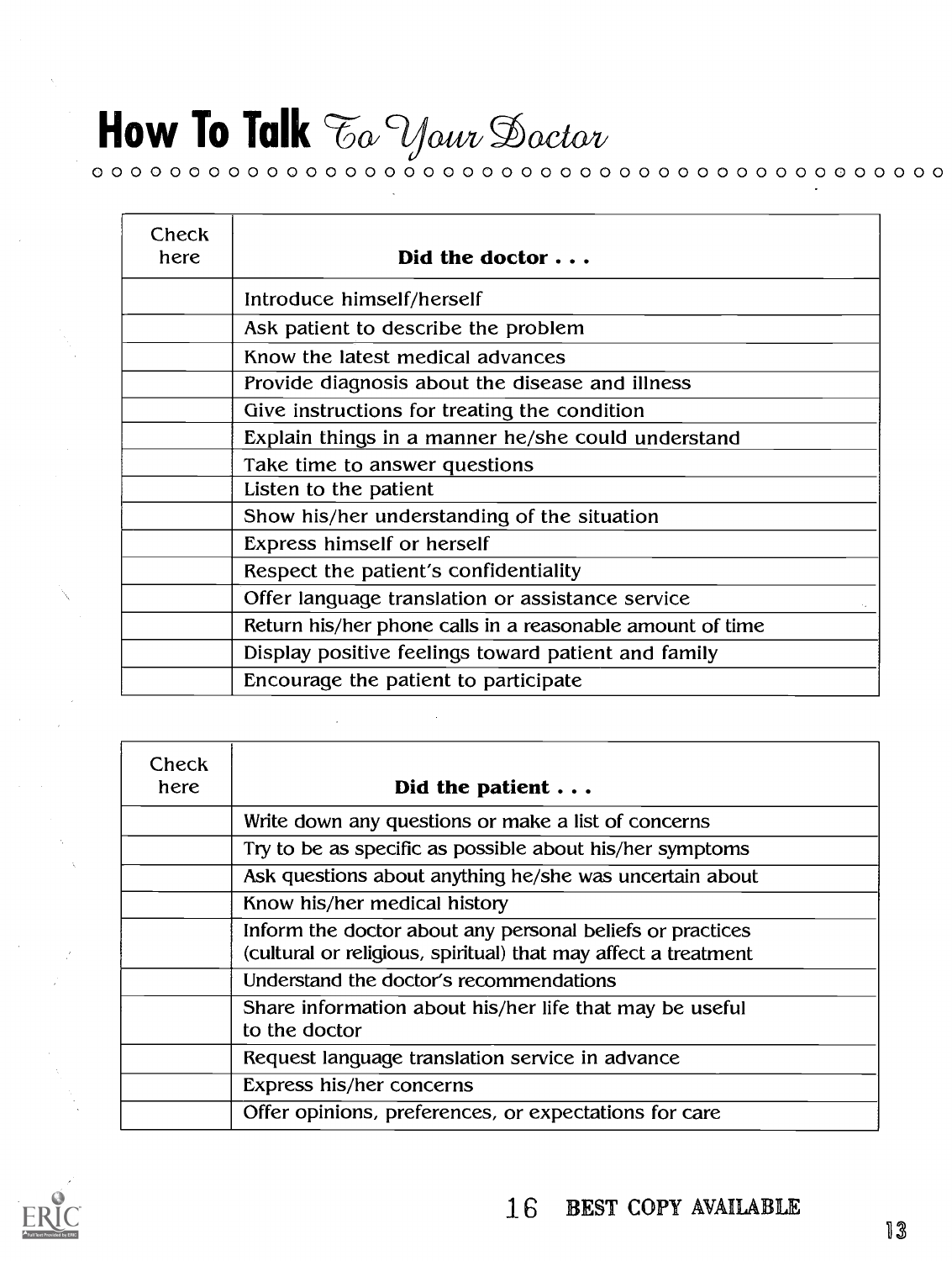${\color{red}\mathtt{0.0 \cdot 0.0 \cdot 0.0 \cdot 0.0 \cdot 0.0 \cdot 0.0 \cdot 0.0 \cdot 0.0 \cdot 0.0 \cdot 0.0 \cdot 0.0 \cdot 0.0 \cdot 0.0 \cdot 0.0 \cdot 0.0}}$ 



Practice the techniques for good doctor-patient commmmumication

he patients described in the scenes below face barriers to good doctorpatient communication. Select a scene and imagine that you are the patient. Use the techniques for good doctor-patient communication to 1) identify the barriers, 2) plan and prepare for the visit, and 3) demonstrate what you could say to address the problem. If you like, volunteer to practice your scene with our workshop trainer.

#### Script 1

You've had shortness of breath for the past month, but it is hard to get time off from work to go to the doctor. Your HMO is always busy, and you have seen your doctor twice in the past two weeks, but you're not better. You need answers to this problem because you want to get better and the breathing problem is starting to interfere with completing your daily activities.

- What are the barriers to good communication?
- What is your plan of action?
- <sup>o</sup> What good communication techniques are important for this patient to use?

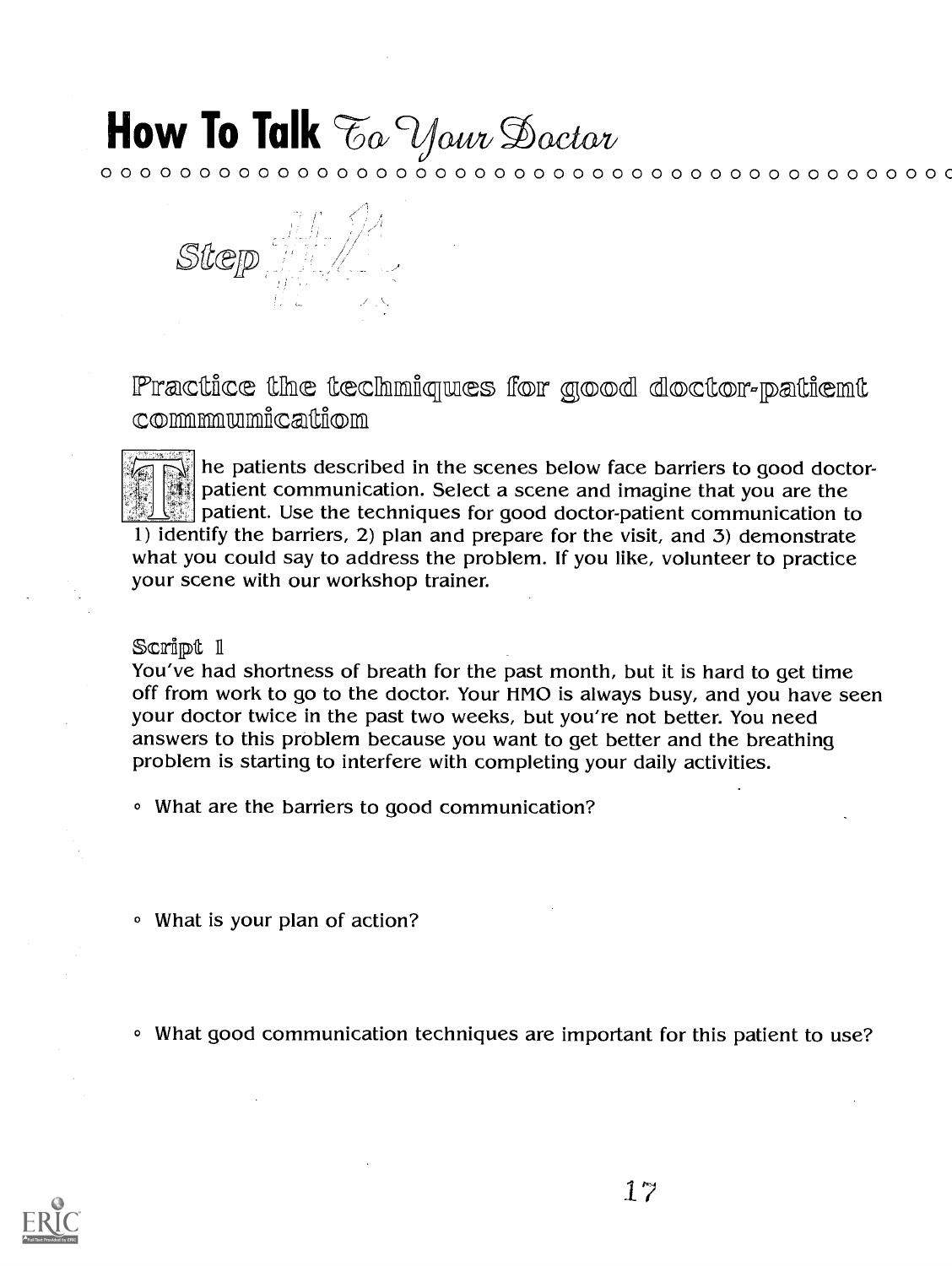#### Script 2

You woke up with unusual pains in your neck and you are worried because of a recent stroke in the family. Your family has had bad experiences in the hospital. Your youngest daughter received improper medication and it made her worse. You are concerned because of your family history with stroke, but also that another error could occur. You want your doctor to understand your concerns and diagnose the causes of your neck pain.

0 0 0 0 0 0 0 0 0 0 0 0 0 0 0 0 0 0 0 0 0 0 0 0 0 0 0 0 0 0 0 0 0 0 0 0 0 0 0 0 0 0 0 0

- What are the barriers to good communication?
- © What is your plan of action?
- o What good communication techniques are important for this patient to use?

#### Scrlipt 3

You haven't felt like yourself lately and you've had a headache all day. You take Tylenol, but the headache doesn't go away. The situation concerns you, but you don't want to make the doctor mad at you for coming in for "just a headache." You decide not to call and the next day, you still have a bad headache. Your spouse says, "If you don't go in something bad might happen." It's your first visit to a new doctor that you do not know.

- What are the barriers to good communication?
- © What is your plan of action?
- What good communication techniques are important for this patient to use?

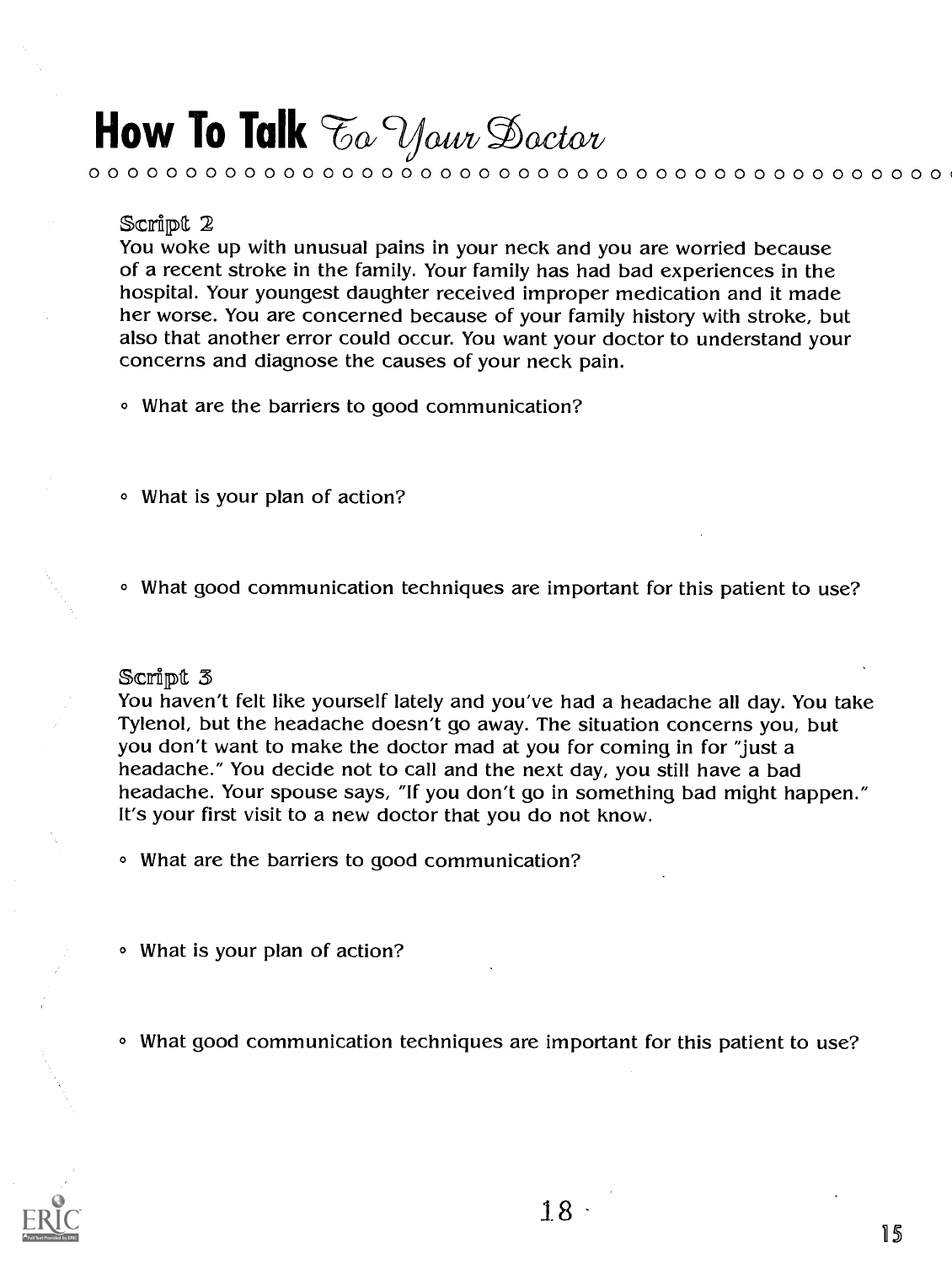# How To Talk To Your Doctor

Next time, I will be ready!



hink about your next visit to the doctor. How can you improve the<br>communication with your doctor? Can you think of techniques to better<br>prepare for your doctor's visit?

• To help improve communication with my doctor, I could say...

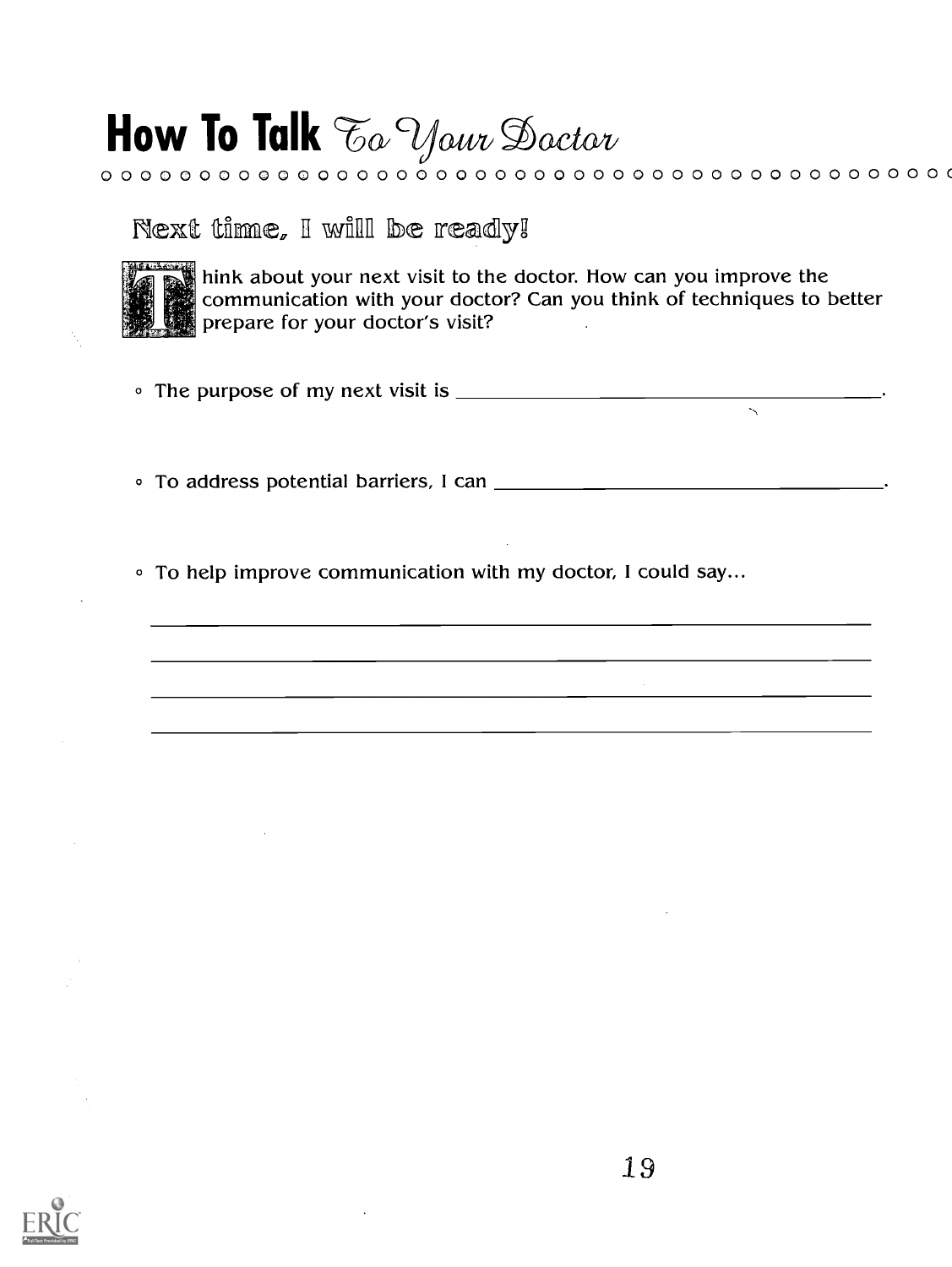0 0 0 0 0 0 0 0 0 0 0 0 0 0 0 0 0 0 0 0 0 0 0 0 0 0 0 0 0 0 0 0 0 0 0 0 0 0 0 0 0 0 0 0 (

Summmary: Building Bridges

- Overcome barriers to communication
- Understand your role as the patient
- Plan and prepare for your doctor's visit
- <sup>o</sup> Remember: Doctors and patients must work together
- Communication patterns are related to health outcomes, patient satisfaction, and ability to recall recommendations

Your actions make a difference!



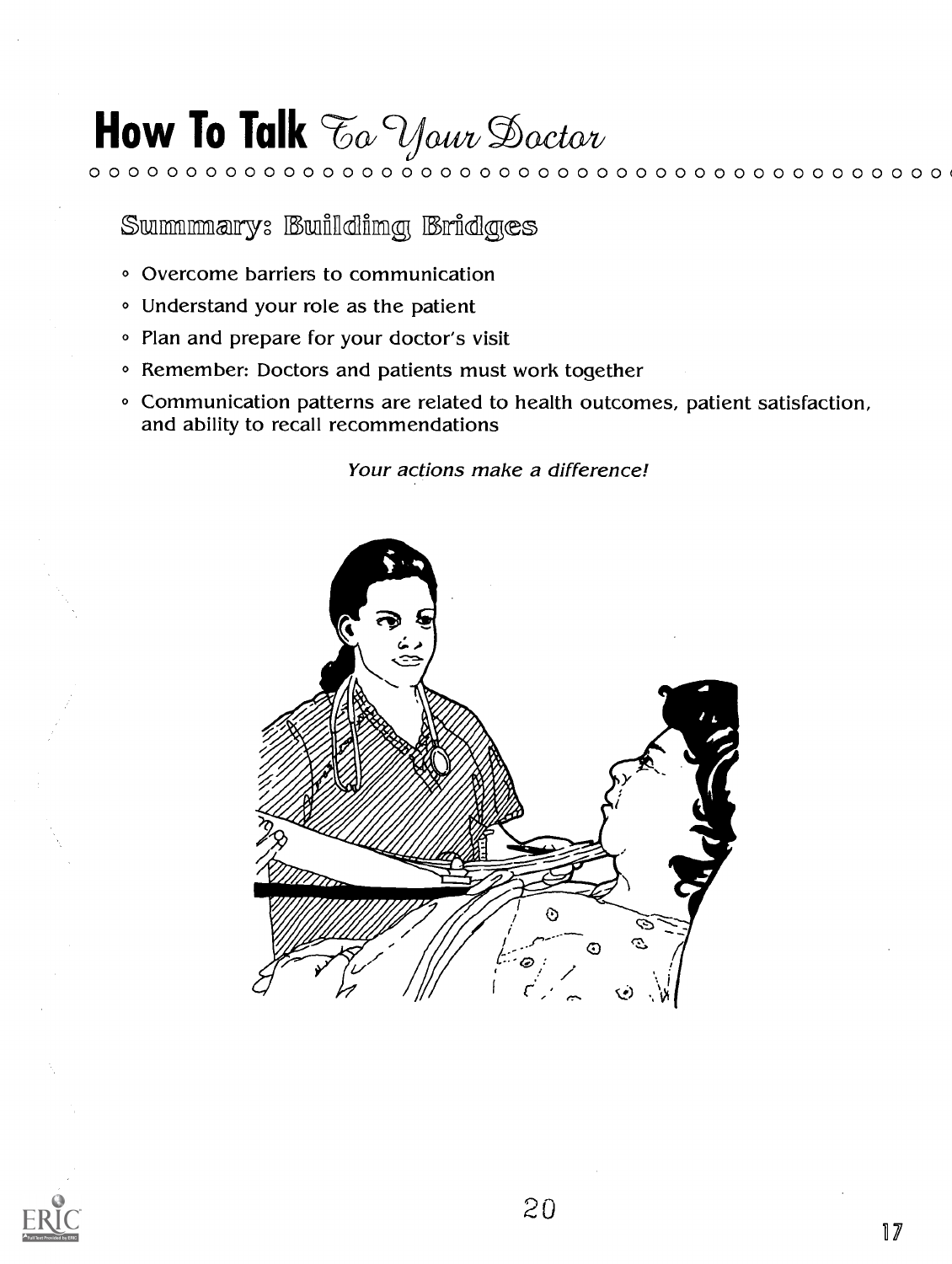JAMA PATIENT PAGE The Journal of the American Medical Association

### How to talk with your doctor

Your relationship with your doctor should be a partnership where you and your doctor work together to make the best possible decisions about your health care.

It is very important that you be able to communicate openly and honestly with your doctor about any health care needs or concerns. At the same time, your doctor should

#### PREPARE FOR AN **OFFICE VISIT:**

Preparing for a visit with your doctor will ensure that you take full advantage of the time you have together. Here are some suggested steps you can take before your visit:

- Write down any questions you want to discuss with your doctor during your visit, or give the list to your doctor so that he or she can go over them with you.
- Write down any symptoms or health concerns you have. Try to be as specific as possible, and include what the symptoms are, when they started, what the symptoms feel like, any lifestyle changes you made when the symptoms started, anything that triggers the symptoms, or anything that relieves the symptoms.
- Be prepared to tell your doctor about all the medications you take, including prescription and nonprescription medications, vitamins, alternative therapies, and other supplements you may take.
- Be completely honest about your lifestyle, including your  $\bullet$ diet, use of alcohol or other drugs, smoking history, sexual history, and other health care you receive.
- Be sure to inform your doctor about any cultural or religious beliefs that may affect a treatment option. Make sure you understand your doctor's recommendations.

be able to communicate important health information to you in a clear, understandable way.

A study in the December 22/29, 1999, issue of JAMA reports that communications between some physicians and their patients need to be improved so that patients can be completely informed and participate in decisions about their medical care.

#### WHAT TO EXPECT FROM YOUR DOCTOR:

Your doctor should:

- Provide information about your condition and any tests or procedures in a manner so that you easily understand.
- Take the time to answer your questions thoroughly.
- Give you specific instructions for treating your condition and taking any medications that are prescribed.
- Know about the latest advances in medicine and FOR MORE INFORMATION: be able to answer your questions about them.
- Encourage you to participate in decisions about your care.

#### **CONFIDENTIALITY:**

CONFIDENTIALITY:<br>All discussions with your doctor<br>are confidential. Your doctor will<br>not share information about your<br>health with anyone else unless you<br>provide permission. So don't be<br>diraid to be completely open and<br>hone are confidential. Your doctor will not share information about your health with anyone else unless you provide permission. So don't be afraid to be completely open and honest about sensitive medical issues. Your disclosures should be met with understanding and possible solutions. If you don't feel comfortable talking openly with your doctor, you may want to consider changing doctors.

#### SPECIALISTS:

Specialists are doctors who concentrate on certain body systems, specific age groups, or complex scientific techniques developed to diagnose or treat certain types of disorders. Your doctor may refer you to a specialist if your condition is outside his or her area of expertise. You may want to seek out a specialist yourself if you need a second opinion on a medical diagnosis or treatment plan, or if your doctor recommends elective surgery.

- American Medical Association AMA Physician Select
- www.ama-assn.org/aps/amahg.htm American Board of Medical Specialties
- Public Education Program (verify a doctor's certification status or find a specialty doctor) 800/776-2378 or www.certifieddoctonorg Which Medical Specialist for You (\$1.50 each) or www.abms.org

### INFORM YOURSELF:

To find this and previous JAMA Patient Pages, check out the AMA's Web site at www.ama-assn.org/consumerhtm.

Additional Sources: American Medical Association (www.ama-assn.org/insight/gen hlth/doctor/communic.htm), The C. Everett Koop Institute at Dartmouth, American Board of Medical Specialties

Mi Young Hwang, Writer Richard M. Glass, MD, Editor Jeff Molter, Director of Science News

The JAMA Patient Page is a public service of JAMA and the AMA. The information and recommendations<br>appearing on this page are appropriate in most instances, but they are not a substitute for medical<br>diagnosis. For specifi

21



2422 JAMA, December 22/29, 1999-Vol 282, No. 24

### BEST COPY AVAILABLE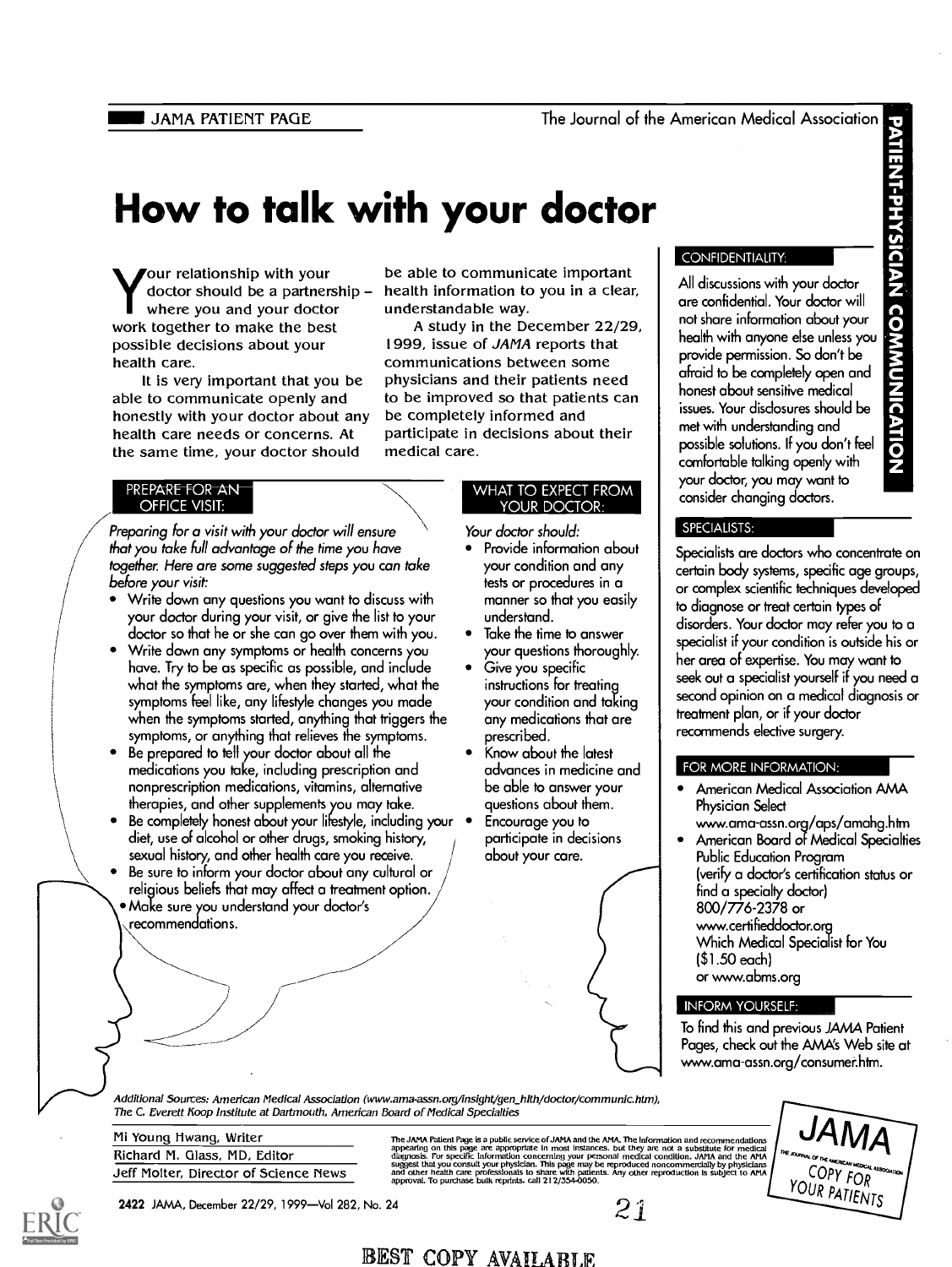### 0 0 0 0 0 0 0 0 0 0 0 0 0 0 0 0 0 0 0 0 0 0 0 0 0 0 0 0 0 0 0 0 0 0 0 0 0 0 0 0 0 0 0 0

### Albout the EXCEED research program

This workshop is made possible through the financial support of the Agency for Healthcare Research and Quality (AHRQ) and the Office for Research on Minority Health (ORMH), two agencies that are concerned with quality healthcare and eliminating health disparities. AHRQ's EXCEED (Excellence Centers to Eliminate Ethnic/Racial Disparities) initiative concentrates specifically on the root causes of disparities and interventions to reduce inequities.

AHRQ and ORMH awarded a 5-year grant to Baylor College of Medicine's Section of Health Services Research and the Houston VA Center for Quality of Care & Utilization Studies (HCQCUS) to focus on racial and ethnic variation in medical interactions. The effectiveness of doctor-patient communication skills during medical care interactions can affect health outcomes. Also, evidence



Carol M. Ashton, MD, MPH

suggests that doctors have poorer communication skills with minority patients. The reserach program is lead by Dr. Carol M. Ashton, Professor of Medicine and Director of HCQCUS.

"Research indicates that social and societal factors, such as poverty and social class are strong influences on utilization of care. We need to identify the aspects of doctor-patient communication that can be improved, so that patients and families can learn how to become more powerful communicators and obtain better health outcomes." -Carol M. Ashton, MD, MPH

The Baylor-VA researchers are trying to better understand the role race and ethnicity play in medical interactions between doctors and their patients. In addition to the research focus on medical interactions, each

project will address a condition of older adults, including coronary artery disease, knee osteoarthritis, lung cancer, breast cancer risk and peripheral arterial disease.

The project leaders include: Paul Haidet, MD, MPH, Assistant Professor and scholar in the Baylor College of Medicine Master Teachers' Fellowship Program; Howard S. Gordon, MD, Assistant Professor and VA Research Career Development Awardee; Tracie C. Collins, MD, MPH, Assistant Professor and Robert Wood Johnson Minority Faculty Development Awardee; Maria Suarez-Almazor, MD, MPH, Associate Professor; Kimberly O'Malley, PhD, Assistant Professor; Herminia Palacio, MD, MPH, Assistant Professor, and Debora Paterniti, PhD, an Assistant Professor at UC-Davis and an investigator at HCQCUS. Richard Street, PhD, Professor and Chair, Department of Speech Communication, Texas A&M University, College Station, will conduct the analysis of doctor-patient communication for the program. Dr. Street has extensive research experience in the area of doctorpatient communication and has published articles in Medical Care, Social Science and Medicine, Cancer, Medical Decision-Making, Family Medicine, and Health Communication. Barbara F. Sharf, PhD, a professor of health communication and medical education at Texas A&M University, has over twenty years of experience training physicians and health providers in the areas of communication skills and concepts, including cultural portrayals of illness and patient's experience. Dr. Sharf will provide expertise in qualitative health research for EXCEED projects. The research program also includes support cores including a Data Analysis Core, lead by Dr. Nelda P. Wray, Chief of the Section of Health Services Research and an Information Dissemination and Educational Academic Liaison (IDEAL) Core.

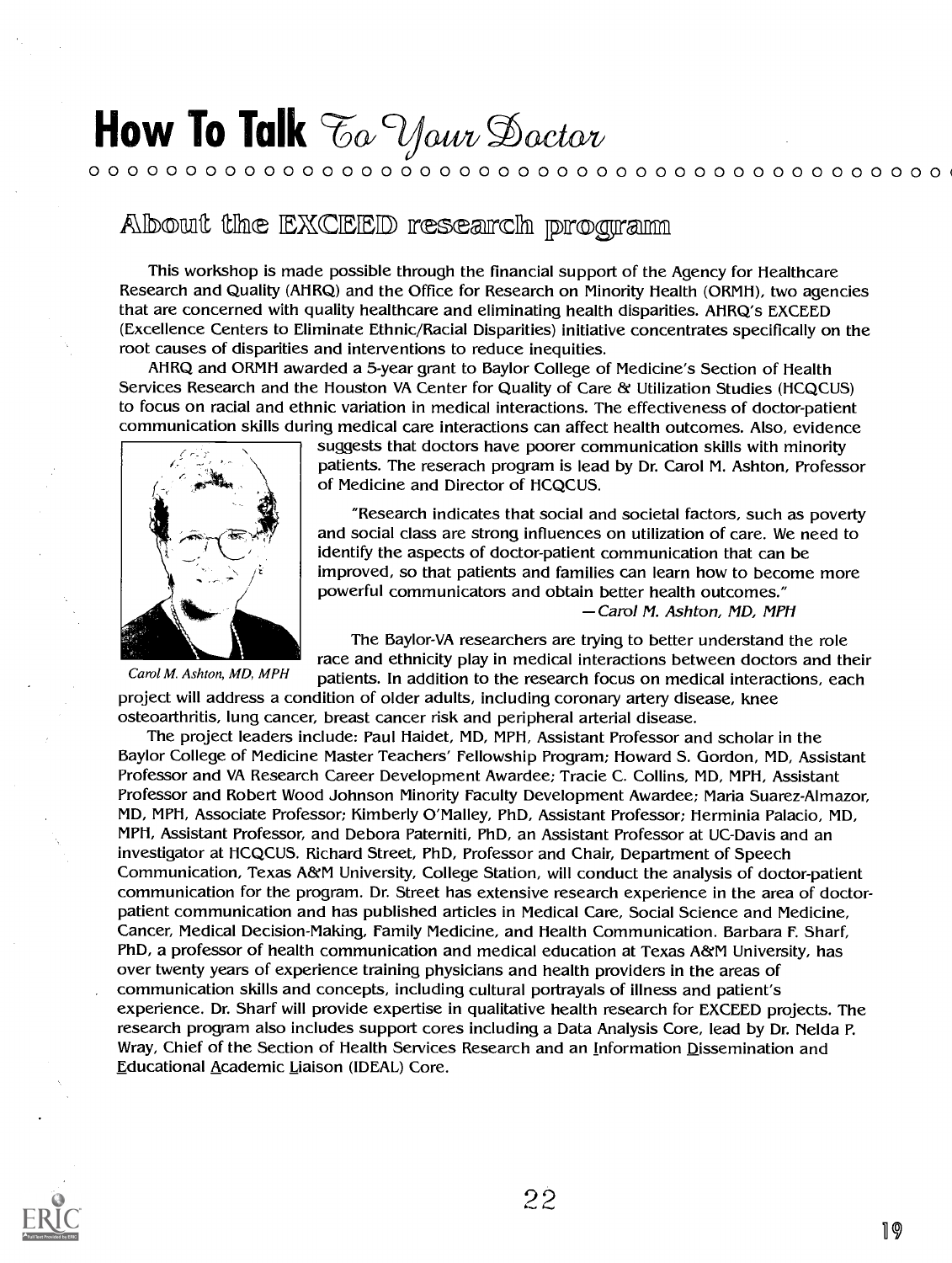0 0 0 0 0 0 0 0 0 0 0 0 0 0 0 0 0 0 0 0 0 0 0 0 0 0 0 0 0 0 0 0 0 0 0 0 0 0 0 0 0 0 0 0



Frank Martin, MS Director, IDEAL Core

#### The **IIDEAL** Core

The IDEAL Core conducts outreach with local and national organizations to encourage use of research information on improving the medical interaction through "How to talk to your doctor" workshops. This workshop was designed by the IDEAL Core, a support program for the EXCEED initiative. Frank Martin, MS, a graduate of the University of Wisconsin, Madison, is the lead designer of the "How to talk to your Doctor" community education forum. lie has worked in consumer advocacy and health-disability organizations, providing consumers with information and training. The IDEAL Core is grateful to Baylor-VA faculty and staff for sharing their input on this program: Amy Barrera-Kovach, MSW; Wednesday Foster, MPH; Tracie Collins, MD, MPH; Paul Haidet, MD, MPH; Richard Street, PhD; Barbara Sharf, PhD; Kimberly O'Malley, PhD; Anh Tran, MPH; Alicia Gladney, MS; Carol M. Ashton, MD, MPH; Darrell Zeno, MS; and Emiel Owens, MEd.

"IDEAL Core serves as the liaison between the research program and the lay and academic community. Information exchange and consumer involvement in research can empower communities in need."

> -Frank Martin, MS Director, IDEAL Core

The IDEAL Core also offers training for minority and non-minority students who are interested in health services research, and conducts cultural proficiency training for EXCEED. The IDEAL Core's community advisory board, the CEO (community education and outreach) network, consists of community members with knowledge and experience relevant to improving minority health, community based outreach, multicultural healthcare issues, health education, or minority academic achievement. Together, they help our program to be the best possible.



CEO members include (I-r): Lynna Littleton, PhD, Associate Professor of Clinical Nursing at the University of Texas Houston Health Science Center; Jane Mahoney, DSN, Assistant Professor at the University of Texas-Houston School of Nursing Dr. Margaret A. Goetz, Director of Medical Bridges and Promotoras de Salud; Jabari Craft, BS, a pre-medical student at Texas Southern; Amye EB Webster, MEd, a Health Education Specialist at UTMB Health Care Systems and board

member of the Asian American Health Coalition Charlene Hunter James, MPH, Director of the Houston/Harris County Area Agency Kassahun Bisrat, MS, Executive Director of the Alliance for Multicultural Community Services; Charlesetta Deason, MEd, Principal of Michael E. DeBakey High School for Health Professions; on Aging; University. Not pictured: Dr. Howard R. Epps, a clinical instructor in Orthopedic Surgery at Baylor College of Medicine and the University of Texas-Houston; Cassandra Harris, MS, Chairperson of the Houston Chapter of the National Black Leadership Initiative on Cancer; Cindy Leong-Wu, MPH, The University of Texas Houston Health Sciences Center doctoral student majoring in management and policy sciences; Janet Pinner, RN, MSN, Geriatric Support Service Outreach Nurse for Seven Acres Senior Services; and Michael Solar, JD, Principal Attorney of Solar and Associates, League of United Latin American Citizens community service awardee.

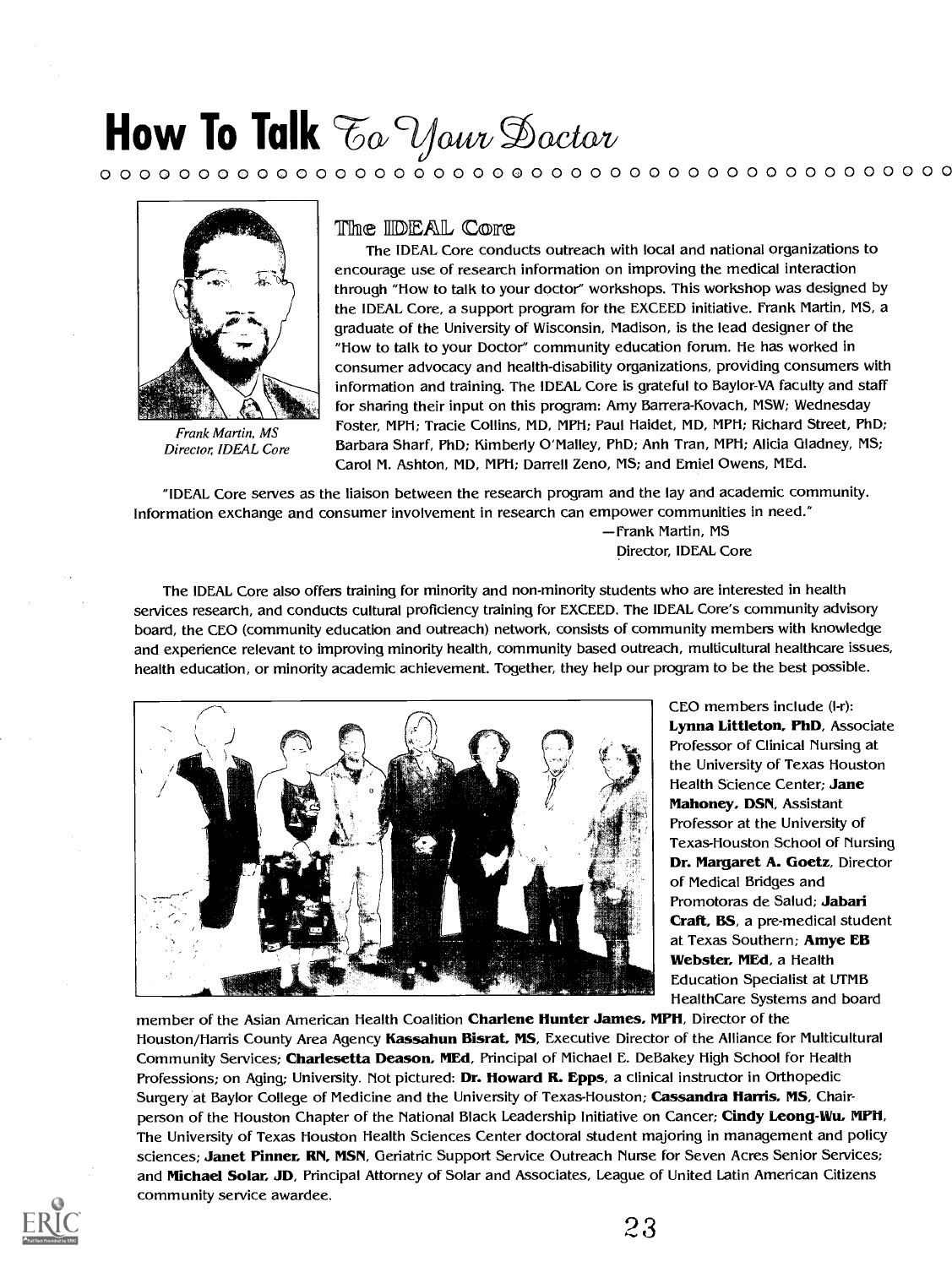# How To Talk  $\mathcal{T}_{\alpha}$   $\mathcal{Y}_{\alpha \nu \nu}$  Dactor

### For More Information

For more information about the EXCEED initiative or the "Flow to Talk to your Doctor" program, please contact Darrell Zeno, MS, IDEAL Core Program Coordinator, at 713-794-8601.

0 0 0 0 0 0 0 0 0 0 0 0 0 0 0 0 0 0 0 0 0 0 0 0 0 0 0 0 0 0 0 0 0 0 0 0 0 0 0 0 0 0 0 0 0



### Recall Good Doctor-Patient Communication Strategies

Learning doctor-patient communication skills is one thing, but remembering is a different story. How will you remember the important tips and strategies that we learned today? Recalling what you have learned is your key to success.

To help you remember, please remove the card below and carry it with you so you can refer to the tips.

> How To Talk  $\mathcal{F}_{\alpha}$  your Doctor 0 0 0 0 0 0 0 0 0 0 0 0 0 0 0 0 0 0 0 0 0 0 0 0 0 0 0 0 0 0 0 0 0 0 0 0 0 0 Did you... · Know your medical history Write down any questions or make a list of your concerns Ask questions about anything that you are uncertain about Express your concerns  $\cdot$  Inform the doctor about any beliefs (cultural or religious, spiritual) that may affect a treatment Sponsored by AHRQ and Baylor College of Medicine, Health Services Research

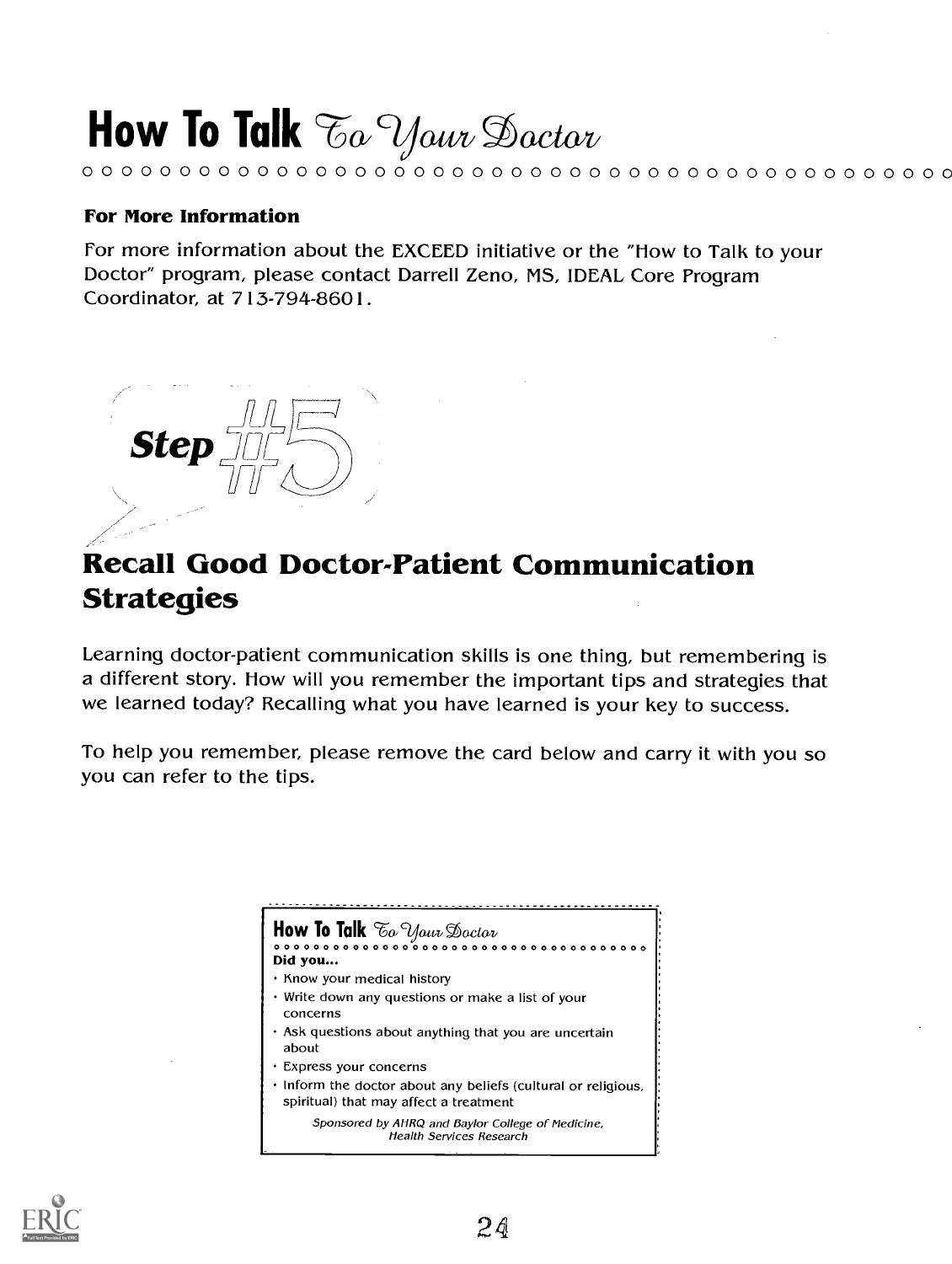How To Talk 9;: 9A-data/ oda?. (A 0 0 0 0 0 0 0 0 0 0 0 0 0 0 0 0 0 0 0 0 0 0 0 0 0 0 0 0 0 0 0 0 0 0 0 0 0 0 Did your doctor...

- · Introduce himself/herself
- Ask you to describe your problem
- Listen to you and take time to answer questions
- Give instructions for treating your condition
- Respect your confidentiality and you
- Show his/her understanding of your situation
- Return your phone calls in a reasonable amount of time
- Explain things in a manner you can understand
	- Sponsored by AHRQ and Baylor College of Medicine, Health Services Research

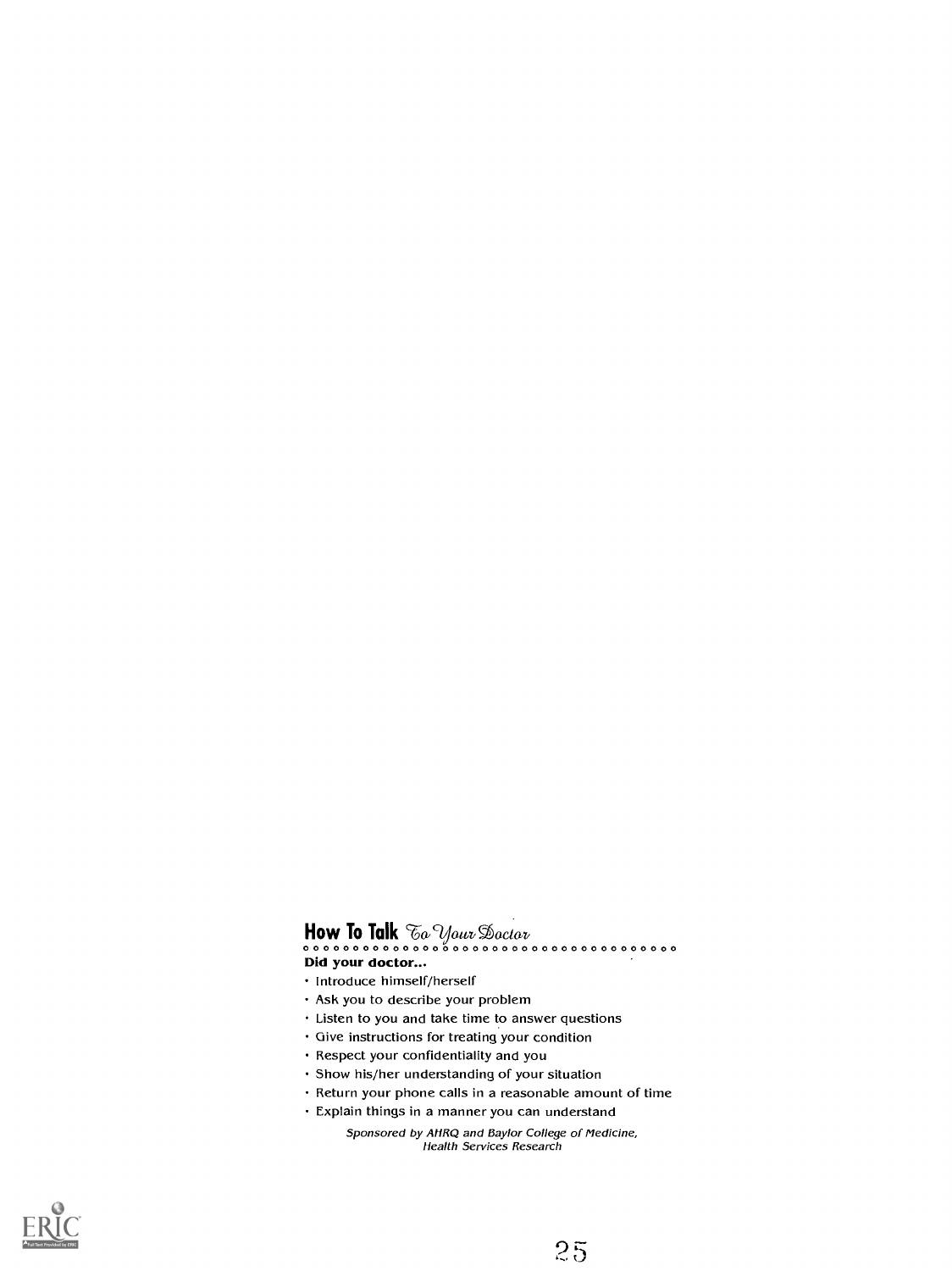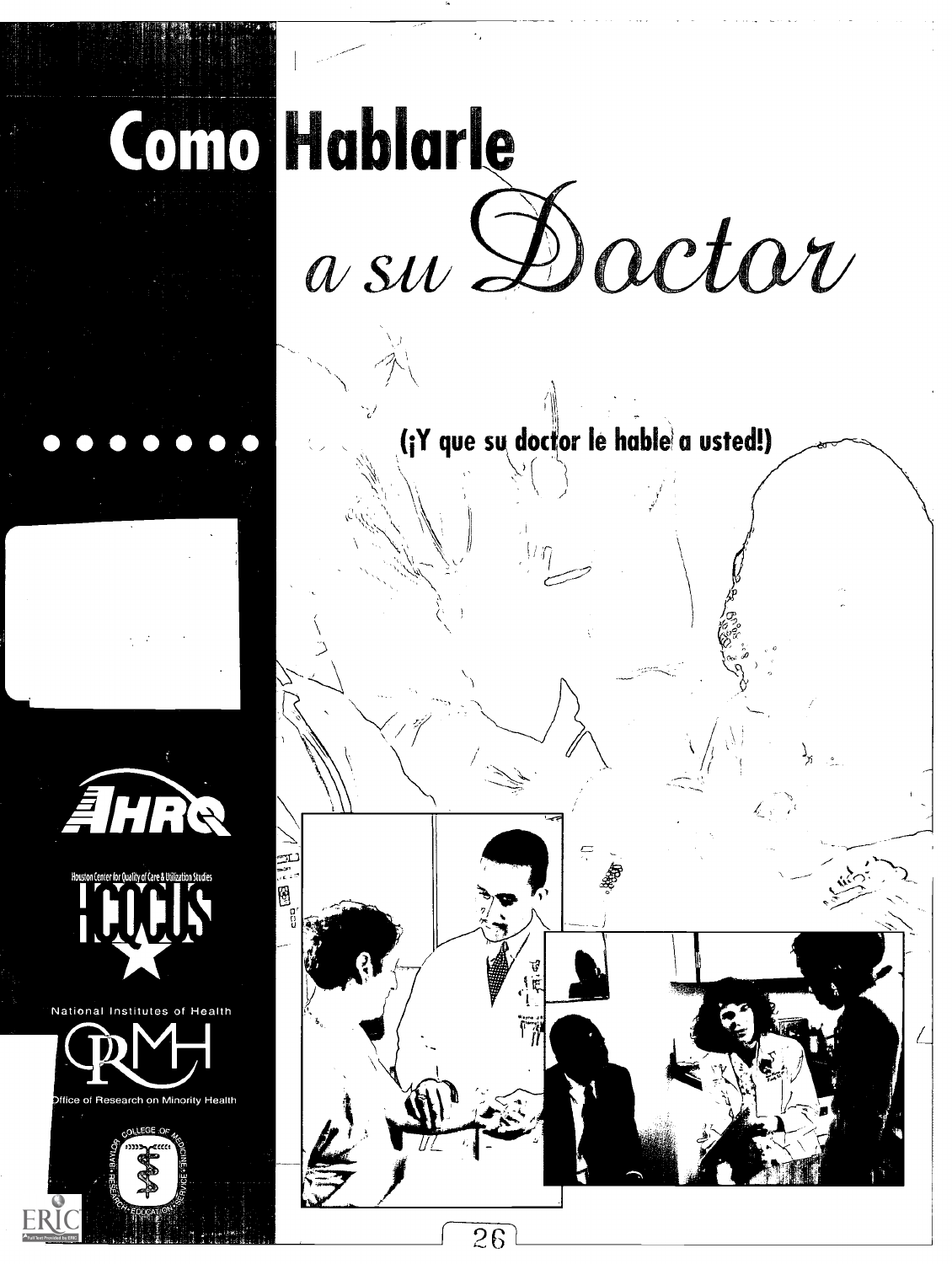Title : Como Hablarle a su Doctor ( $Y$  que su doctor le hable a usted!) ( "How to Talk to Your Doctor...and get your doctor to talk to you!")

### Educational Program Description

The "How to Talk to Your Doctor" educational booklet is used for Baylor College of Medicine's community education forums. The forums offer a synthesis of the research literature on medical interactions and are designed to help consumers improve in their doctor-patient communication skills. The 2-hour forum is intended for small groups (n=20-40) that can benefit from improved doctor-patient communication, such as elderly, low-English proficiency groups, and groups that express difficulty with medical staff.

### Sponsoring Agencies

"How to Talk to Your Doctor" was developed for the Baylor College of Medicine EXCEED program. This project was co-funded by grant number P01 HS10876 from the Agency for Healthcare Research and Quality and the National Center of Minority Health and Health Disparities.

### Contact information

Frank Martin, MS Director, IDEAL Core Baylor College of Medicine, Section of Health Services Research fmartin@bcm.tmc.edu

Carol M. Ashton, MD, MPH Professor of Medicine, Baylor College of Medicine Director, Houston Center for Quality of Care & Utilization Studies\ cashton@bcm.tmc.edu

"Como Hablarle a su Doctor" es un seminario educativo. Esta informacion no intenta ser un substituto para el consejo, diagnosis o tratamiento de un medico profesional. La intención de la información disponible para este seminario es para ayudarle a desarrollar su conocimiento y habilidades que podran ayudarle a tomar decisiones importantes. Este folleto no constituye un contrato, expresado ni implicado, entre un participante y Ia Universidad de Medicina Baylor.

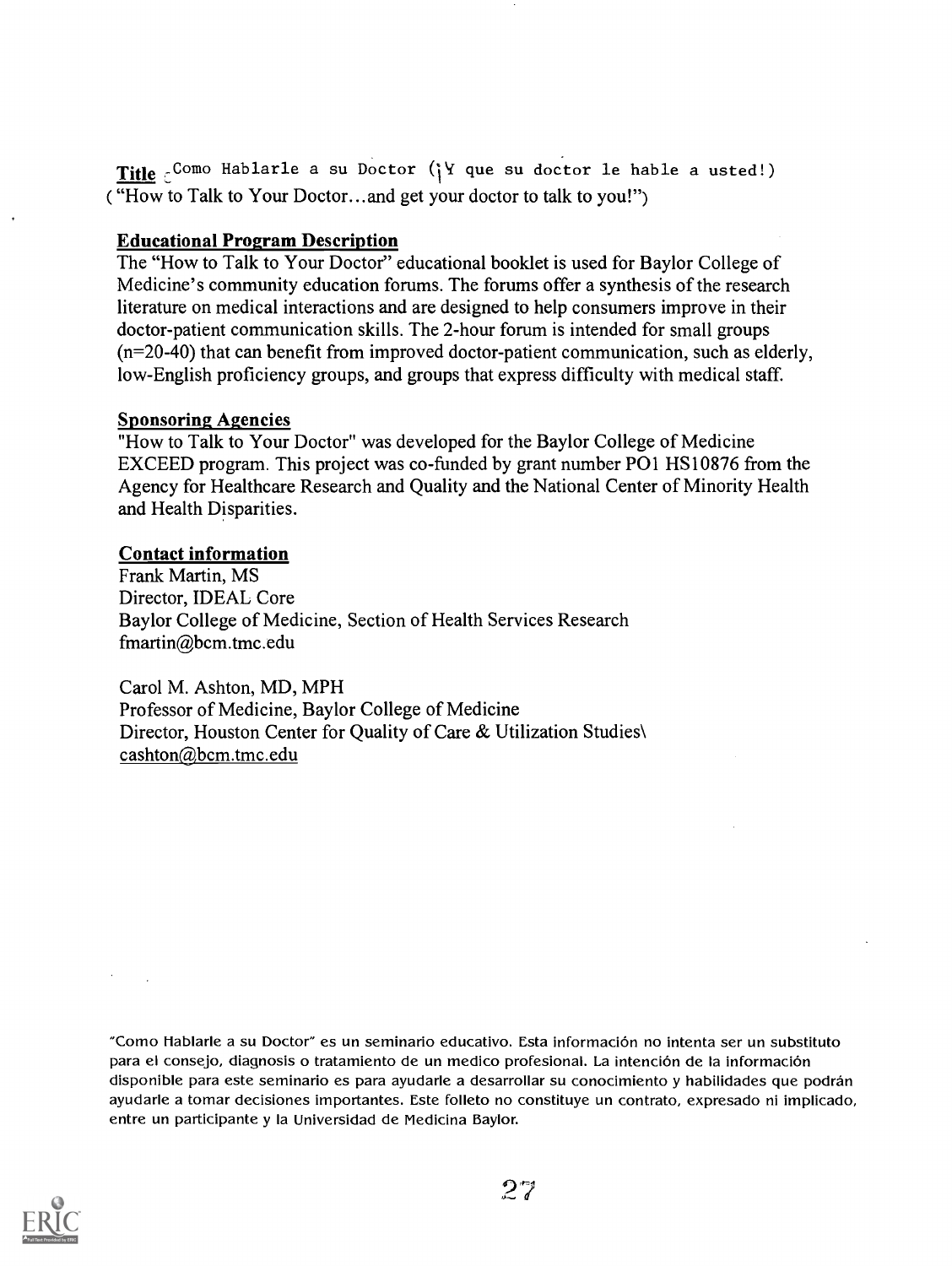

(¡Y que su doctor le hable a usted!)

Un seminario educativo sobre la comunicación Entre el doctor y el paciente

**Excellence Centers to Eliminate Ethnic/Racial Disparities** 



1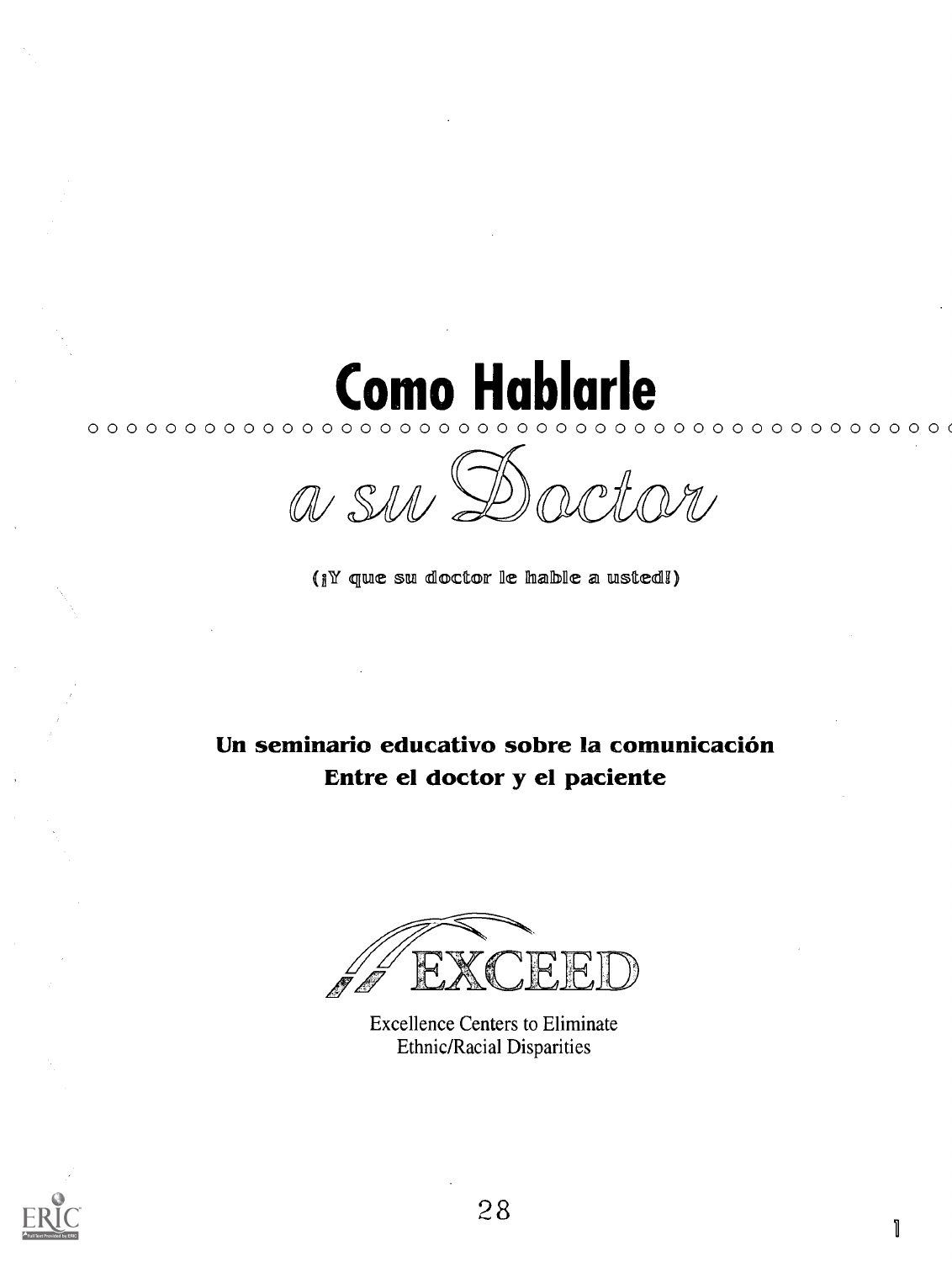0 0 0 0 0 0 0 0 0 0 0 0 0 ©0 0 0 0 0 0 0 0 0 0 0 0 0 0 0 0 0 0 0 0 0 0 0 0 0 0 0 0 0 0



racias por asistir al seminario "Como Hablarle a su Doctor." En este seminario, usted aprenderá los mejores consejos para mejorar la comunicaci6n con su medico.

Los entrenadores hablaran sobre como se "construyen puentes" entre usted y su doctor cuando entienda el papel del doctor y sus responsabilidades con respecto a usted. En particular, su doctor debe comunicarle información importante sobre la salud de una manera clara. Sus acciones también son importantes. Usted puede hacer una diferencia a través de lo que diga y como lo diga.

Este seminario te ayudara a: 1) Reconocer las barreras para la buena comunicación entre un doctor y su paciente, 2) Aprender las técnicas para una buena comunicacion para el paciente, y 3) Practicar tus nuevas habilidades con los entrenadores. Durante el seminario, los entrenadores te invitará ha compartir tus ideas y experiencia.

Si usted tiene algunas preguntas durante el seminario, por favor pregúntale a su entrenador o al coordinador del seminario. Si usted sabe de un grupo comunitario que estaria interesado en nuestro seminario "Como Hablarle a su Doctor," por favor contacte a Darrell Zeno, Coordinadora del Programa IDEAL, al 713-794-8601. El estará contenta en asistirle.

Gracias por estar aqui con nosotros. i Esperamos que usted participara, aprenderá y disfrutara del seminario de hoy!

Sinceramente,

unk Mont

Frank Martin, MS Director, IDEAL Core

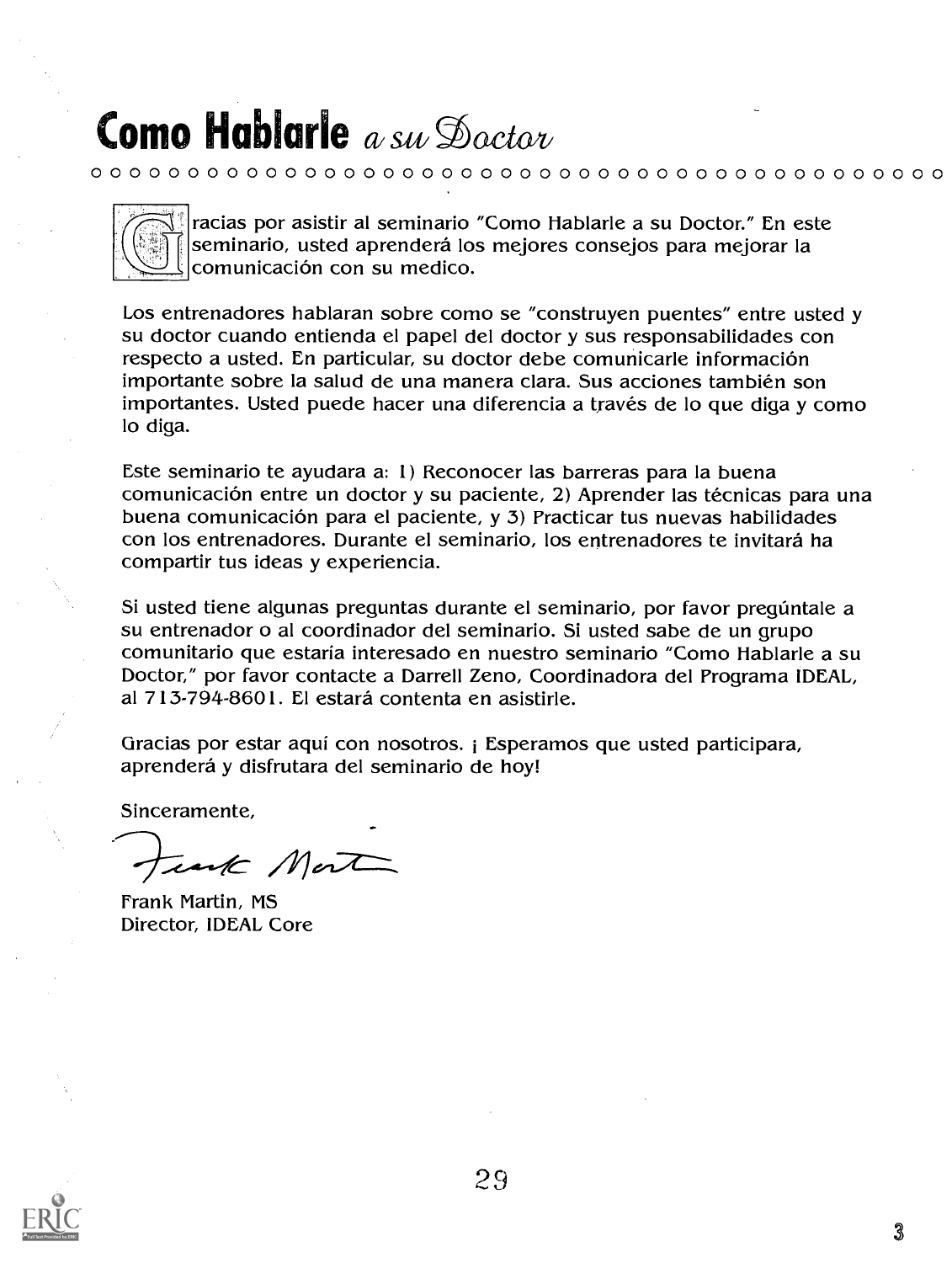${\color{red}\mathtt{0}}\circ{\color{red}\mathtt{0}}\circ{\color{red}\mathtt{0}}\circ{\color{red}\mathtt{0}}\circ{\color{red}\mathtt{0}}\circ{\color{red}\mathtt{0}}\circ{\color{red}\mathtt{0}}\circ{\color{red}\mathtt{0}}\circ{\color{red}\mathtt{0}}\circ{\color{red}\mathtt{0}}\circ{\color{red}\mathtt{0}}\circ{\color{red}\mathtt{0}}\circ{\color{red}\mathtt{0}}\circ{\color{red}\mathtt{0}}\circ{\color{red}\mathtt{0}}\circ{\color{red}\mathtt{0}}\circ{\color{red}\mathtt{0}}\circ{\color{red}\mathtt{0}}\circ{\color{red$ 



Meta: Use la communicación entre el doctor y paciemte estratégicammemte para mejorar la salud

Al final de esta sesión, los participantes podrán:

- 1. Reconocer las barreras de la buena comunicación entre un doctor y su paciente
- 2. Describir las esperanzas para la buena comunicación entre un doctor y su paciente
- 3. Reconocer ejemplos de rasgos de una buena comunicación entre un doctor y su paciente
- 4. Aplicar 3 consejos para mejorar la comunicación entre un doctor y su paciente
- 5. Demostrar técnicas para la buena comunicación entre un doctor y su paciente
- 6. Recordar buenas estrategias para la buena comunicación entre un doctor y su paciente

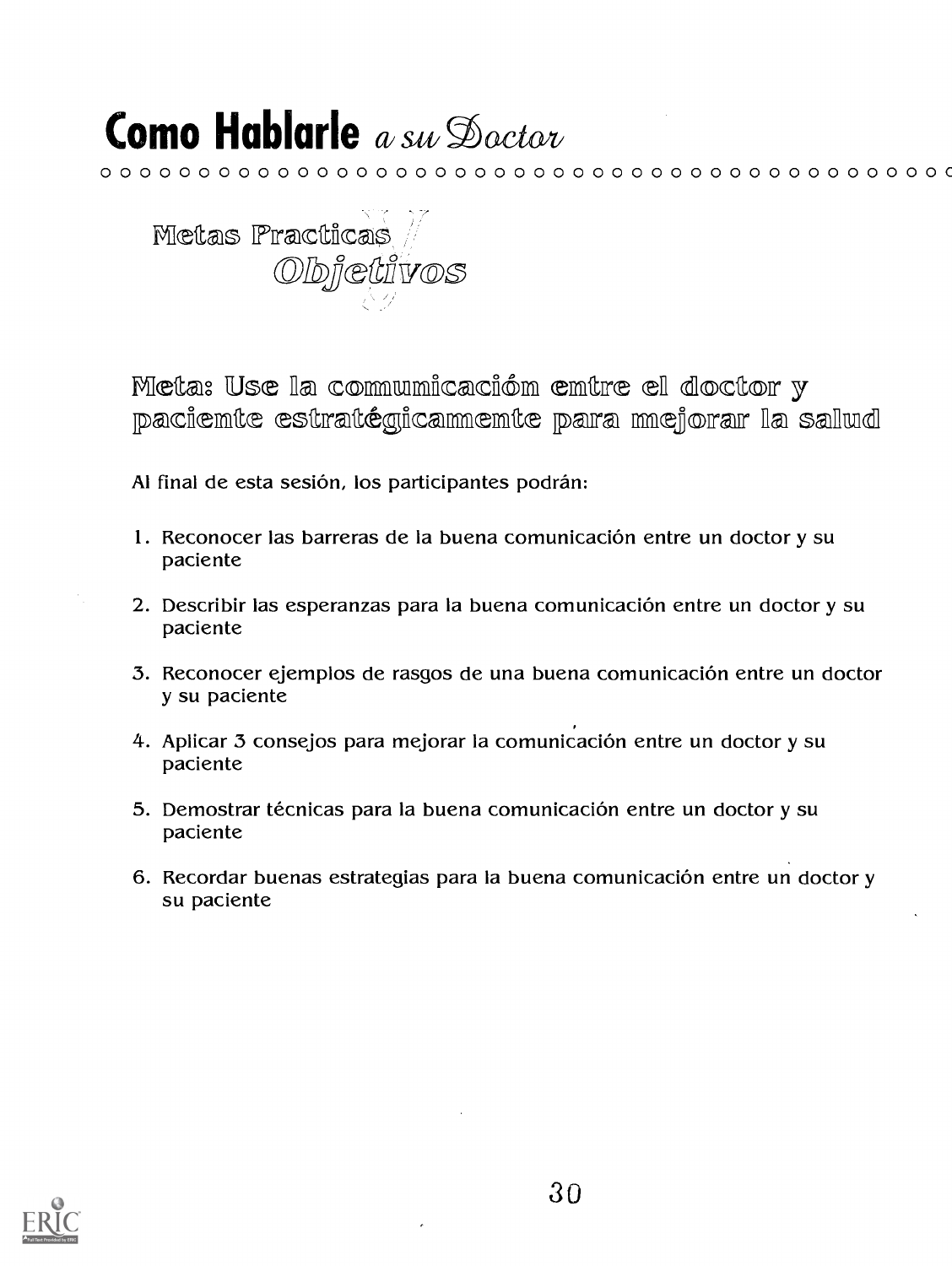¿ Porque la communicación entre un doctor y su paciemte es importamte?

 ${\color{red} 0} {\color{red} 0} {\color{red} 0} {\color{red} 0} {\color{red} 0} {\color{red} 0} {\color{red} 0} {\color{red} 0} {\color{red} 0} {\color{red} 0} {\color{red} 0} {\color{red} 0} {\color{red} 0} {\color{red} 0} {\color{red} 0} {\color{red} 0} {\color{red} 0} {\color{red} 0} {\color{red} 0} {\color{red} 0} {\color{red} 0} {\color{red} 0} {\color{red} 0} {\color{red} 0} {\color{red} 0} {\color{red} 0} {\color{red} 0} {\color{red$ 

- · La comunicación entre un doctor y su paciente puede tener un papel en disparidades de salud.
- Los hechos: los modelos de la comunicación se relacionan con los resultados de la salud, la satisfacción del paciente, y la capacidad de recordar recomendaciones
- Las visitas medicas son cortas, entre 15 a 20 minutos
- « Hablando con su doctor es la manera más importante de resolver el problema



¡Tus acciones pueden hacer la diferencia!



5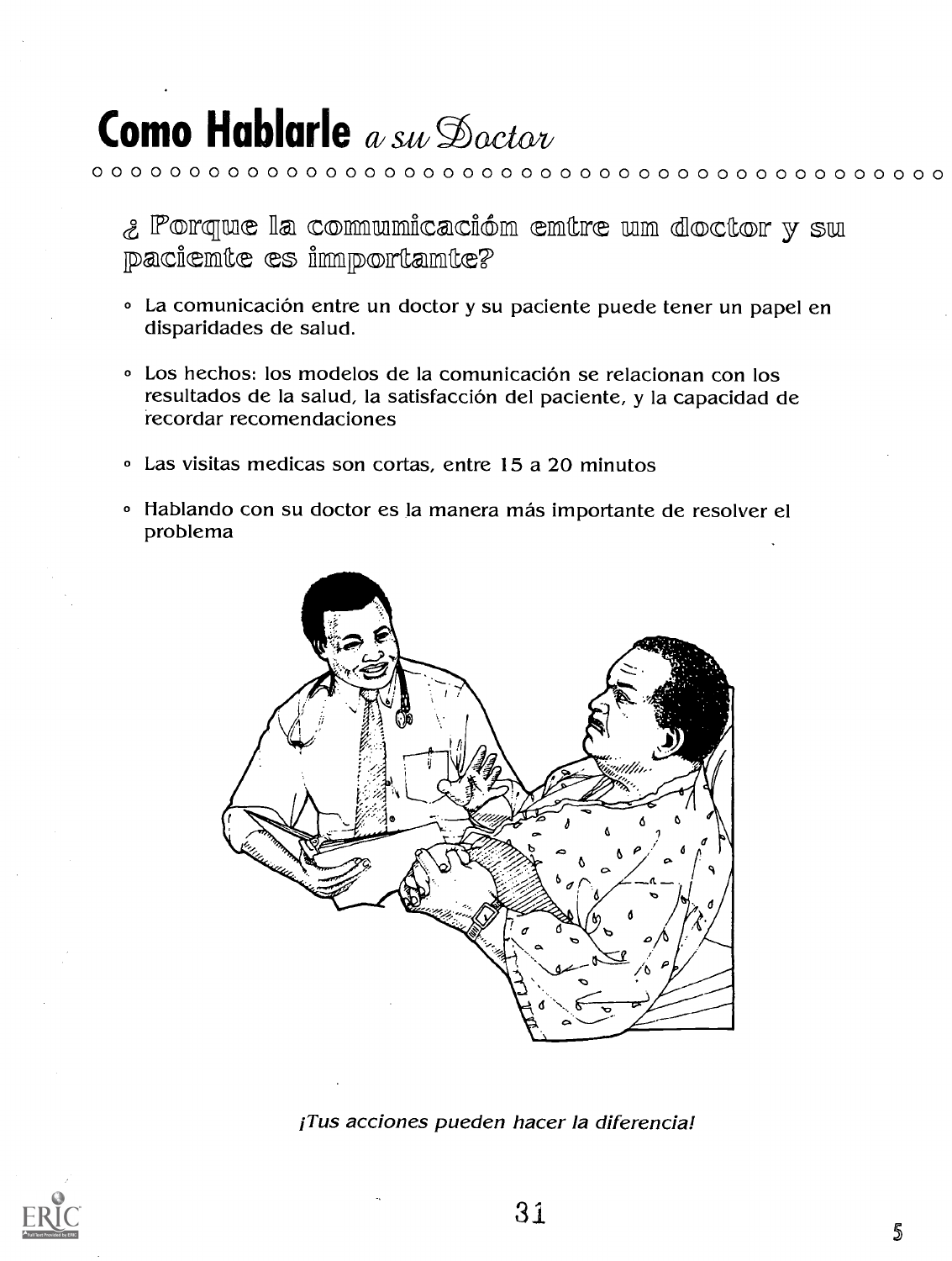0 0 0 0 0 0 0 0 0 0 0 0 0 0 0 0 0 0 0 0 0 0 0 0 0 0 0 0 0 0 0 0 0 0 0 0 0 0 0 0 0 0 0 C



Recomoce las barreras para la buema commumicacióm emtre um doctor y su paciemte



ualquiera puede enfrentar barreras a la buena comunicación. Las barreras restringen o limitan la comunicacion. Las barreras pueden ser un obstáculo para entender su doctor o una barrera puede afectar la calidad de la asistencia medica que usted recibe. En el video, zcuales barreras enfrenta el paciente? zFuede usted pensar en otras barreras que ha enfrentado usted, un amigo, o un familiar?

### Barreras Comunes

- a. Diferencias culturales o de idioma
- b. Acceso limitado al trato medico o percepcion de baja calidad
- c. Control de la conversacion, doctores agresivos, jerga medica
- d. Estereotipos de grupos culturales: por ejemplo, Afro-Americanos, Asiaticos, o Hispanos
- e. Limites de tiempo o excesivo tiempo de espera
- f. Confidencialidad
- g. El proveedor muestra no tener respeto o es motivado por lucro
- h. Edad, género, vestidura y presentación

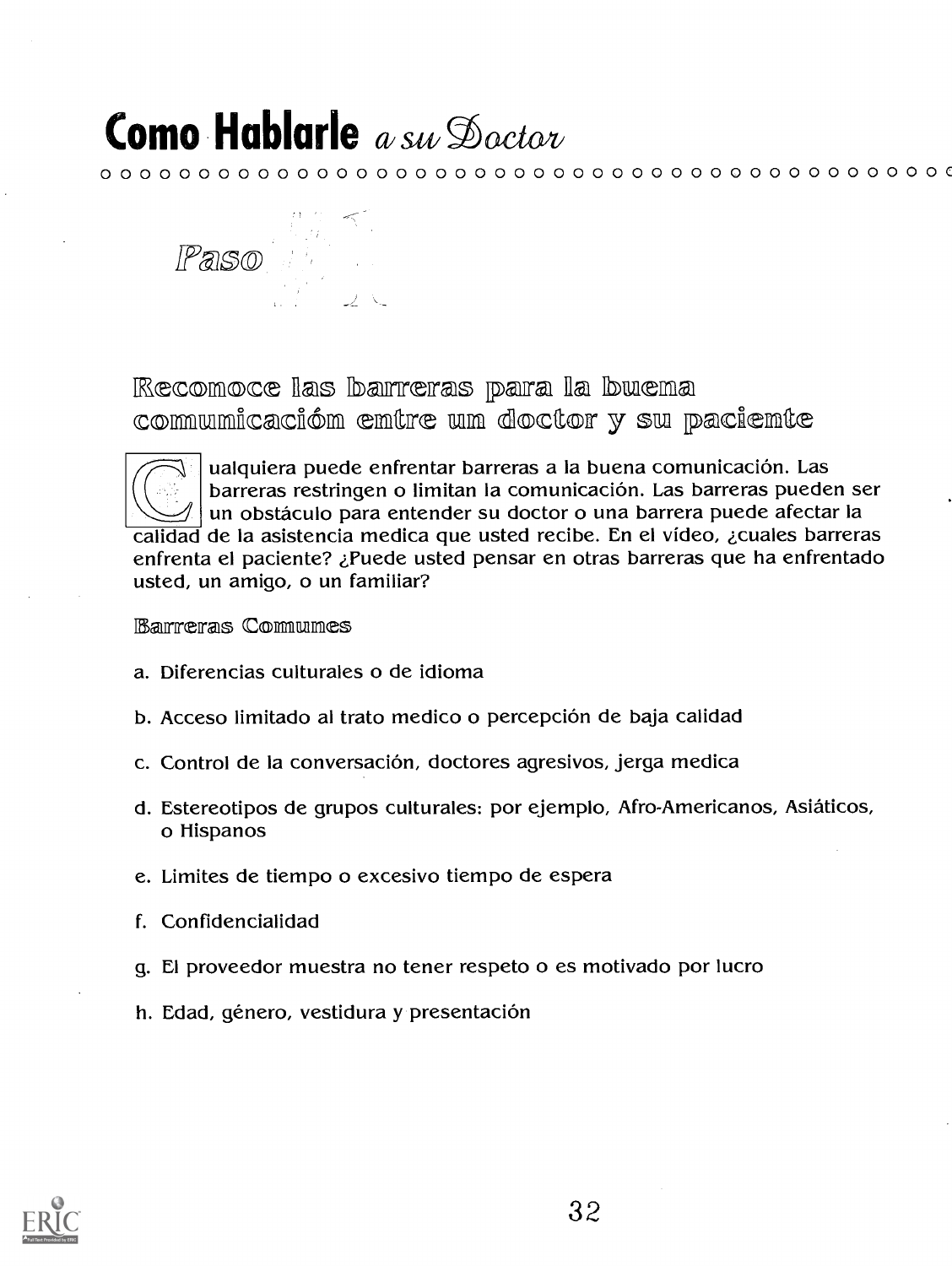0 0 0 0 0 0 0 0 0 0 0 0 0 0 0 0 0 0 0 0 0 0 0.0 0 0 0 0 0 0 0 0 0 0 0 0 0 0 0 0 0 0 0 0



Recomocer ejemplos de estillos de uma buema comumicación emtre um doctor y su paciemte



W | paciente. ¿Que nabilidades de comunicación puede esperar de su<br>\\/ doctor? !Usted es el juez! Ponga una marca al lado de calidades que amos a mirar mas cerca a la comunicación entre un doctor y su paciente. ¿Que habilidades de comunicación puede esperar de su usted cree un doctor debe mostrar durante su visita.

Sw doctor debe...

| Presentarse Pedirle que                                         |
|-----------------------------------------------------------------|
| Describa el problema                                            |
| Saber los últimos avances médicos                               |
| Dar instrucciones para tratar la condición                      |
| Dar una diagnosis sobre su enfermedad                           |
| Explicar cosas en una manera que usted entienda                 |
| Tomar el tiempo para responder preguntas                        |
| Escucharlo a usted                                              |
| Demostrar comprensión hacia la situación                        |
| Expresarse a sí mismo/a                                         |
| Mantener confidencial la información que usted provee           |
| Ofrecer traducción de lenguaje o servicio de asistencia         |
| Regresar sus llamadas en un tiempo razonable                    |
| Demostrar sentimientos positivos hacia el paciente y su familia |
| Animarlo a participar                                           |
|                                                                 |



BEST COPY AVAILABLE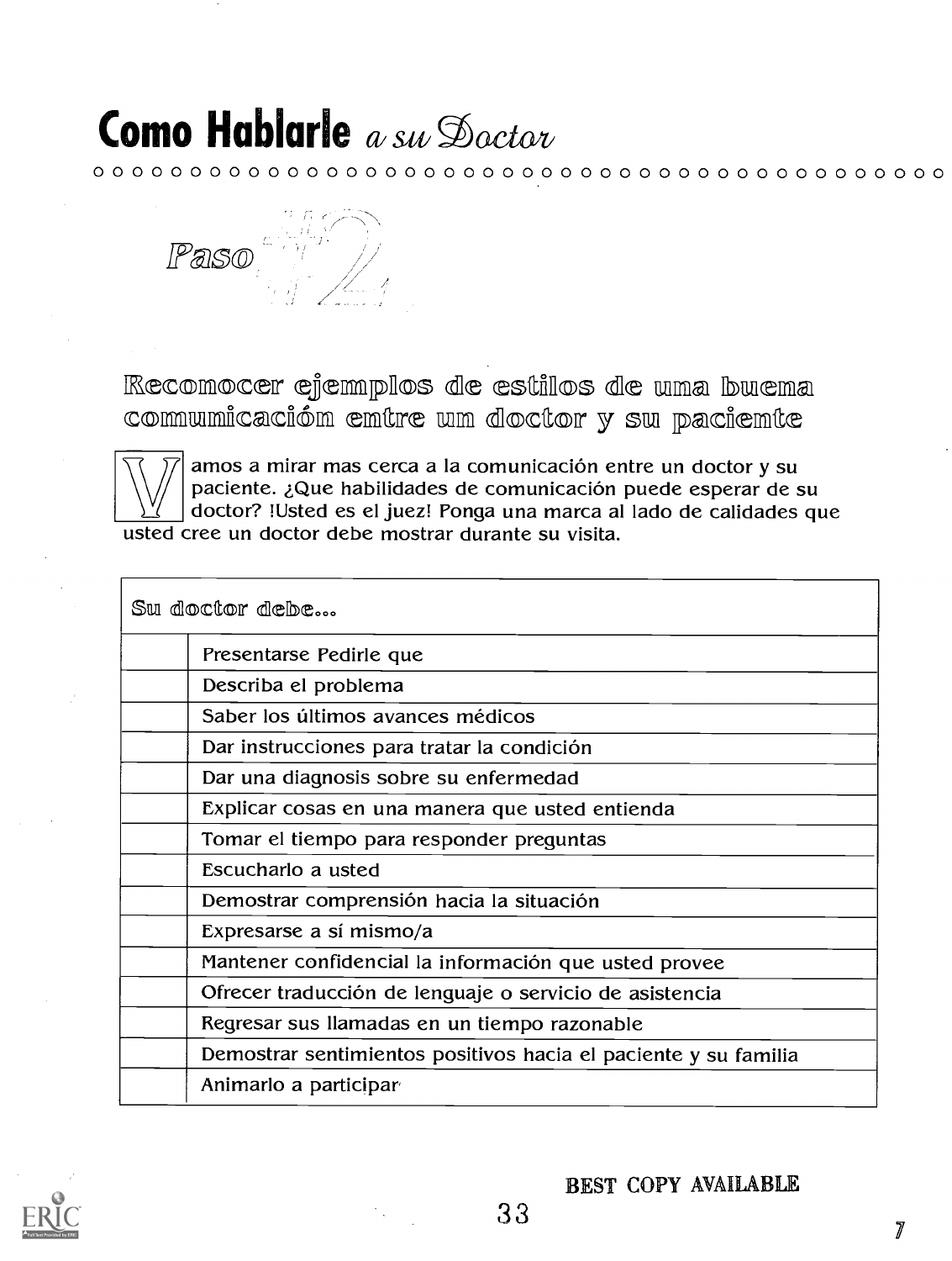0 0 0 0 0 0 0 0 0 0 0 0 0 0 0 0 0 0 0 0 0 0 0 0 0 0 0 0 0 0 0 0 0 0 0 0 0 0 0 0 0 0 0 C



Recomoce ejemplos de estilos de uma buena commumicacióm emtre um doctor y su paciente



hora consideremos los estilos del buen paciente. Describa lo que debe hacer un paciente para mejorar la comunicación con su doctor. Marque los consejos de comunicación que usted piensa un buen paciente debe demostrar durante una visita medica.

| Escribir sus preguntas o hacer una lista de sus preocupaciones<br>Tratar de ser lo mas especifico posible con respete a sus síntomas<br>Decir cuando empezaron los síntomas, cuantas veces ocurre, y si se<br>esta poniendo mejor o peor<br>Hacer preguntas sobre cualquier cosa de la cual no esta cierto/a<br>Saber su historial medico<br>Informarle al doctor cualquier creencia personal o practicas<br>(culturales, religiosas, espirituales) que pudieran afectar el tratamiento<br>Asegurarse que entendió las recomendaciones del doctor<br>Compartir información sobre lo que esta sucediendo en su vida que<br>pudiera serle útil al doctor<br>Pedir servicio de traducción con anticipación<br>Expresar sus inquietudes<br>Dar sus explicaciones para la enfermedad | Como um buem paciente comunicador, usted debe |
|---------------------------------------------------------------------------------------------------------------------------------------------------------------------------------------------------------------------------------------------------------------------------------------------------------------------------------------------------------------------------------------------------------------------------------------------------------------------------------------------------------------------------------------------------------------------------------------------------------------------------------------------------------------------------------------------------------------------------------------------------------------------------------|-----------------------------------------------|
|                                                                                                                                                                                                                                                                                                                                                                                                                                                                                                                                                                                                                                                                                                                                                                                 |                                               |
|                                                                                                                                                                                                                                                                                                                                                                                                                                                                                                                                                                                                                                                                                                                                                                                 |                                               |
|                                                                                                                                                                                                                                                                                                                                                                                                                                                                                                                                                                                                                                                                                                                                                                                 |                                               |
|                                                                                                                                                                                                                                                                                                                                                                                                                                                                                                                                                                                                                                                                                                                                                                                 |                                               |
|                                                                                                                                                                                                                                                                                                                                                                                                                                                                                                                                                                                                                                                                                                                                                                                 |                                               |
|                                                                                                                                                                                                                                                                                                                                                                                                                                                                                                                                                                                                                                                                                                                                                                                 |                                               |
|                                                                                                                                                                                                                                                                                                                                                                                                                                                                                                                                                                                                                                                                                                                                                                                 |                                               |
|                                                                                                                                                                                                                                                                                                                                                                                                                                                                                                                                                                                                                                                                                                                                                                                 |                                               |
|                                                                                                                                                                                                                                                                                                                                                                                                                                                                                                                                                                                                                                                                                                                                                                                 |                                               |
|                                                                                                                                                                                                                                                                                                                                                                                                                                                                                                                                                                                                                                                                                                                                                                                 |                                               |
|                                                                                                                                                                                                                                                                                                                                                                                                                                                                                                                                                                                                                                                                                                                                                                                 |                                               |

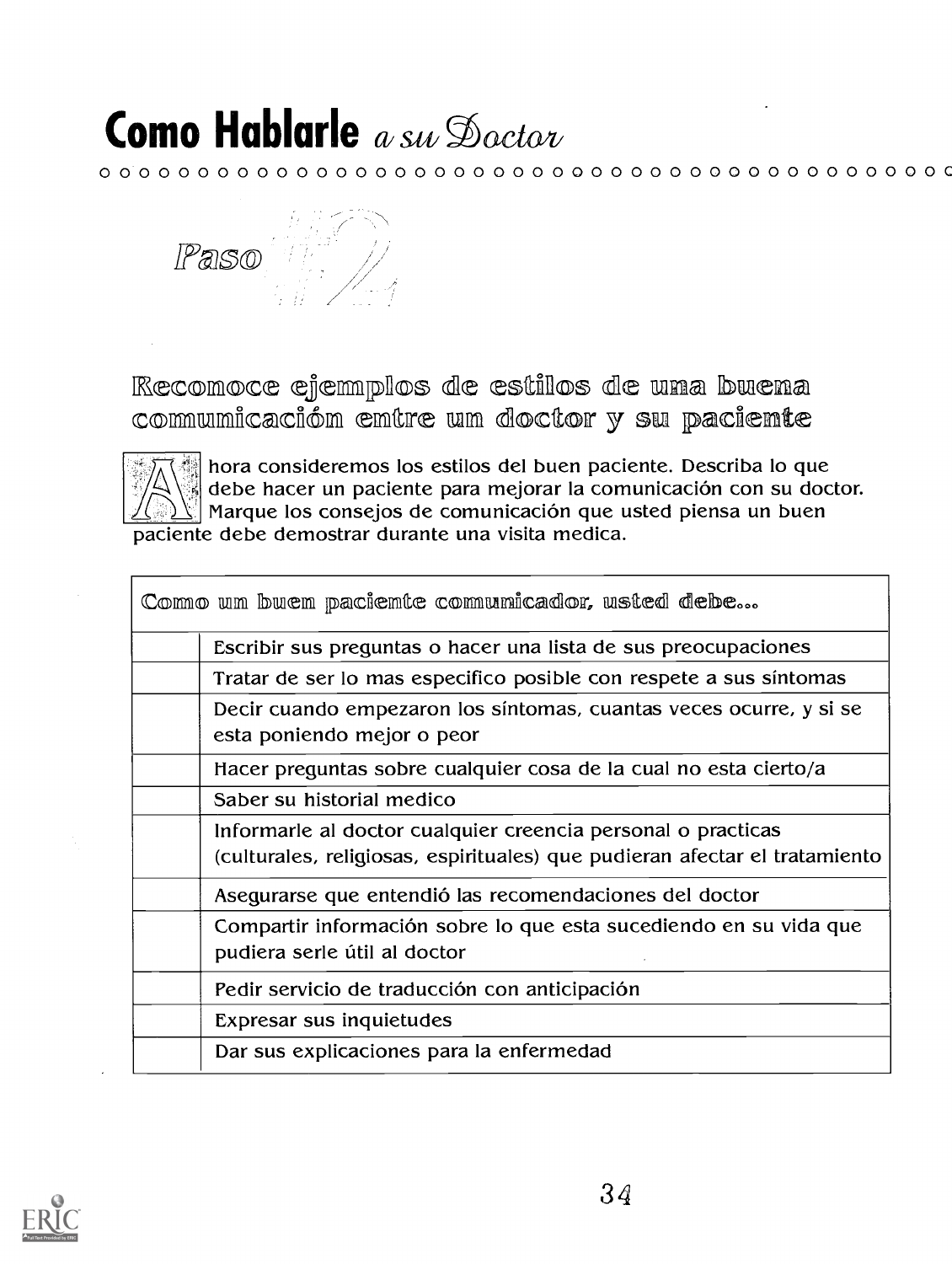### **Como Hablarle** a su Doctor

### ${\color{red} 0~\color{black} 0~\color{black} 0~\color{black} 0~\color{black} 0~\color{black} 0~\color{black} 0~\color{black} 0~\color{black} 0~\color{black} 0~\color{black} 0~\color{black} 0~\color{black} 0~\color{black} 0~\color{black} 0~\color{black} 0~\color{black} 0~\color{black} 0~\color{black} 0~\color{black} 0~\color{black} 0~\color{black} 0~\color{black} 0~\color{black} 0~\color{black} 0~\color{black} 0~\color{black} 0~\color{black$

Describe razomes para uma buema comumicacióm emtre um doctor y su paciente

Cual es el propósito para una buena comunicación entre un doctor y su paciente, y que debeser conseguido durante la visita? ¿Siguen un modelo los rasgos? Su doctor debe tratar su problema de salud y ayudarlo a tomar decisiones—esta es la razón principal para la comunicación entre un doctor y su paciente. Aprendiendo mas sobre el propósito de la comunicación entre un doctor y su paciente, incluyendo también el papel del paciente, nosotros podemos comenzar a aprender las mejores estrategias para mejorar la comunicación.

¿Cuál es el papel del doctor y cuales som tus esperamzas?

Esperanza 1: Intercambio de información entre los participantes

- El doctor ofrece información medica al paciente y hace preguntas
- El paciente hace preguntas y provee información sobre la salud personal

Esperanza 2: Comunicando información sobre su salud

- . El paciente da su perspectiva de la salud; expresa sus inquietudes
- . El paciente pide una explicación para sentirse satisfecho con la visita
- · El doctor expresa interés en la salud del paciente

Esperanza 3: Plan para tomar decisiones y llegar a un acuerdo

- El paciente y el doctor llegan a un acuerdo sobre el problema y soluciones
- . El paciente y el doctor llegan a tomar la mejor decisión posible para el tratamiento.

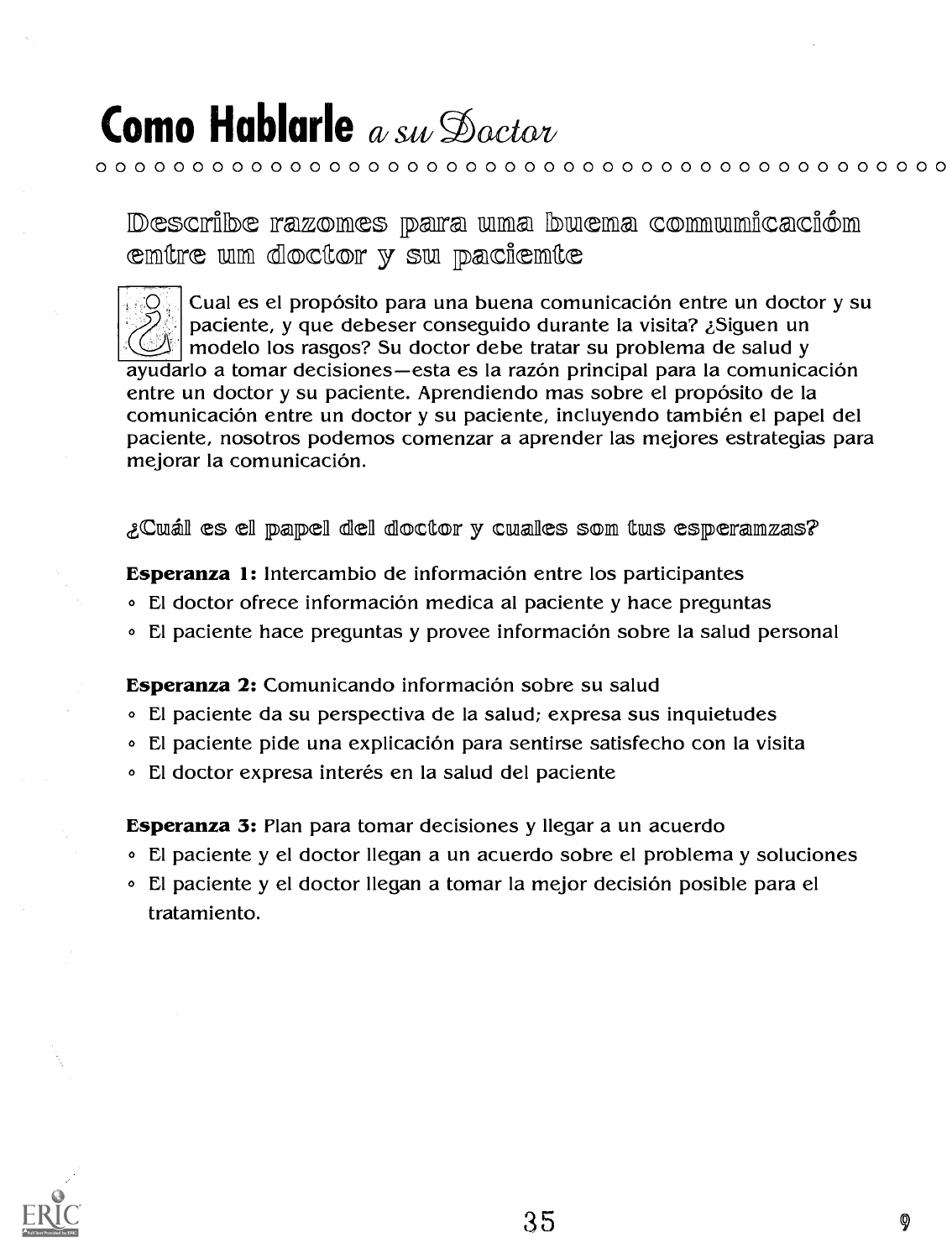${\color{red} 0~\color{black} 0~\color{black} 0~\color{black} 0~\color{black} 0~\color{black} 0~\color{black} 0~\color{black} 0~\color{black} 0~\color{black} 0~\color{black} 0~\color{black} 0~\color{black} 0~\color{black} 0~\color{black} 0~\color{black} 0~\color{black} 0~\color{black} 0~\color{black} 0~\color{black} 0~\color{black} 0~\color{black} 0~\color{black} 0~\color{black} 0~\color{black} 0~\color{black} 0~\color{black} 0~\color{black$ 



Aplica 3 comsejos para mejorar la comunicación emtre um doctor y su paciemte



base de nuestro entendimiento de los estilos de comunicación entre un doctor y su paciente, nosotros sabemos que ciertas técnicas de comunicación puede ayudarnos durante la interacción medica. Buenas técnicas incluyen un enfoque en el paciente para el doctor y haciendo preguntas para el paciente. Los siguientes consejos de comunicación son vistos como algunos de los mejores.

Comsejo #1: Este preparado/a para la sita com el doctor:

- Cree los objetivos
- **Escriba los problemos**
- Sepa su historia médica
- Comparta la información con su doctor
- Tome notas durante la visita con el doctor
- Piense en lo que quiere decir realmente
- Centrese de punto en uno

Comsejo #2: Haga Pregumtas/Reciba imformación

- · Busque información y clarificación
- Por cuanto tiempo es la duración del tratamiento?
- Hay algunas alternativas?
- · Piense en las preguntas que son específicas a sus necesidades del cuidado médico.

Comsejo #3: Sea filmme/Exprese sus imquietudes. Exprese sus creemcias.

- **Exprese sus creencias, intereses, o deseos**
- · Afirme sus preferencias o desacuerdos
- · Use declaraciones del "Yo"

### Ejemplos:

¿Cómo pudiera yo utilizar este consejo?

- "Dr. Ashton, Yo hice una lista de las tres cosas principales de las cuales necesito hablar hoy."
- "Dr. Gordon, my respiración no ha estado bien. Yo tengo raros sonidos sibilantes."

"Además, el problema ha durado 3 días."

### Ejemplos:

¿Cómo pudiera yo utilizar este consejo?

"Dr. Fernández, ¿Podrán otros medicamentos afectar la medicina que me esta recetando?"

- "Dr. Troung, yo quisiera empezar a hacer ejercicios otra vez. ¿Usted estaria de acuerdo con mi decisión?"
- "Yo quisiera tener otra sita mas temprano. Estaria de acuerdo con 3 semanas, en lugar de 6 para la próxima sita?"

#### Ejemplos:

- ¿Cómo pudiera yo utilizar este consejo?
- "Yo tengo que decirte-lo que me frustra es..."
- "Tengo que ser honesta, lo que me inquieta es..."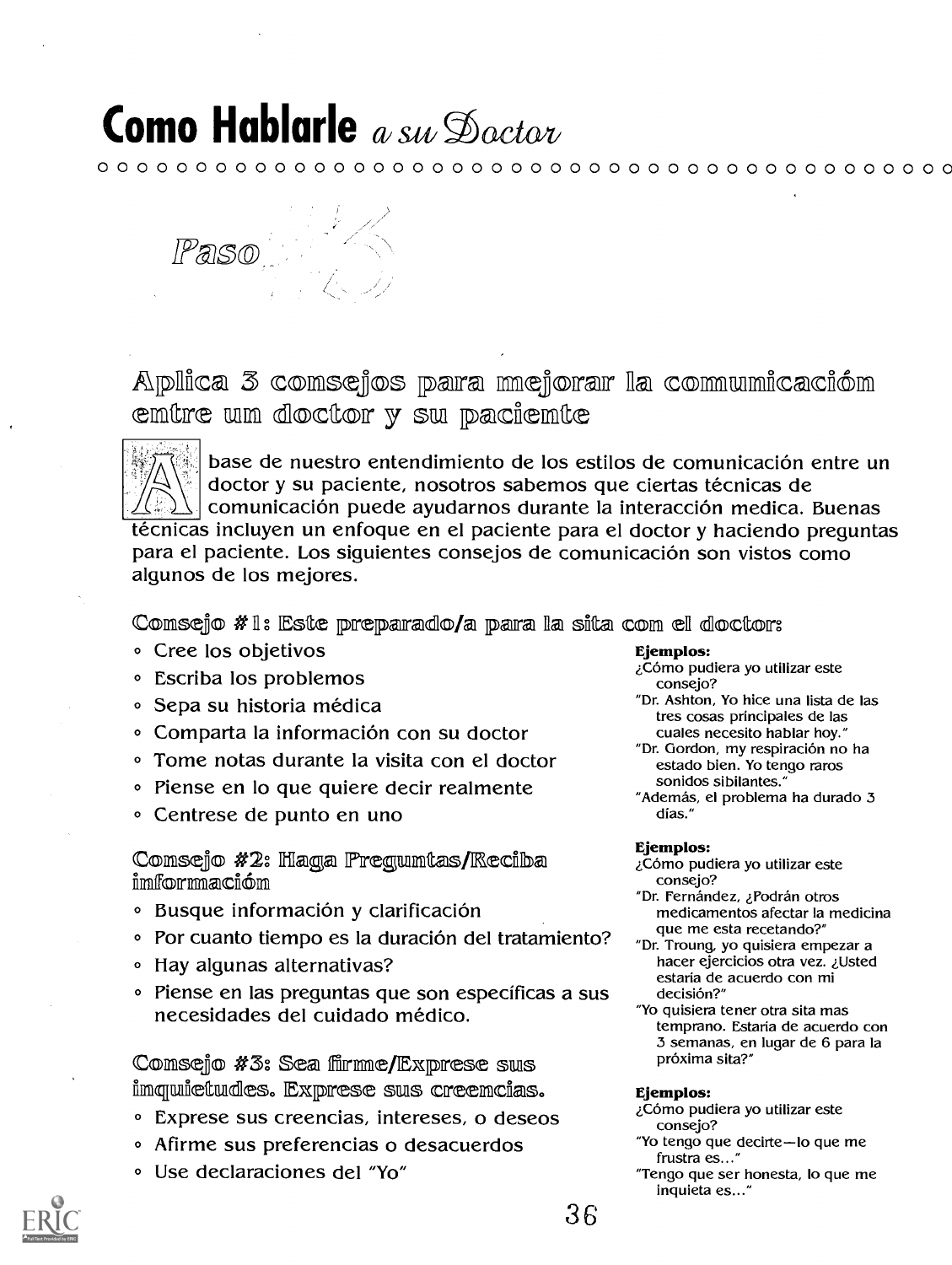### Como Hablarle  $a$  su Dactor

 ${\color{blue}0.0~{\color{blue}0.0~{\color{blue}0.0~{\color{blue}0.0~{\color{blue}0.0~{\color{blue}0.0~{\color{blue}0.0~{\color{blue}0.0~{\color{blue}0.0~{\color{blue}0.0~{\color{blue}0.0~{\color{blue}0.0~{\color{blue}0.0~{\color{blue}0.0~{\color{blue}0.0~{\color{blue}0.0~{\color{blue}0.0~{\color{blue}0.0~{\color{blue}0.0~{\color{blue}0.0~{\color{blue}0.0~{\color{blue}0.0~{\color{blue}0.0~{\color{blue}0.0~{\color{blue$ 

Aplica 3 comsejos para mejorar la comunicación emtre um doctor y su paciemte



ractique los consejos de comunicación utilizando el siguiente ejemplo. En esta tabla, haz una lista de dos o tres barreras a la comunicación entre el doctor y el paciente, como las que hemos discutido.

| <b>Barreras Comunes</b>                                                                     | ¿Que buenas técnicas podrán<br>ayudar a vencer las barreras? | ¿Que diría usted para<br>vencer este obstáculo? |
|---------------------------------------------------------------------------------------------|--------------------------------------------------------------|-------------------------------------------------|
| La sita es corta,<br>solo 15 minutos                                                        |                                                              |                                                 |
| El doctor se mueve<br>tan rápido y yo<br>no tengo la<br>oportunidad de<br>decir una palabra |                                                              |                                                 |
| "El doctor usa<br>jerga medica para<br>hablar de la receta                                  |                                                              |                                                 |
|                                                                                             |                                                              |                                                 |
|                                                                                             |                                                              |                                                 |

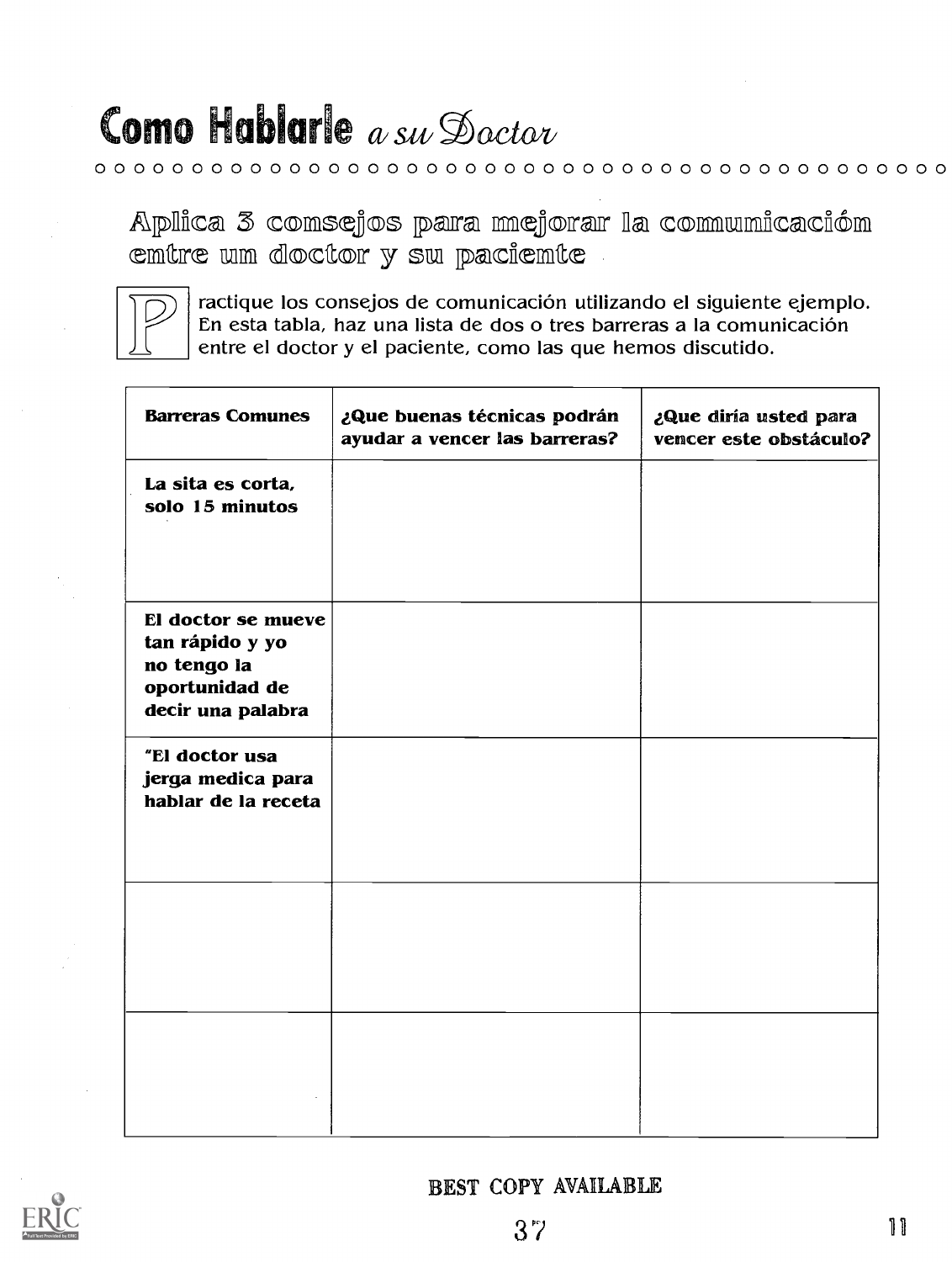### ${\color{blue}0.0~{\color{blue}0.0~{\color{blue}0.0~{\color{blue}0.0~{\color{blue}0.0~{\color{blue}0.0~{\color{blue}0.0~{\color{blue}0.0~{\color{blue}0.0~{\color{blue}0.0~{\color{blue}0.0~{\color{blue}0.0~{\color{blue}0.0~{\color{blue}0.0~{\color{blue}0.0~{\color{blue}0.0~{\color{blue}0.0~{\color{blue}0.0~{\color{blue}0.0~{\color{blue}0.0~{\color{blue}0.0~{\color{blue}0.0~{\color{blue}0.0~{\color{blue}0.0~{\color{blue$

Eiemmplos de um Vídeo y sesióm de practica



I vídeo muestra escenas familiares de comunicación entre un doctor y<br>su paciente. Utilizando las lecciones que has aprendido hoy, ¿como<br>describirías la visita entre el doctor y el paciente? ¿Utiliza el paciente su paciente. Utilizando las lecciones que has aprendido hoy, ¿como

describirias la visita entre el doctor y el paciente? zUtiliza el paciente las técnicas que hemos discutido? Si no, ¿Como pudiera el paciente mejorar su comunicación?

### Fragmento de Video 1

| Marque<br>Aquí | ¿Cuales barreras enfrento el paciente?                                                    |
|----------------|-------------------------------------------------------------------------------------------|
|                | Diferencias culturales o de idioma, incluyendo<br>jerga medica                            |
|                | Acceso limitado al trato medico o percepción<br>de baja calidad                           |
|                | Poder, control de la conversación, doctores agresivos                                     |
|                | Estereotipos de grupos culturales: por ejemplo,<br>Afro-Americanos, Asiáticos, o Hispanos |
|                | Limites de tiempo o excesivo tiempo de espera                                             |
|                | Confidencialidad                                                                          |
|                | El proveedor muestra no tener respeto                                                     |
|                | AEdad, género, vestidura y presentación                                                   |
|                | Otras:                                                                                    |

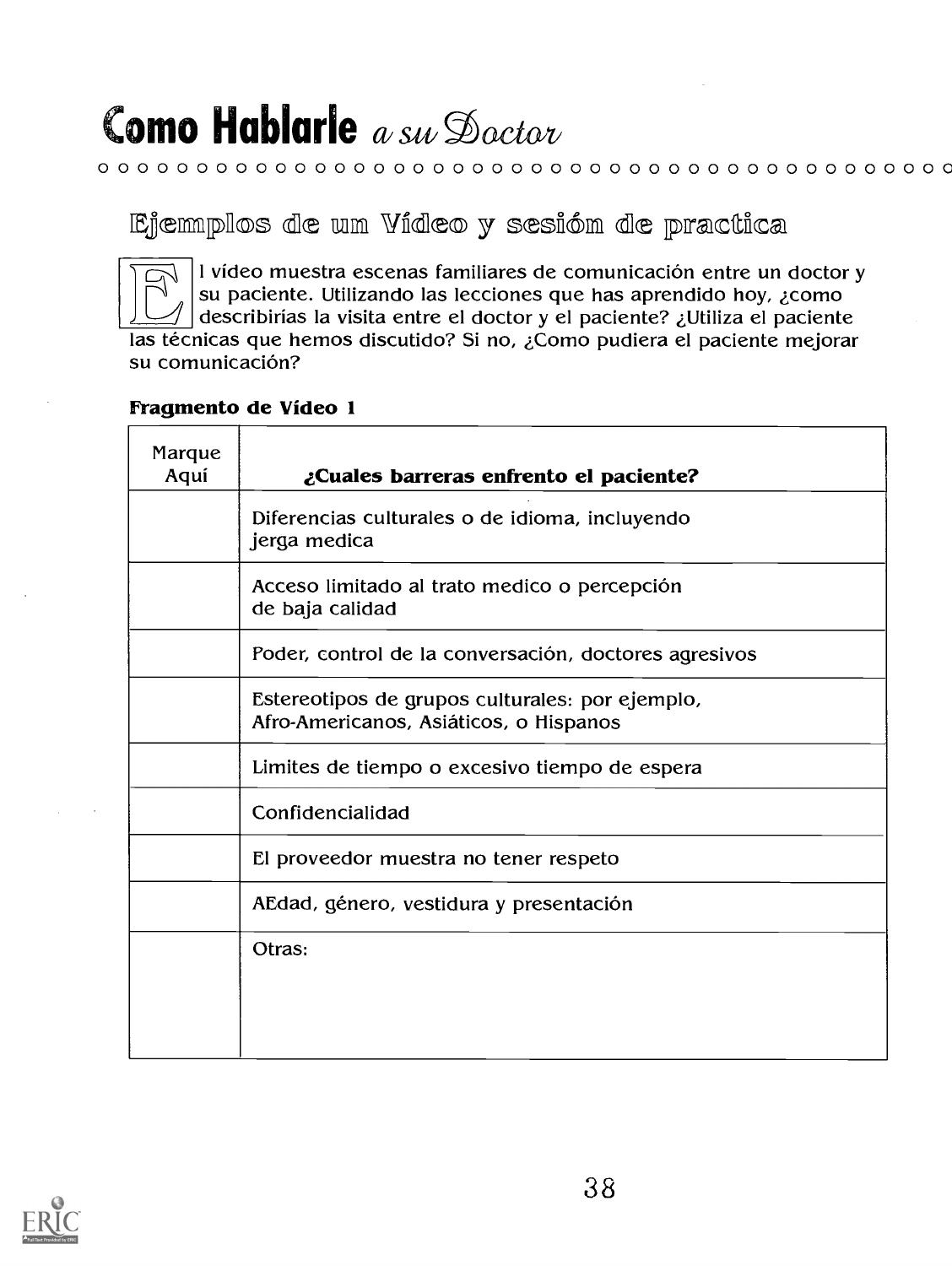### ${\color{blue}0.0~{\color{blue}0.0~{\color{blue}0.0~{\color{blue}0.0~{\color{blue}0.0~{\color{blue}0.0~{\color{blue}0.0~{\color{blue}0.0~{\color{blue}0.0~{\color{blue}0.0~{\color{blue}0.0~{\color{blue}0.0~{\color{blue}0.0~{\color{blue}0.0~{\color{blue}0.0~{\color{blue}0.0~{\color{blue}0.0~{\color{blue}0.0~{\color{blue}0.0~{\color{blue}0.0~{\color{blue}0.0~{\color{blue}0.0~{\color{blue}0.0~{\color{blue}0.0~{\color{blue$

| Marque<br>Aquí | Acaso el doctor                                                |
|----------------|----------------------------------------------------------------|
|                | Se presento                                                    |
|                | Le pregunto al paciente de describir el problema               |
|                | Supo los últimos avances médicos                               |
|                | Dio su diagnosis sobre la enfermedad                           |
|                | Dio instrucciones sobre el trato de la condición               |
|                | Explico cosas en una manera que el/ella pudiera entender       |
|                | Tomo el tiempo para responder las preguntas                    |
|                | Escucho al paciente                                            |
|                | Demostró su comprensión hacia la situación                     |
|                | Expreso a sí mismo/a                                           |
|                | Respecto la confidencialidad del paciente                      |
|                | Ofreció traducción de lenguaje o servicio de asistencia        |
|                | Regresó su llamada en un tiempo razonable                      |
|                | Demostró sentimientos positivos hacia el paciente y su familia |
|                | Animo el paciente a participar                                 |

| Marque<br>Aquí | Marque Aquí Acaso el paciente                                                                                                                    |
|----------------|--------------------------------------------------------------------------------------------------------------------------------------------------|
|                | Escribió sus preguntas o hizo una lista de sus<br>preocupaciones                                                                                 |
|                | Trato de ser lo mas especifico sobre sus síntomas                                                                                                |
|                | Hizo preguntas sobre cualquier cosa de la cual no estaba cierto                                                                                  |
|                | Supo su historial medico                                                                                                                         |
|                | Informo el doctor sobre cualquier creencia personal o practicas<br>(culturales, religiosas, espirituales) que pudieran afectar el<br>tratamiento |
|                | Entendió las recomendaciones del doctor                                                                                                          |
|                | Compartió información sobre su vida que pudiera<br>serle útil al doctor                                                                          |
|                | Pidió servicio de traducción con anticipación                                                                                                    |
|                | Expreso sus inquietudes                                                                                                                          |
|                | Ofreció opiniones, preferencias, o expectaciones para el cuidado                                                                                 |

 $\frac{1}{1+\epsilon}$ 

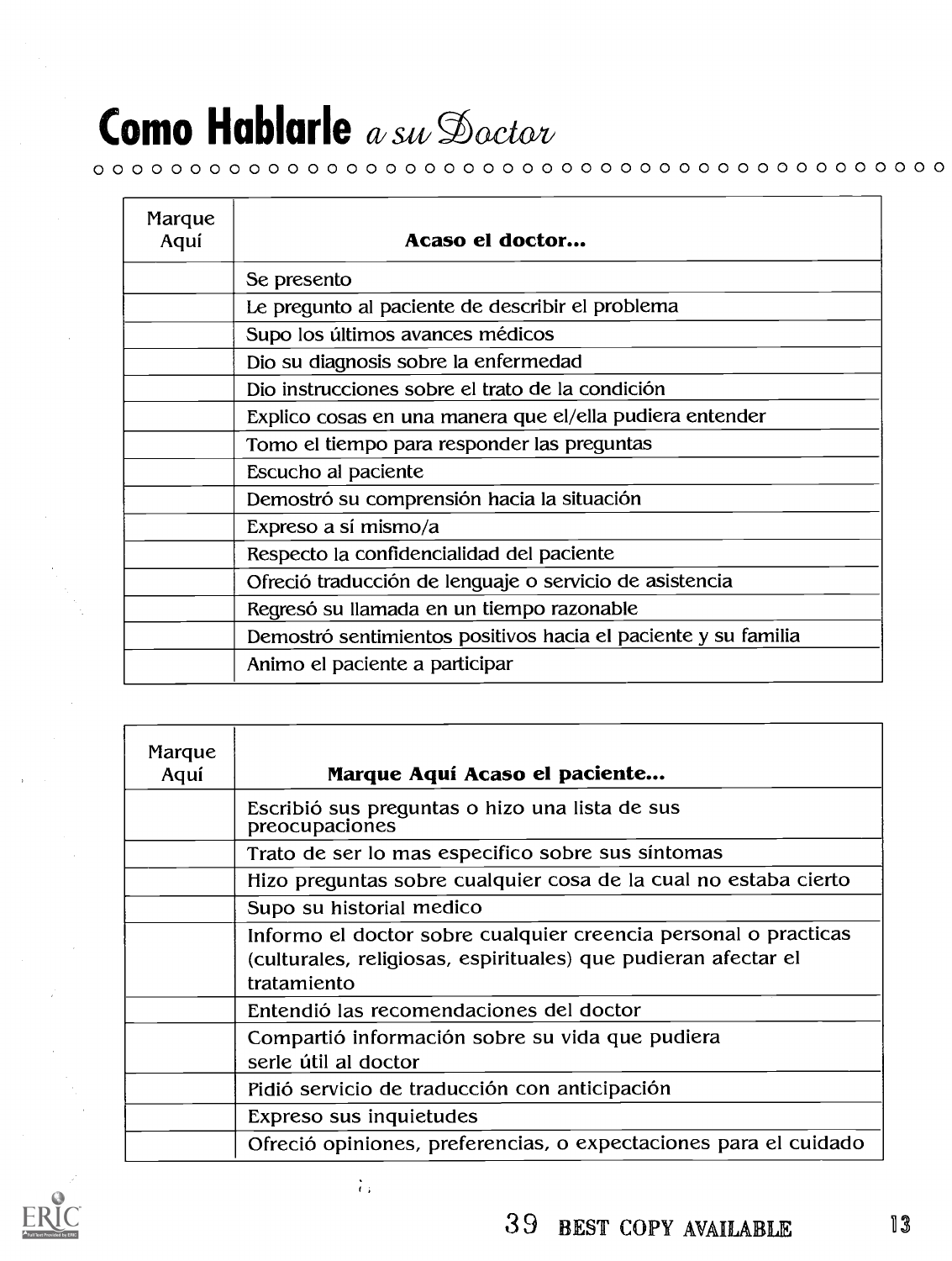${\color{red} 0} \circ {\color{red} 0} \circ {\color{red} 0} \circ {\color{red} 0} \circ {\color{red} 0} \circ {\color{red} 0} \circ {\color{red} 0} \circ {\color{red} 0} \circ {\color{red} 0} \circ {\color{red} 0} \circ {\color{red} 0} \circ {\color{red} 0} \circ {\color{red} 0} \circ {\color{red} 0} \circ {\color{red} 0} \circ {\color{red} 0} \circ {\color{red} 0} \circ {\color{red} 0} \circ {\color{red} 0} \circ {\color{red} 0} \circ {\color{red} 0} \circ {\color{red} 0} \circ$ 

Paso

Practique técmicas de buema comumicación emtre wm doctor y sw paciemte

os pacientes en las siguientes escenas enfrentan barreras a la buena comunicación entre un doctor y su paciente. Escoja una escena e  $\mathbb{Z}$  imagine que usted es el paciente. Use las técnicas para la buena comunicación entre un doctor y su paciente para 1) Identificar las barreras, 2) Planee y prepare para la visita, y 3) Demuestre lo que pudiera decir para tratar el problema. Si usted quiere, sea voluntario para practicar su escena con el entrenador.

### Guión  $\#1$

Usted a tenido dificultad al respirar en el ultimo mes, pero es difícil tomar tiempo del trabajo para ir a ver al doctor. Tu HMO siempre esta ocupado, y has visto el doctor dos veces en las ultimas dos semanas, pero no te has mejorado. Tu necesitas respuestas a este problema porque quieres mejorarte y el problema respiratorio esta interfiriendo en completar tus actividades diarias.

- ° ¿Cuales son las barreras a la buena comunicación?
- ° ¿Cuál es tu plan de acción?
- . ¿Cuales técnicas de buena comunicación son importantes para que las utilice este paciente?



40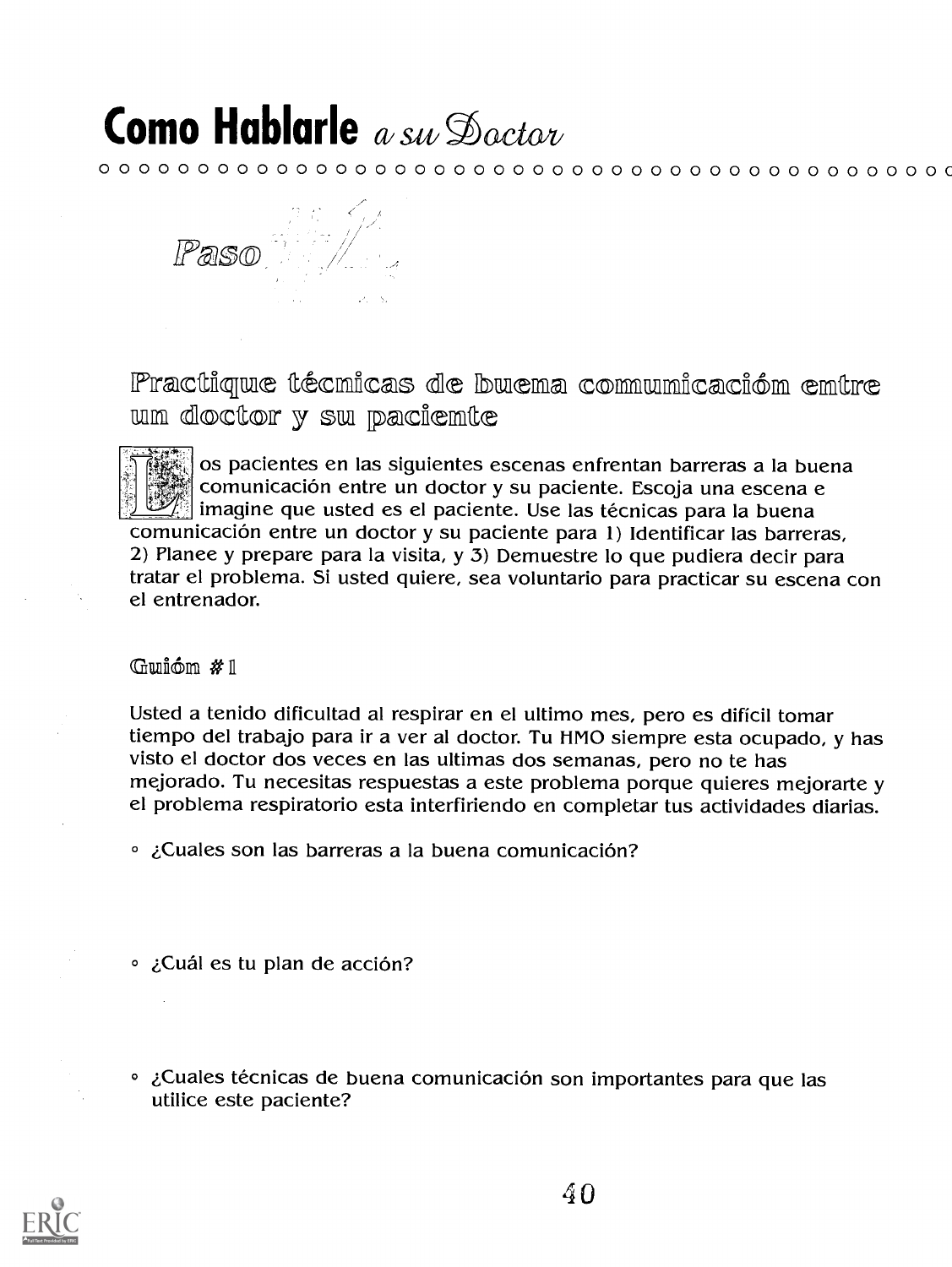0 0 0 0 0 0 0 0 0 0 0 0 0 0 0 0 0 0 0 0 0 0 0 0 0 0 0 0 0 0 0 0 0 0 0 0 0 0 0 0 0 0 0 0

Gwióm  $#2$ 

Te levantaste con dolores raros en el cuello fuera de lo común y estas preocupado por un derrame reciente en la familia. Tu familia ha tenido malas experiencias en el hospital. Tu hija menor recibio medicamento inapropiado y la puso peon Estas inquieto porque el derrame esta en el historial medico de tu familia, pero también que otro error pueda ocurrir. Tu quieres que tu doctor entienda tus inquietudes y diagnostique las causas de tu dolor de cuello.

• ¿Cuales son las barreras a la buena comunicación?

• ¿Cuál es tu plan de acción?

<sup>o</sup> ¿Cuales técnicas de buena comunicación son importantes para que las utilice este paciente?

### Gwión  $#3$

Usted no se ha sentido bien últimamente y ha tenido un dolor de cabeza el día entero. Usted tomo Tylenol, pero el dolor de cabeza no se va. La situación te preocupa, pero no quieres que se enoje el doctor porque fuiste a verlo simplemente para un dolor de cabeza. Decides no llamar y el siguiente dia, todavia tienes un mal dolor de cabeza. Tu esposo dice, "Si no vas al doctor algo malo puede suceder." Esta es tu primera visita con un doctor nuevo al cual no conoces.

• ¿Cuales son las barreras a la buena comunicación?

- ¿Cuál es tu plan de acción?
- <sup>o</sup> ¿Cuales técnicas de buena comunicación son importantes para que las utilice este paciente?

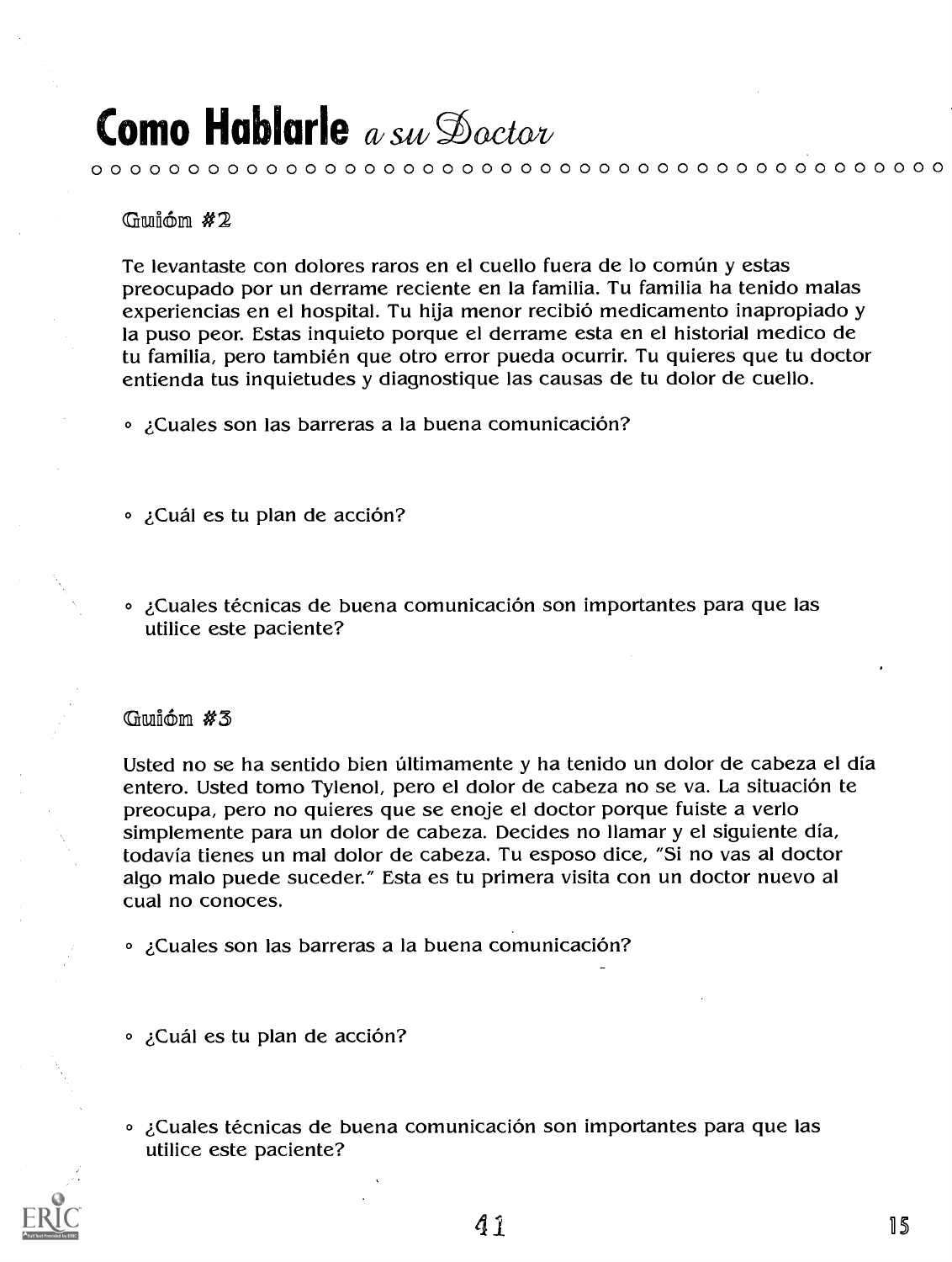### ¡La próxima vez estaré preparado!



iense en tu próxima visita al doctor. ¿Cómo puédalo mejorar la<br>comunicación con su doctor? ¿Puedes pensar en técnicas para estar mejor preparado para tu visita al doctor?

 ${\color{red} 0} {\color{red} 0} {\color{red} 0} {\color{red} 0} {\color{red} 0} {\color{red} 0} {\color{red} 0} {\color{red} 0} {\color{red} 0} {\color{red} 0} {\color{red} 0} {\color{red} 0} {\color{red} 0} {\color{red} 0} {\color{red} 0} {\color{red} 0} {\color{red} 0} {\color{red} 0} {\color{red} 0} {\color{red} 0} {\color{red} 0} {\color{red} 0} {\color{red} 0} {\color{red} 0} {\color{red} 0} {\color{red} 0} {\color{red} 0} {\color{red$ 

- · El propósito de mi próxima visita es...
- 
- · Para poder mejorar la comunicación con mi doctor, yo puedo decir...

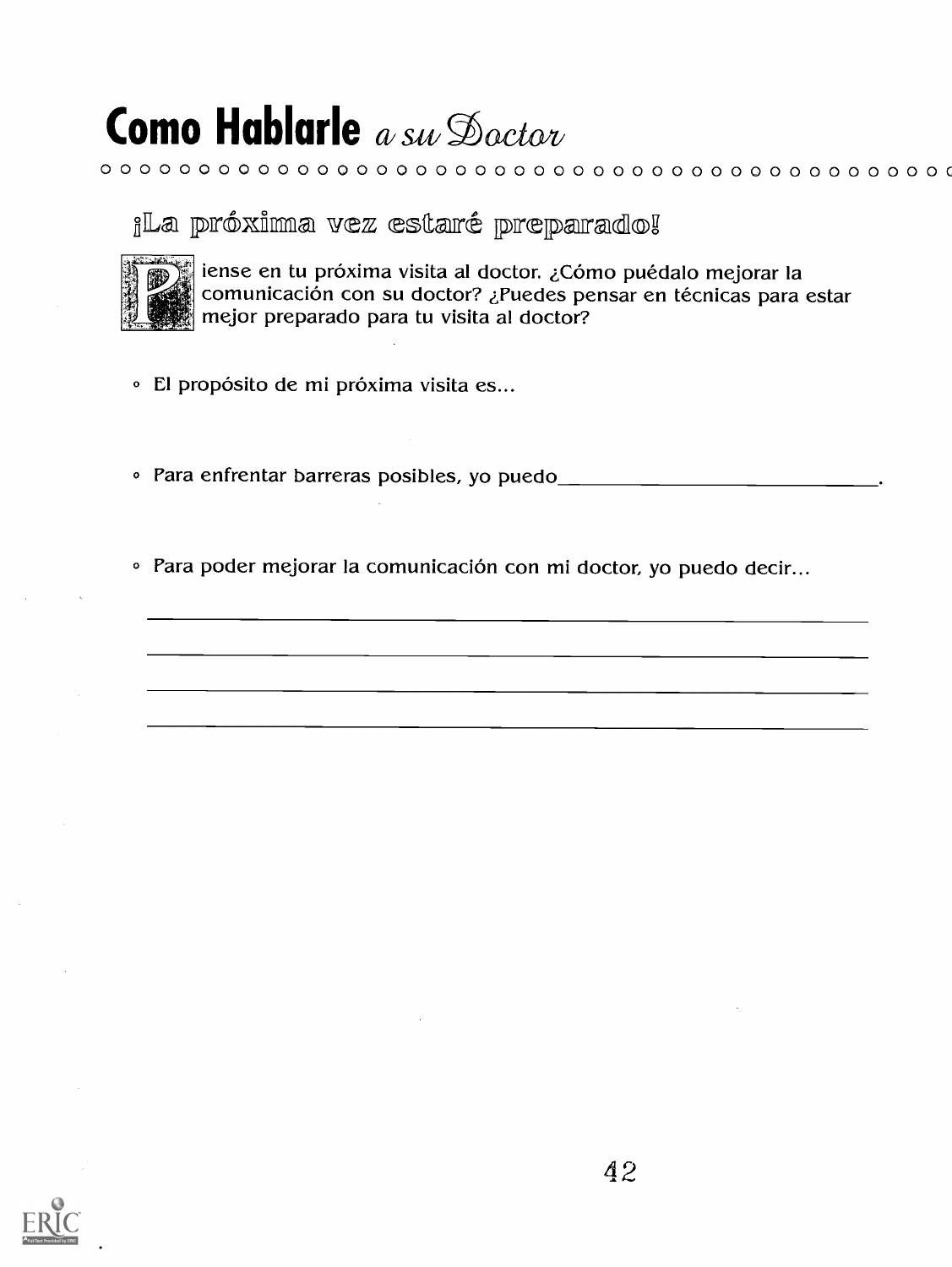### **Como Hablarle** a su Doctor

Resummem: Comstruyemdo Puemtes

- Venza barreras de la communicación
- · Entienda su papel como el paciente
- · Planee y prepara para su próxima visita con el doctor
- <sup>o</sup> Recuerde: Los modelos de la comunicacion se relacionan con los resultados de la salud, la satisfaccion del paciente, y la capacidad de recordar recomendaciones.

¡Tus acciones hacen la diferencia!



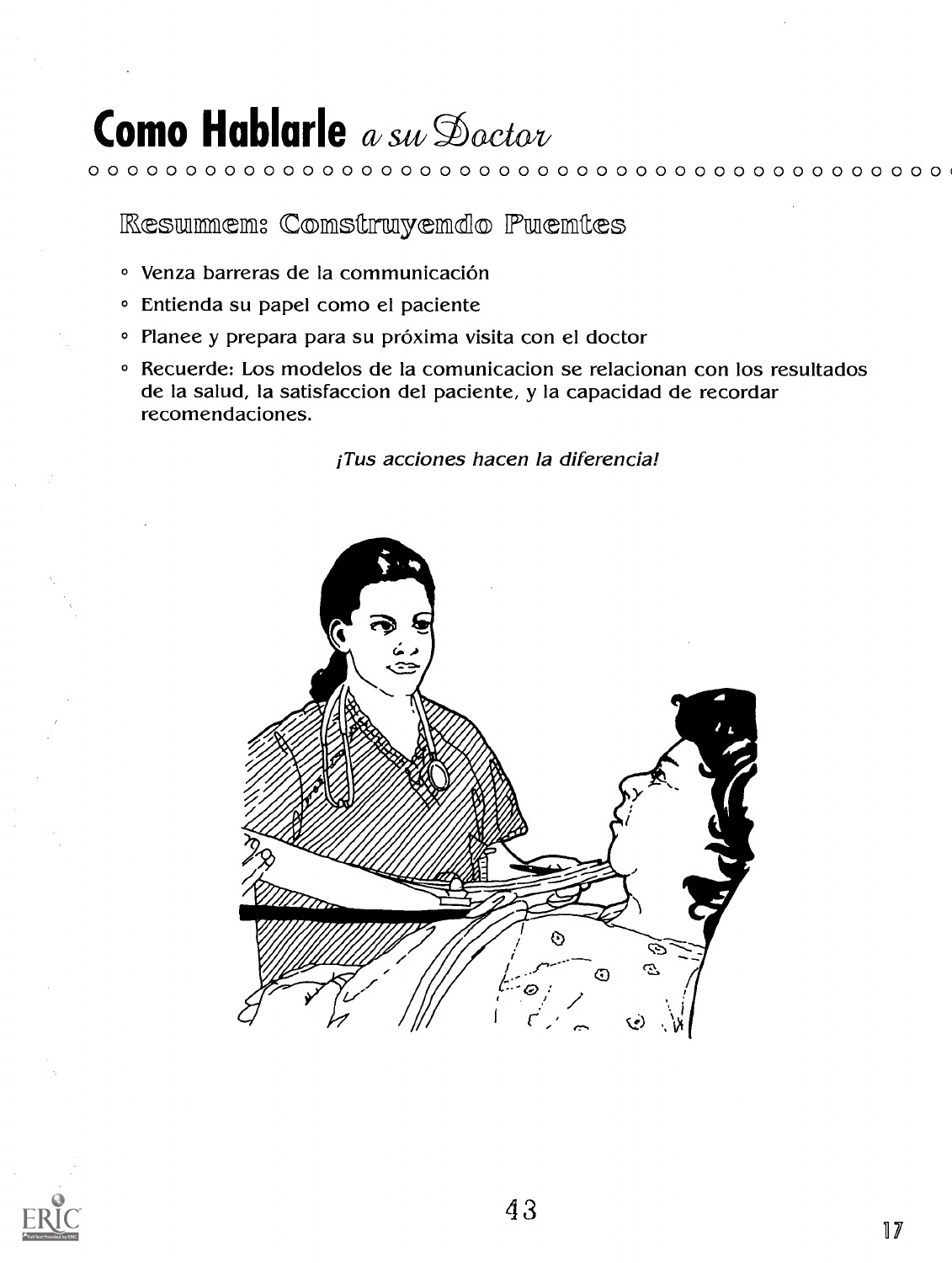### Como Hablarle a su Doctor

I u relación con su doctor debe ser una asociación-donde usted y su doctor trabajan juntos para tomar las mejore decisiones posibles de su cuidad de salud.

Es muy importante que usted pueda comunicarse abiertamente y honestamente con su doctor sobre sus necesidades y inquietudes con respeto al cuidado de salud. Al mismo tiempo su doctor debe

#### PREPARATE PARA LA SITA MEDICA:

Preparándote para la visita medica asegurara que  $\begin{array}{cc} \text{I} & \text{I} & \text{doct} \\ \text{approxeches el tiempo que tienen juntos. Estos son} & \bullet & \text{Proo} \\ \text{clgunos passss superidos que tomes antes de tu visita:} & \text{tucio} \\ \bullet & \text{Ecribe cualquier pregunta que quieris discentico.} \end{array}$ Preparándote para la visita medica asegurara que aproveches el tiempo que tienen juntas. Estos son algunos pasos sugeridos que tomes antes de to visita:

- doctor durante tu sita, o entrégale la lista al doctor para que él las revise contigo.
- Escribe cualquier síntoma o preocupación que tienes. Trata de ser lo mas especifico que puedas, y incluye como se sienten los sintomas, y que cambios de vida has hecho cuando empezaron los síntomas, o cualquier · cosa que alivia los sintomas.
- Este preparado para decirle al doctor todas los medicamentos que estos tomando, incluyendo medicación con y sin receta medica, vitaminas, terapia alternativa, o otros suplementos que hayas tornado.
- Sea completamente honesta con su estilo de vida, incluyendo su dieta, use de alcohol o otras drogas, historial de fumar, historial de relaciones sexuales, o otra asistencia medico que reciba.
- Informarle al doctor cualquier creencia cultural o religiosa que pudiera afectar las opciones de tratamiento
- Asegurase que entendio las recomendaciones del doctor

comunicarle información importante sobre su salud en una manera clara y comprensible.

Un estudio en diciembre 22/9, 1999, en la edición JAMA reporta que la comunicación entre algunos doctores y sus pacientes debe ser mejorada asi los pacientes puedan estar completamente informados y participen en decisiones sobre su asistencia medica.

#### QUE DEBES ESPERAR DE TU DOCTOR:

Tu doctor debe:

- Proveer información sobre tu condición y cualquier examen o procedimiento en una forma que usted entenderá fácilmente.
- Tomar tiempo para responder his preguntas completamente.
- Darle instrucciones especificas para el tratamiento de su condición y para cualquier medicamento que sea recetado.
- Saber los últimos avances en la medicina y poder responder tus preguntos acerca de ellos.
- Animarte a participar en las decisiones sobre to cuidado.

#### CONFIDENCIALIDAD:

Pagina del Paciente JAMA<br> **Del Carl de Carl de Carl de Carl de Carl de Carl de Carl de Carl de Carl de Carl de Carl de Carl de Carl de Carl de Carl de Carl de Carl de Carl de Carl de Carl de Carl de Carl de Carl de Carl de** Todas las conversaciones con su doctor son confidenciales. Tu doctor no va a compartir información sobre tu salud con otra persona si usted no le provee permiso. No tenga miedo de ser completamente honesta sabre temas médicos que sean sensibles. Tus aberturas deben ser recibidas con comprensión y posibles soluciones. Si no te sientes cómodo/(a) hablando abiertamente con to doctor, considere cambiarse de medico.

#### ESPECIALISTAS:

Especialistas son doctores que se concentran en ciertos sistemas del cuerpo, especificos grupos de edad, o complejas técnicas científicas desarrolladas para diagnosticar o tratar algunas afecciones. Tu doctor podra referirte a un especialista sí tu condición esta fuera de su área de pericia. Usted puede consultar un especialista usted mismo si necesita una segunda opinion acerca de una diagnosis medica o un plan de tratamiento, o si su doctor recomienda cirugia electiva.

#### **PARA MAS INFORMACIÓN:**

- Asociacion Medico Americana AMA Physician Select www.amaassn.org/aps/amahg.htm
- American Board of Medical Specialties, Programa de Educación Publica (verifique la certification de un doctor o encuentre un especialista) 800/776-2378 o www.certifieddoctororg Cual Especialista Para Ti (\$1.50 c/u) o www.abms.org

#### INFÓRMATE:

Para encontrar esta o paginas previas del paciente JAMA, visite el sitio AMA en la red al: www.ama-assn.org/consumer.htm

Fuentes adicionales: Asociación Medica Americana AMA (www.ama-assn.org/insight/gen\_hlth/doctor/communic.htm), The C. Everett Koop Institute at Darthmouth, American Board of Medical Specialties

Mi Young Hwang, Escritor Richard M. Glass, MD, Editor Jeff Molter, Director de Noticias de Ciencias

The JAMA Patient Page is a public service of JAMA and the AMA. The information and recommendations<br>appearing on this page are appropriate in most instances, but they are not a substitute for medical<br>diagnosis. For specifi



2422 JAMA, December 22/29, 1999—Vol 282, No. 24  $q_i$ 

**BEST COPY AVAILABLE** 

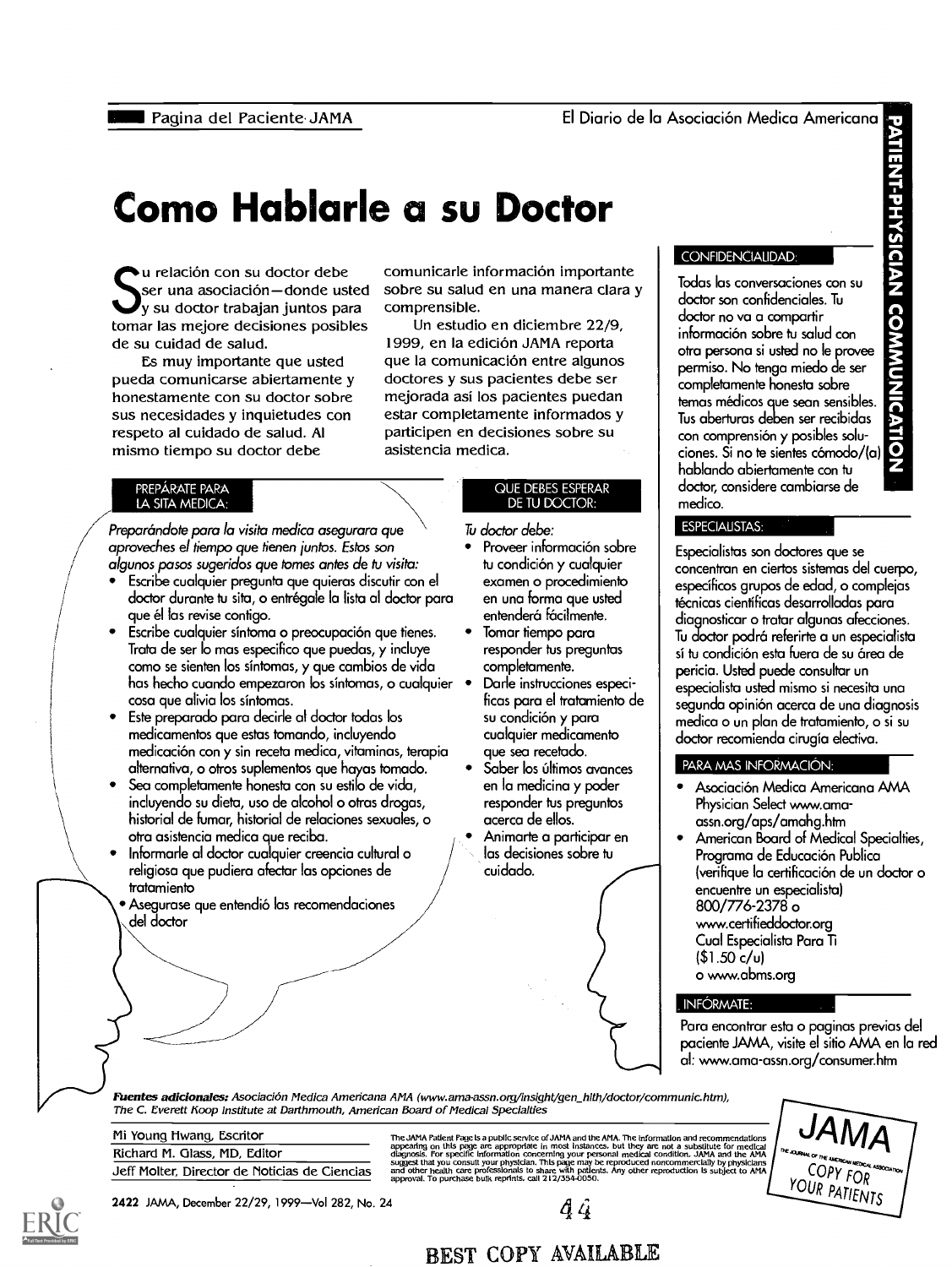### **Como Hablarle** a suit  $\mathcal{D}_{\alpha}$ ctor

### 0 0 0 0 0 0 0 0 0 0 0 0 0 0 0 0 0 0 0 0 0 0 0 0 0 0 0 0 0 0 0 0 0 0 0 0 0 0 0 0 0 0 0 0 i

### Sobre el programa de imvestigación EXCEED

Este seminario es hecho posible a traves del apoyo financiero de Ia Agencia para el Cuidado de Salud Investigación y Calidad (AHRQ) y la Oficina para la Investigación del la Salud de la Minoría, dos agencias que están preocupadas con la calidad del cuidado de salud y la eliminación de disparidades de salud. La iniciativa AHRQ EXCEED (Centros de Excelencias para eliminar Disparidades Etnicas y Raciales) se concentra especificamente en las causas de disparidades e intervenciones para reducir las desigualdades.

AHRQ y ORMH premiaron un subsidio por 5 años a la sección de Investigación de Servicios de Salud de la Universidad de Medicina Baylor y al Centro de Veteranos de Houston Para la Calidad de Cuidad y Estudios de Utilización (HCQCUS) para el enfoque en las variaciones raciales e étnicas en las interacciones medicas.



Carol M. Ashton, MD, MPH

La eficacia de las habilidades en la comunicación entre el doctor y el paciente durante las intervenciones medicas puede afectar los resultados de la salud. También, la evidencia sugiere que los doctores tienen las peores habilidades en comunicación con pacientes minoritarios. Este programa de investigación es dirigido por la Dr. Carol M. Ashton, Profesora de Medicina y Directora de HCQCUS.

"Los estudios indican que factores sociales como Ia pobreza y clase social son influencias fuertes en la utilización de la asistencia medica. Nosotros necesitamos identificar los aspectos de Ia comunicacion entre el doctor y el paciente que pueden ser mejoradas, asi los pacientes y familias podrán aprender como ser poderosos comunicadores y obtengan mejores resultados de salud."

- Carol M. Ashton, MD, MPH

Los investigadores Baylor-VA están tratando de entender mejor el papel que la raza y la étnica juegan en las interacciones medicas de los doctores y sus pacientes. Además del enfoque del estudio en las interacciones medicas, cada proyecto se dirige a la condición de adultos mayores, incluyendo enfermedad de las arterias coronarias, osteoartritis de la rodilla, cáncer del pulmón, riesgo de cáncer del ceno, y Ia enfermedad periferal arterial.

Los lideres del proyecto incluyen: Paul Haidet, MD, MPH, Asistente Profesor y becario en Ia Universidad de Medicina Baylor, Programa de Maestros Programa de Fellow; Howard S. Gordon, MD, Asistente Profesor y VA recipiente del Premio Desarrollo de Carrera investigadora; Tracie C. Collin, MD, MPH, Asistente Profesora y recipiente del premio Robert Wood Johnson Desarrollo de la Facultad Minoritaria; Maria Suarez-Almazor, MD, MPH, Profesora Adjunta; Kimberly O'Malley, PhD, Asistente Profesora, Herminia Palacio, MD, MPH, Asistente Profesora, y Debora Paterniti, PhD, una Asistente Profesora en UC-Davis y una investigadora de HCQCUS. Richard Street, PhD, Profesor y director del Departamento de Comunicación del Habla, Universidad Texas A&M, College Station, será responsable para el análisis de la comunicación entre el doctor y el paciente para el programa. Dr. Street tiene experiencia extensiva en los estudios de la comunicacion entre el doctor y el paciente y ha publicado artículos en Asistencia Medica, Ciencia Sociales y Medicina, Cáncer, Tomando Decisiones Medicas, Medicina Familiar, y Comunicación de Salud. Barbara F. Sharf, PhD, una profesora de comunicación de salud y educación medica en la Universidad Texas A&M, tiene mas de veinte anos de experiencia entrenando doctores y proveedores de salud en las areas de habilidades en comunicación y conceptos, incluyendo las representaciones culturales de enfermedades y las experiencias de los pacientes. La Dr. Sharf traerá su pericia en investigación cualitativa de salud para proyectos EXCEED.

El programa de investigación también incluye centros de apoyo como el Centro de Análisis de Información, dirigido por la Dr. Nelda P. Wray, Líder de la Sección de Investigación de Servicios de Salud y el Centro de la Diseminación de Información y el Lazo Educacional y Académico (IDEAL).



 $45$  19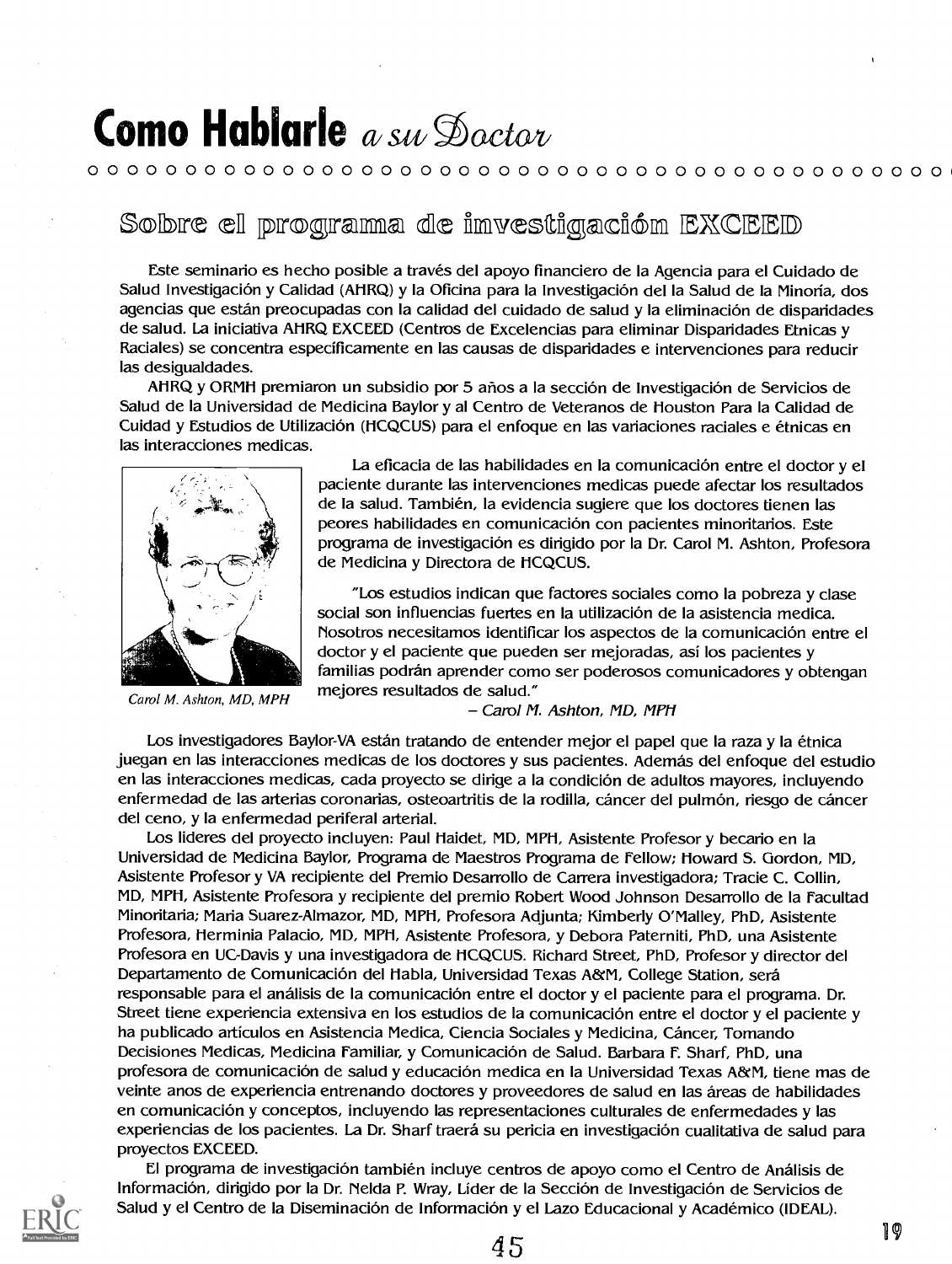### 0 0 0 0 0 0 0 0 0 0 0 0 0 0 0 0 0 0 0 0 0 0 0 0 0 0 0 0 0 0 0 0 0 0 0 0 0 0 0 0 0 0 0 C



Frank Martin, MS Director; IDEAL Core

#### El Cemtro IDEAL

El Centro IDEAL realiza contacto con organizaciones locales y nacionales para motivar el uso de los estudios para mejorar la interacción a través de seminarios "Como Hablarle a su Doctor." Este seminario fue diseñando por el Centro IDEAL, un programa de apoyo para la iniciativa EXCEED. Frank Martin, MS, graduado de Ia Universidad de Wisconsin, Madison, es el disenador principal del seminario "Como hablarle a su Doctor" para la educacion a la comunidad. El a trabajado como defensor del consumidor y en organizaciones de inhabilidades de salud, proveyendo a los consumidores con información y entrenamiento. El Centro IDEAL esta agradecido a la facultad Baylor-VA y sus empleados por compartir sus opiniones con este programa: Amy Barrera-Kovach, MSW; Wednesday Foster, MPH; Tracie Collins, MD, MPH; Paul Haidet, MD, MPH; Richard Street, PhD; Barbara Sharf, PhD; Kimberly O'Malley, PhD; Anh Tran, MPH; Alicia Gladney, MS, y Carol M. Ashton, MD, MPH, Darrell Zeno, MS; Emiel Owens, MEd.

"El Centro IDEAL es el lazo entre los investigadores, el laico y la comunidad academica. El intercambio de información y la participación del consumidor en los estudios puede darle poder a las comunidades necesitadas." Frank Martin, MS

Director, Centro IDEAL

El Centro IDEAL tambien ofrece entrenamiento para estudiantes minoritarios y no minoritarios que están interesados en la investigación de servicios de salud, y realiza entrenamiento de competencia cultural para EXCEED. La junta consejera de Ia comunidad, la red educacion a la comunidad y publicidad (CEO) del Centro IDEAL consiste en miembros de la comunidad con la sabiduria y experiencia pertinente al mejoramiento de la salud de Ia minoria, la publicidad dentro la comunidad, los problemas multicul-



turales de asistencia medica, educación de la salud, o el acontecimiento académico de la minoría. Juntos, hacen de nuestro programa lo mejor posible.

Miembros del CEO incluyen (izquierda-derecha): Lynna Littleton, PhD, Profesora Adjunta de Enfermeria Clinica en la Universidad Texas-Houston Health Science Center; Jane Mahoney, DSN, Asistente Profesora en la Universidad de Texas-Houston Escuela de Enfermeria; Dr. Margaret A. Goetz, Directora de Medical Bridges y Promotoras de Salud; Jabari Craft, BS,

un estudiante de medicina en Texas Southern; Amye EB Webster, MEd, una especialista en educación de la salud en UTMB Health Care Systems y miembro de la junta del Asian American Health Coalition; Charlene Hunter James, MPH, Directora de la Agencia Houston/Condado de Harris; Kassahun Bisrat, MS, Director Ejecutivo de Alliance for Multicultural Community Services; Charlesetta Deason, MEd, Directora de Michael E. DeBakey High School for Health Professions. No están en la foto: Dr. Howard R. Epps, un instructor de cirugía ortopédica en la Universidad de Medicina Baylor y la Universidad de Texas-Houston; Cassandra Harris, MS, directora del capitulo de Houston de la Iniciativa Nacional de lideres Negros contra el Cáncer; Cindy Leong-Wu, MPH, estudiante doctoral especializarse en las ciencias de empresas y políticas de la Universidad Texas-Houston Helath Science Center; Janet Pinner, RN, MSN, Enfermera de Geriatric Support Service Outreach para Seven Acres Senior Services; Y Michael Solar, JD, Abogado Principal de Solar y Asociados, recipiente del premio de servicio a la comunidad de La Liga de Ciudadanos Unidos de Latino America (LULAC).

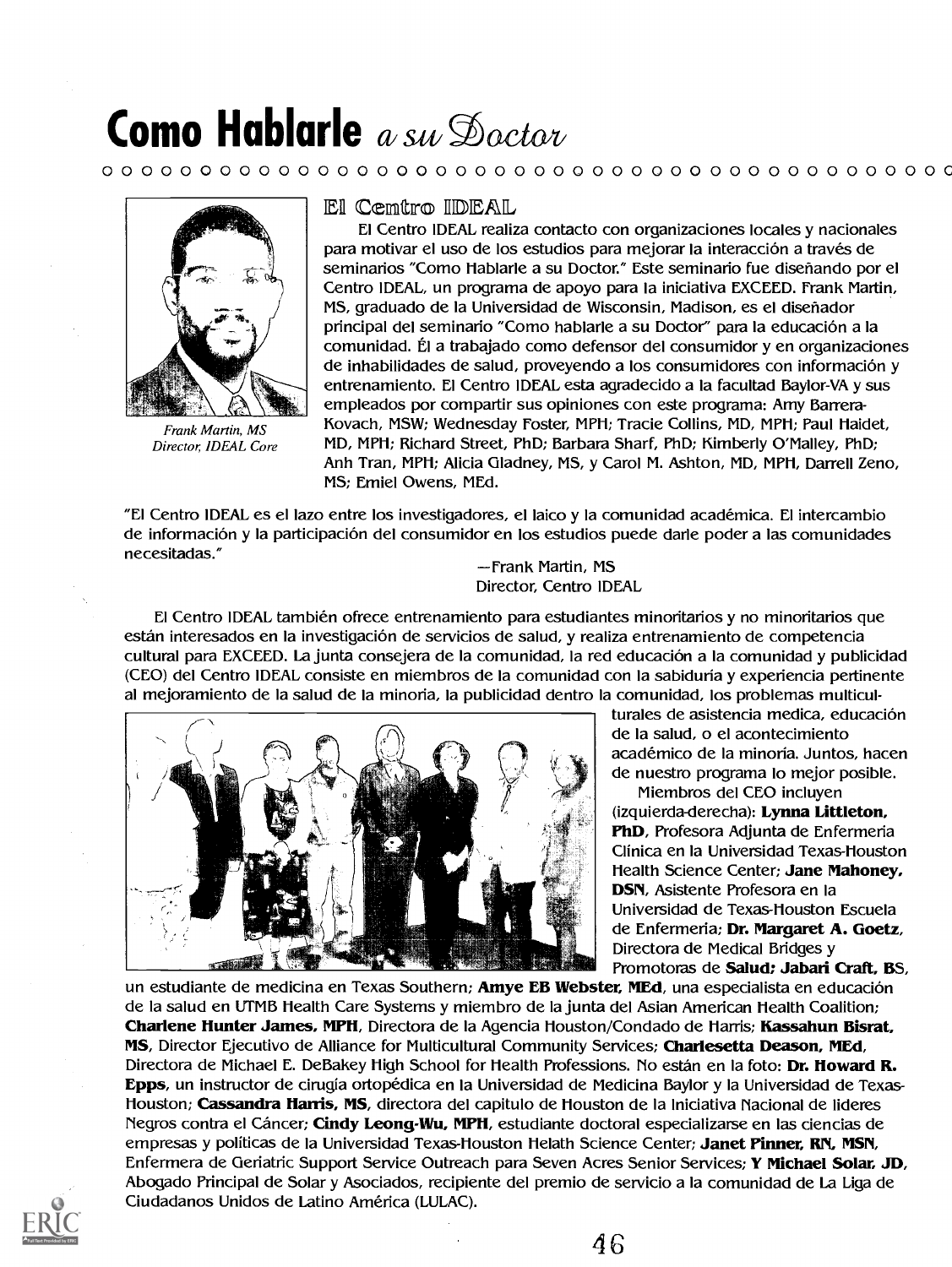### 0 0 0 0 0 0 0 0 0 0 0 0 0 0 0 0 0 0 0 0 0 0 0 0 0 0 0 0 0 0 0 0 0 0 0 0 0 0 0 0 0 0 0 0 (

### Para más información

Para más información sobre la iniciativa EXCEED o el seminario "Como tlablarle a su Doctor," por favor contacte a Darrell Zeno, MS, Coordinadora del Programa IDEAL, at 713-794-8601.



### Recuerde buenas estrategias para la buena comunicacion entre un doctor y su paciente

Aprendiendo a tener habilidades para Ia comunicacion entre un doctor y su paciente es una cosa, pero recordándolas es otro cuento. ¿ Cómo te recordaras los consejos importantes e estrategias que aprendiste hoy? Recordando lo que has aprendido es la llave a tu éxito.

Para ayudarle a recordar, por favor remueva la tarjeta y llévela cuando salga para referirse a los consejos



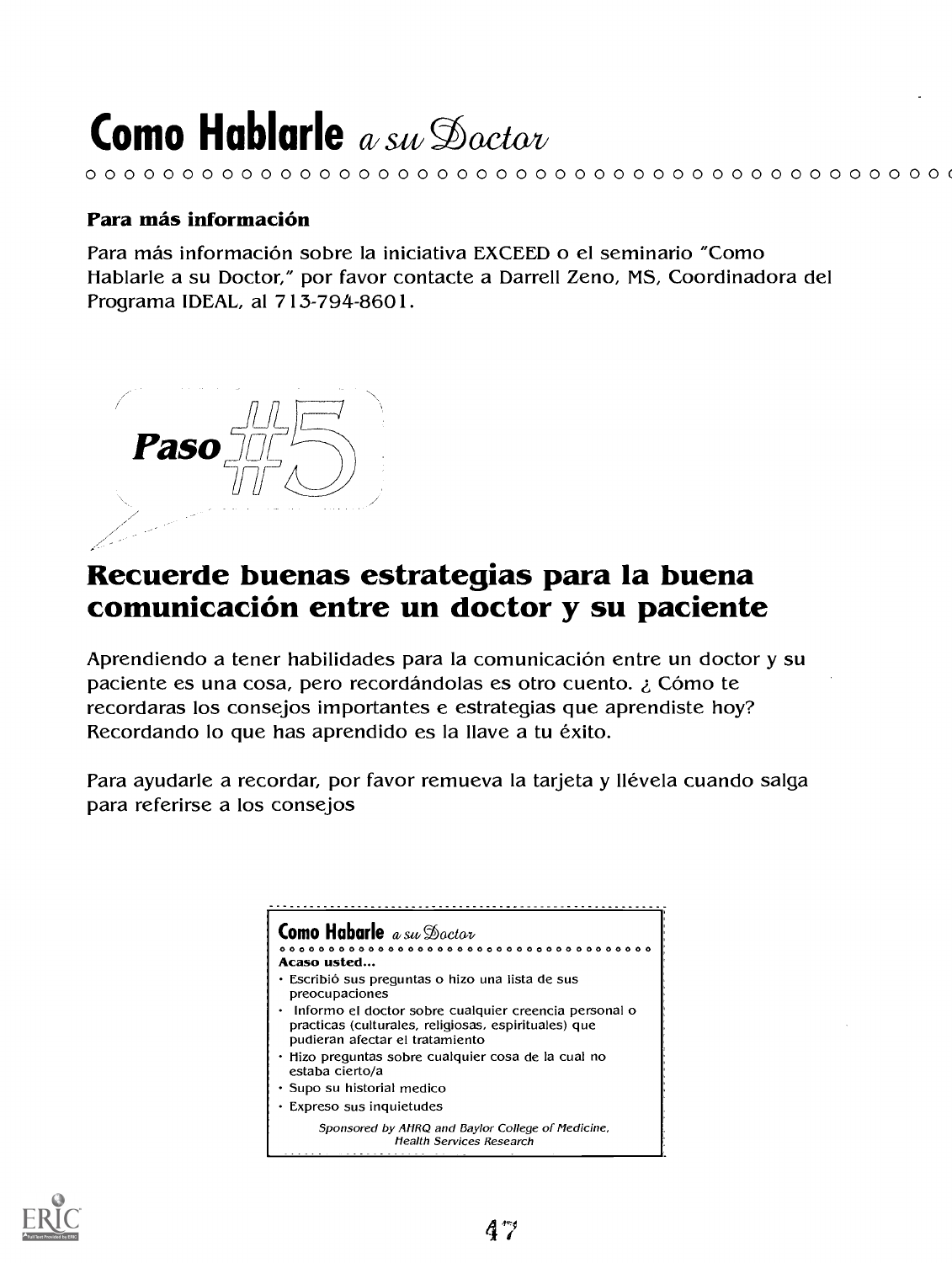0 0 0 0 0 0 0 0 0 0 0 0 0 0 0 0 0 0 0 0 0 0 0 0 0 0 0 0 0 0 0 0 0 0 0 0 0 0 Acaso su doctor...

- Se presento
- Le pregunto al paciente de describir el problema
- Lo escucho y tomo el tiempo de responder sus
- preguntas
- Dio instrucciones para tratar su enfermedad
- Respeto a usted y su confidencialidad
- · Mostró su entendimiento de la situación
- · Regresó su llamada en un tiempo razonable
- Explico cosas en una manera que usted entendiera

Sponsored by AHRQ and Baylor College of Medicine, Health Services Research